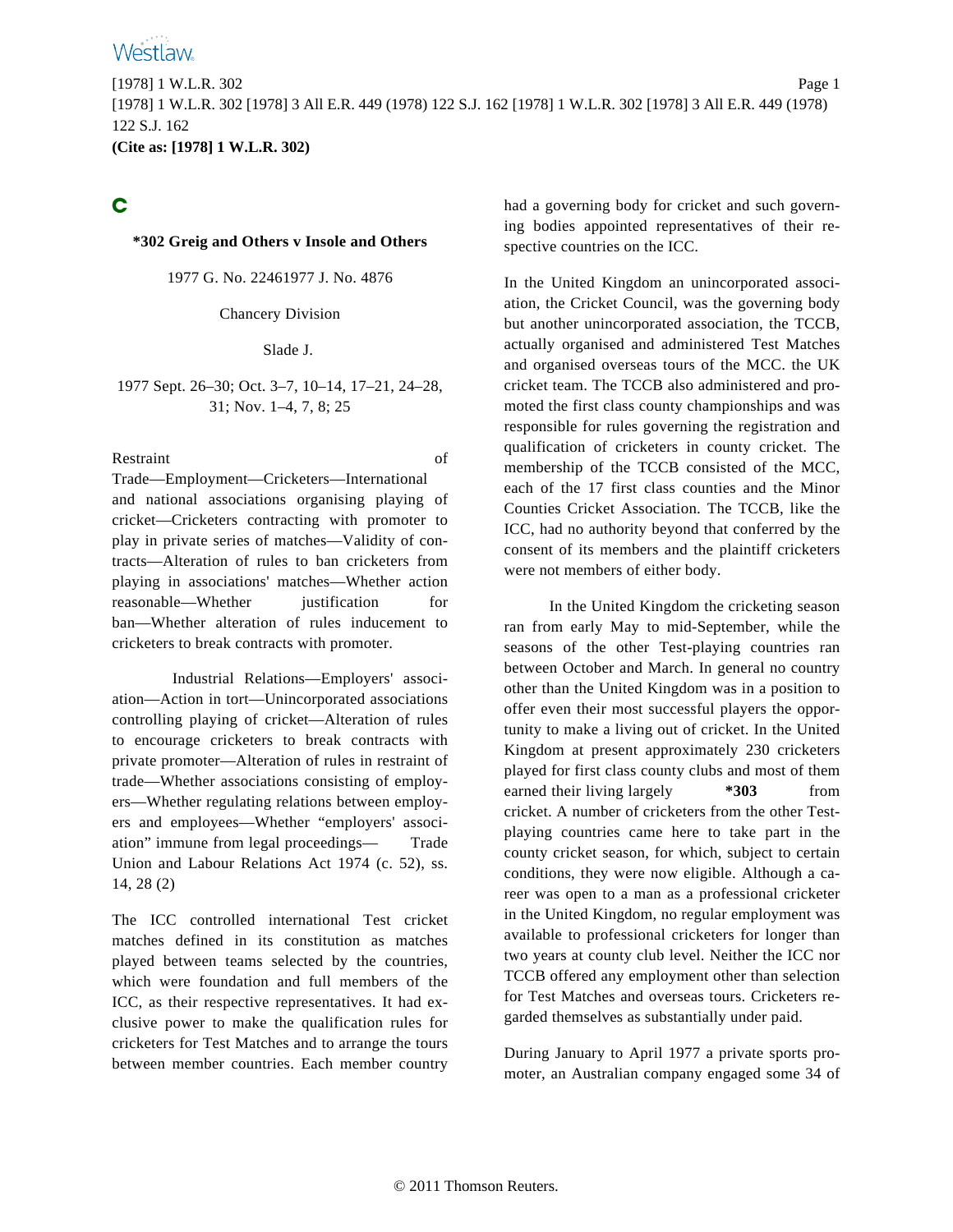# [1978] 1 W.L.R. 302 Page 2 [1978] 1 W.L.R. 302 [1978] 3 All E.R. 449 (1978) 122 S.J. 162 [1978] 1 W.L.R. 302 [1978] 3 All E.R. 449 (1978) 122 S.J. 162 **(Cite as: [1978] 1 W.L.R. 302)**

the world's leading cricketers from Test-playing countries under contracts which bound the cricketers to make themselves available to play in a series of test matches to be organised by the promoter in Australia and possibly elsewhere during the season beginning on September 1 and ending on March 30. The duration of the contracts varied from one to five years. The contracts did not make it obligatory for the promoter to organise such matches but, by clause 4, the promoter undertook and agreed that during the period the matches were played the cricketers would be paid a certain allowance. Clause 5 entitled the promoter to require a cricketer to play in matches outside Australia. Clause 6 set out the scale of payments payable to the cricketers for participating in matches organised in Australia and outside it. The contracts were entered into in conditions of secrecy, so as to facilitate recruitment. The news became public on May 9, 1977.

<span id="page-1-0"></span>The ICC resolved on July 26, to change its rules relating to qualifications for Test Matches to the effect that any player who, after October 1, 1977, should play or make himself available to play in a match previously disapproved by the ICC should thereafter be disqualified from playing in any Test Match without the express consent of the ICC, such consent to be given only on the application of the governing body for cricket of the player's country. The ICC then passed a resolution specifically disapproving any match arranged or to be arranged by the promoter in Australia or elsewhere between October 1, 1977, and March 31, 1979. Further, the ICC strongly recommended each member country to implement the ICC resolutions. Prior to the ICC resolution, the TCCB on July 15, 1977, had resolved to introduce a similar ban at county level subject to the Cricket Council supporting its proposals and the ICC taking the expected decision in regard to a Test Match ban. In order to implement those proposals, following the ICC meetings, the TCCB held a meeting on August 5, and issued a press release announcing the resolution that (subject to the court's decision in the present proceedings) the rules would be amended to implement the ICC decision and effectively disqualifying from playing in any competitive county cricket any cricketer who should for the time being be subject to the Test Match ban. Such county cricket ban was proposed to operate for a period of two years immediately following the date of the last day of the last match previously disapproved by the ICC in which the player concerned had played or made himself available to play.

On August 3 three cricketers, who had contracted with the promoter, issued a writ seeking against the ICC and TCCB a declaration that the changes of rules by the ICC and proposed changes of rules by the TCCB would be ultra vires and an unlawful restraint of trade. Further or in the alternative, they claimed that the changes or proposed changes of rules were void as denying them the freedom to practice their profession when, where and how they wished. On the same day the promoter also issued a writ claiming against the defendants not only declarations that the changes of rules were void but also a **\*304**

declaration that they were an unlawful inducement to the players involved to break their contracts with it. Both the actions were heard together. The defendants, ICC and TCCB, alleged that the contracts between the plaintiff cricketers and the promoter were void and that both defendants were an "employers' association" within the meaning of section 28 (2) of the Trade Union and Labour Relations Act [19741](#page-56-0) and, therefore, under section 14, legal proceedings in tort could not be brought against them: —

*Held,* giving judgment for the plaintiffs, (1) that, although under the terms of their contracts with the plaintiff cricketers, the promoter was under no express obligation to provide work for the cricketers by arranging a tour in each season during the period of the contract and under no obligation to arrange a tour outside Australia, it was under an obligation to pay the cricketers for a tour in Australia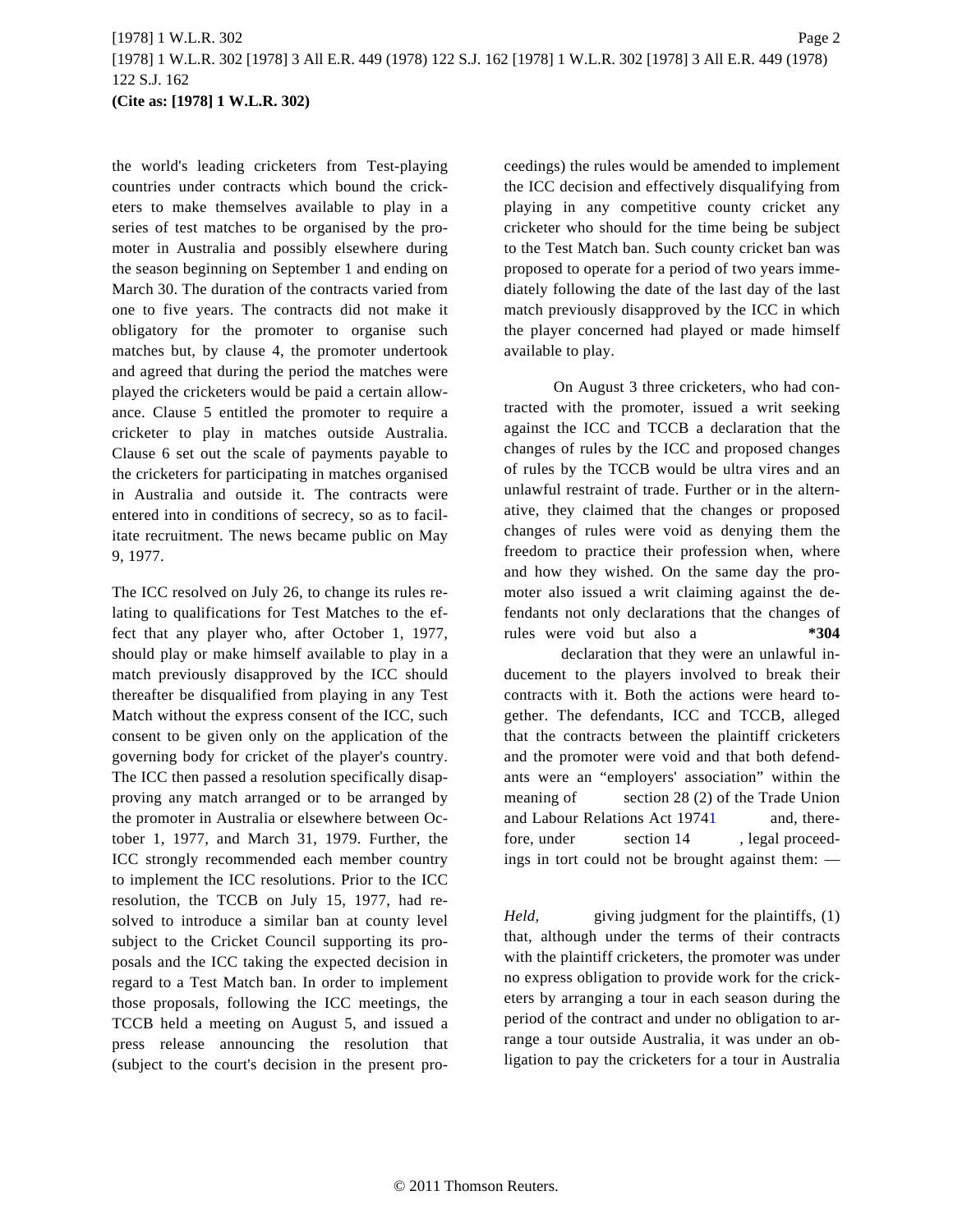during each season; that, accordingly, there could be no implied term that the promoter would arrange a tour outside Australia but to give the contract business efficacy such a term would be implied for a tour in Australia and, therefore, it could not be said that the contracts were void as being in restraint of trade and contrary to public policy and, as there were no grounds for an allegation that the contracts were voidable, the contracts were to be treated as valid and enforceable (post, pp. 326E–327A).

# Aspdin v. Austin (1844) 5 Q.B. 671 and [Devonald v. Rosser & Sons \[1906\] 2 K.B](http://www.westlaw.com/Find/Default.wl?rs=dfa1.0&vr=2.0&DB=999&FindType=Y&SerialNum=1906035957). [728, C.A. applied](http://www.westlaw.com/Find/Default.wl?rs=dfa1.0&vr=2.0&DB=999&FindType=Y&SerialNum=1906035957) .

(2) That by altering (and, in the case of the TCCB, showing its firm intention to alter) the rules so that the plaintiff cricketers were banned from playing in future Test Matches and county cricket and by deferring the effect of that alteration until October 1, 1977, the ICC and the TCCB had directly interfered with the promoter's contracts with the cricketers and they had done so at a time when they had knowledge of the relevant contracts and with intent to apply pressure on the plaintiff cricketers to withdraw from their contracts (whether or not they might have lawful rights to withdraw) in circumstances in which there was a likelihood that the promoter might suffer damage; that in those circumstances the defendants had committed the tortious act of inducing a breach of contract and, although they had acted in good faith and without malice, they were liable unless they could justify their actions as against the promoter; that, since the defendants had failed to prove that the relevant contracts were void or voidable and there were no other factors that could be material to the defence of justification, they were liable unless they were immune from legal proceedings under section 14 of the Trade Union and Labour Relations Act 1974 (post, pp. 334B–E, 336E–F, 338B–E, 340C–D, 341B–E, 342D–E, G–H, 343B–D, E–F, 344C–F, H–345A).

[Rookes v. Barnard \[1964\] A.C. 1129, H.](http://www.westlaw.com/Find/Default.wl?rs=dfa1.0&vr=2.0&DB=999&FindType=Y&SerialNum=1964014875)L.(E.)

[Emerald Construction Co. Ltd. v](http://www.westlaw.com/Find/Default.wl?rs=dfa1.0&vr=2.0&DB=999&FindType=Y&SerialNum=1966015931). [Lowthian \[1966\] 1 W.L.R. 691, C.A](http://www.westlaw.com/Find/Default.wl?rs=dfa1.0&vr=2.0&DB=999&FindType=Y&SerialNum=1966015931). and [Torquay Hotel Co. Ltd. v. Cousins \[1969\] 2](http://www.westlaw.com/Find/Default.wl?rs=dfa1.0&vr=2.0&DB=999&FindType=Y&SerialNum=1968017681) [Ch. 106, C.A. applied](http://www.westlaw.com/Find/Default.wl?rs=dfa1.0&vr=2.0&DB=999&FindType=Y&SerialNum=1968017681) .

(3) That the ICC had a legitimate interest to ensure that international cricket was properly organised and administered albeit most cricketers were not professional players in the sense that they earned their living by playing cricket; that the TCCB also had a legitimate interest in ensuring that cricket was properly administered and organised; but that the defendants had to show that they had acted reasonably in imposing the bans which were prima facie in restraint of trade; that neither the ICC nor the TCCB had shown that the bans were reasonable in the circumstances and, therefore, unless they were employers' associations protected from legal suit by section 14 of the Act, **\*305** the plaintiff cricketers were entitled to declarations that the alteration of the rules were ultra vires and void (post, pp. 346C, 347G–H, 354H–355A).

[Nordenfelt v. Maxim Nordenfelt Guns and A](http://www.westlaw.com/Find/Default.wl?rs=dfa1.0&vr=2.0&DB=999&FindType=Y&SerialNum=1894413527)m[munition Co. Ltd. \[1894\] A.C. 535, H](http://www.westlaw.com/Find/Default.wl?rs=dfa1.0&vr=2.0&DB=999&FindType=Y&SerialNum=1894413527).L.(E.) and [Eastham v. Newcastle United](http://www.westlaw.com/Find/Default.wl?rs=dfa1.0&vr=2.0&DB=999&FindType=Y&SerialNum=1963016142) [Football Club Ltd. \[1964\] Ch. 413 applie](http://www.westlaw.com/Find/Default.wl?rs=dfa1.0&vr=2.0&DB=999&FindType=Y&SerialNum=1963016142)d .

(4) That, since under the rules of the ICC the member countries themselves, rather than their governing bodies for cricket, were treated as being the members and the rules drew a clear distinction between a country and such governing body, the ICC had failed to show that it was an organisation consisting "wholly or mainly" of employers, and therefore it could not be an employers' association within the meaning of section  $28(2)$  (a) of the Trade Union and Labour Relations Act 1974

; that, although the TCCB was an organisation consisting wholly or mainly of employers of one or more descriptions, it also was not an employers' association within the definition in section 28 (2) (a) because it was not constituted for the purpose of regulating relations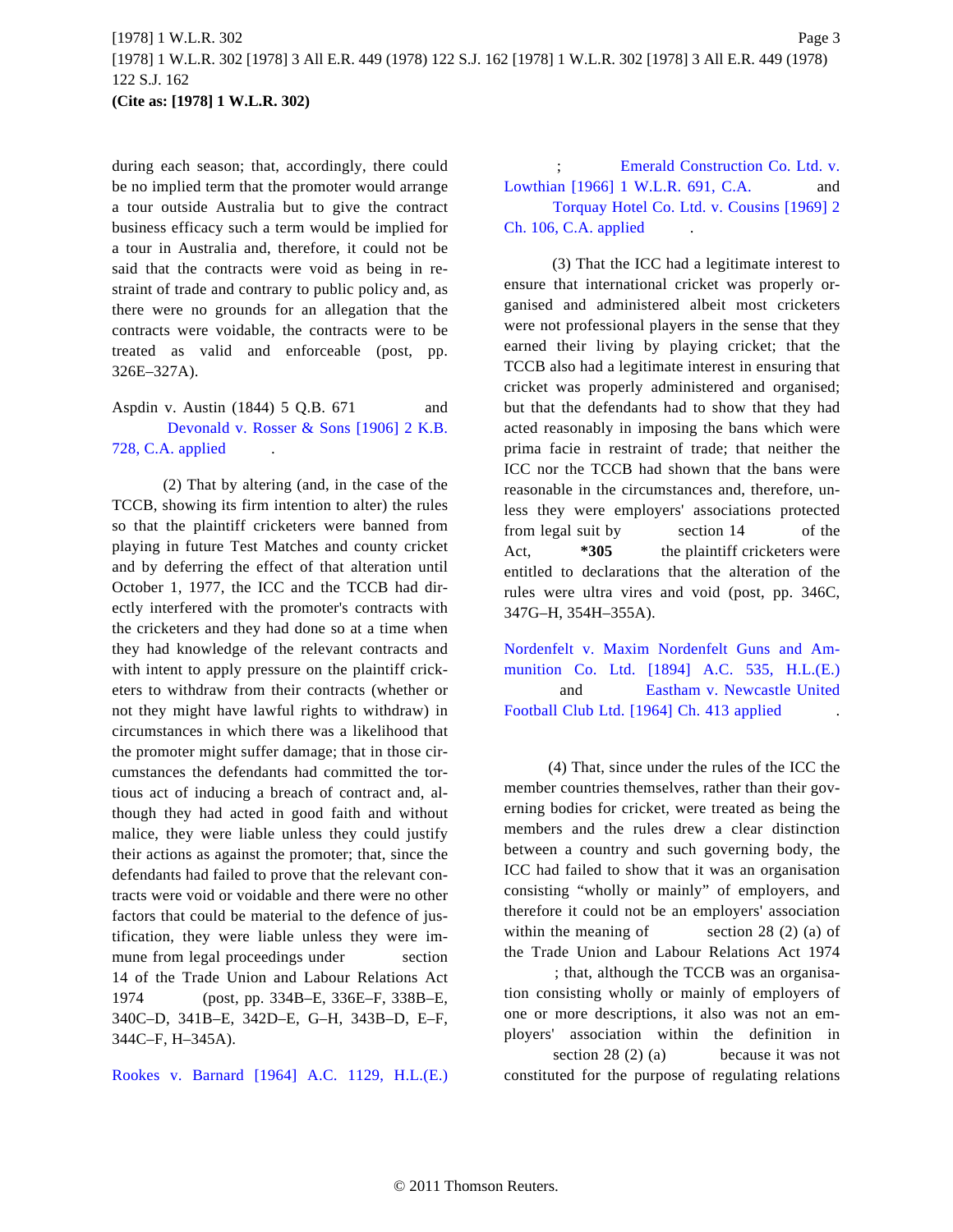between the employers and employees and, under its rules, it was not responsible to its members but to the Cricket Council; and that, since the defendants were not protected from liability in tort by

section 14 of the Act, the plaintiffs were entitled to declarations that the alterations made to the rules were ultra vires and void (post, pp. 359E–360B, E–F, 361B–H).

- Aspdin v. Austin (1844) 5 Q.B. 671 .
- Blackler v. New Zealand Rugby Football League (Incorporated) [1968] N.Z.L.R. 547
- [Boulting v. Association of Cinematograph, Television and Allied Technicians \[1963\] 2 Q.B. 606; \[1963\] 2](http://www.westlaw.com/Find/Default.wl?rs=dfa1.0&vr=2.0&DB=999&FindType=Y&SerialNum=1963016750) [W.L.R. 529; \[1963\] 1 All E.R. 716, C.A.](http://www.westlaw.com/Find/Default.wl?rs=dfa1.0&vr=2.0&DB=999&FindType=Y&SerialNum=1963016750)
- Buckley v. Tutty  $(1971)$  125 C.L.R. 353
- [Devonald v. Rosser & Sons \[1906\] 2 K.B. 728, C.A.](http://www.westlaw.com/Find/Default.wl?rs=dfa1.0&vr=2.0&DB=999&FindType=Y&SerialNum=1906035957)
- [Eastham v. Newcastle United Football Club Ltd. \[1964\] Ch. 413; \[1963\] 3 W.L.R. 574; \[1963\] 3 All E.R.](http://www.westlaw.com/Find/Default.wl?rs=dfa1.0&vr=2.0&DB=999&FindType=Y&SerialNum=1963016142) [139](http://www.westlaw.com/Find/Default.wl?rs=dfa1.0&vr=2.0&DB=999&FindType=Y&SerialNum=1963016142)
- [Emerald Construction Co. Ltd. v. Lowthian \[1966\] 1 W.L.R. 691; \[1966\] 1 All E.R. 1013, C.A.](http://www.westlaw.com/Find/Default.wl?rs=dfa1.0&vr=2.0&DB=999&FindType=Y&SerialNum=1966015931)
- [Glamorgan Coal Co. Ltd. v. South Wales Miners' Federation \[1903\] 2 K.B. 545, C.A.](http://www.westlaw.com/Find/Default.wl?rs=dfa1.0&vr=2.0&DB=999&FindType=Y&SerialNum=1902032122) ; sub nom. [South Wales Miners' Federation v. Glamorgan Coal Co. Ltd. \[1905\] A.C. 239, H.L.\(E.\)](http://www.westlaw.com/Find/Default.wl?rs=dfa1.0&vr=2.0&DB=999&FindType=Y&SerialNum=1905035267) .
- [Instone v. A. Schroeder Music Publishing Co. Ltd. \[1974\] 1 W.L.R. 1308; \[1974\] 3 All E.R. 616, H.L.\(E.\)](http://www.westlaw.com/Find/Default.wl?rs=dfa1.0&vr=2.0&DB=999&FindType=Y&SerialNum=1974027099) .
- Keane v. Boycott (1795) 2 H.B1. 511
- [Kores Manufacturing Co. Ltd. v. Kolok Manufacturing Co. Ltd. \[1959\] Ch. 108; \[1958\] 2 W.L.R. 858;](http://www.westlaw.com/Find/Default.wl?rs=dfa1.0&vr=2.0&DB=999&FindType=Y&SerialNum=1958018056) [\[1958\] 2 All E.R. 65, C.A.](http://www.westlaw.com/Find/Default.wl?rs=dfa1.0&vr=2.0&DB=999&FindType=Y&SerialNum=1958018056)
- [Lee \(Joe\) Ltd. v. Lord Dalmeny \[1927\] 1 Ch. 300](http://www.westlaw.com/Find/Default.wl?rs=dfa1.0&vr=2.0&DB=999&FindType=Y&SerialNum=1926023503)
- Mogul Steamship Co. Ltd. v. McGregor, Gow & Co. (1889) 23 Q.B.D. 598, C.A.
- [Nagle v. Feilden \[1966\] 2 Q.B. 633; \[1966\] 2 W.L.R. 1027; \[1966\] 1 All E.R. 689, C.A](http://www.westlaw.com/Find/Default.wl?rs=dfa1.0&vr=2.0&DB=999&FindType=Y&SerialNum=1966015840).
- [Nordenfelt v. Maxim Nordenfelt Guns and Ammunition Co. Ltd. \[1894\] A.C. 535, H.L.\(E.\)](http://www.westlaw.com/Find/Default.wl?rs=dfa1.0&vr=2.0&DB=999&FindType=Y&SerialNum=1894413527) .
- Posluns v. Toronto Stock Exchange and Gardiner (1965) 46 D.L.R. 210
- [Rookes v. Barnard \[1964\] A.C. 1129; \[1964\] 2 W.L.R. 269; \[1964\] 1 All E.R. 367, H.L.\(E.\)](http://www.westlaw.com/Find/Default.wl?rs=dfa1.0&vr=2.0&DB=999&FindType=Y&SerialNum=1964014875)
- [Russell v. Amalgamated Society of Carpenters and Joiners \[1910\] 1 K.B. 506, C.A](http://www.westlaw.com/Find/Default.wl?rs=dfa1.0&vr=2.0&DB=999&FindType=Y&SerialNum=1910040863).
- [Stratford \(J. T.\) & Son Ltd. v. Lindley \[1965\] A.C. 269; \[1964\] 3 W.L.R. 541; \[1964\] 3 All E.R. 102,](http://www.westlaw.com/Find/Default.wl?rs=dfa1.0&vr=2.0&DB=999&FindType=Y&SerialNum=1964014750)  $H.L.(E.)$

#### **\*306**

- [Thomson \(D. C.\) & Co. Ltd. v. Deakin \[1952\] Ch. 646; \[1952\] 2 All E.R. 361, C.A](http://www.westlaw.com/Find/Default.wl?rs=dfa1.0&vr=2.0&DB=999&FindType=Y&SerialNum=1952014236).
- [Torquay Hotel Co. Ltd. v. Cousins \[1969\] 2 Ch. 106; \[1969\] 2 W.L.R. 289; \[1969\] 1 All E.R. 522, C.A](http://www.westlaw.com/Find/Default.wl?rs=dfa1.0&vr=2.0&DB=999&FindType=Y&SerialNum=1968017681).

**The following additional cases were cited in argument:**

**The following cases are referred to in the judgment:**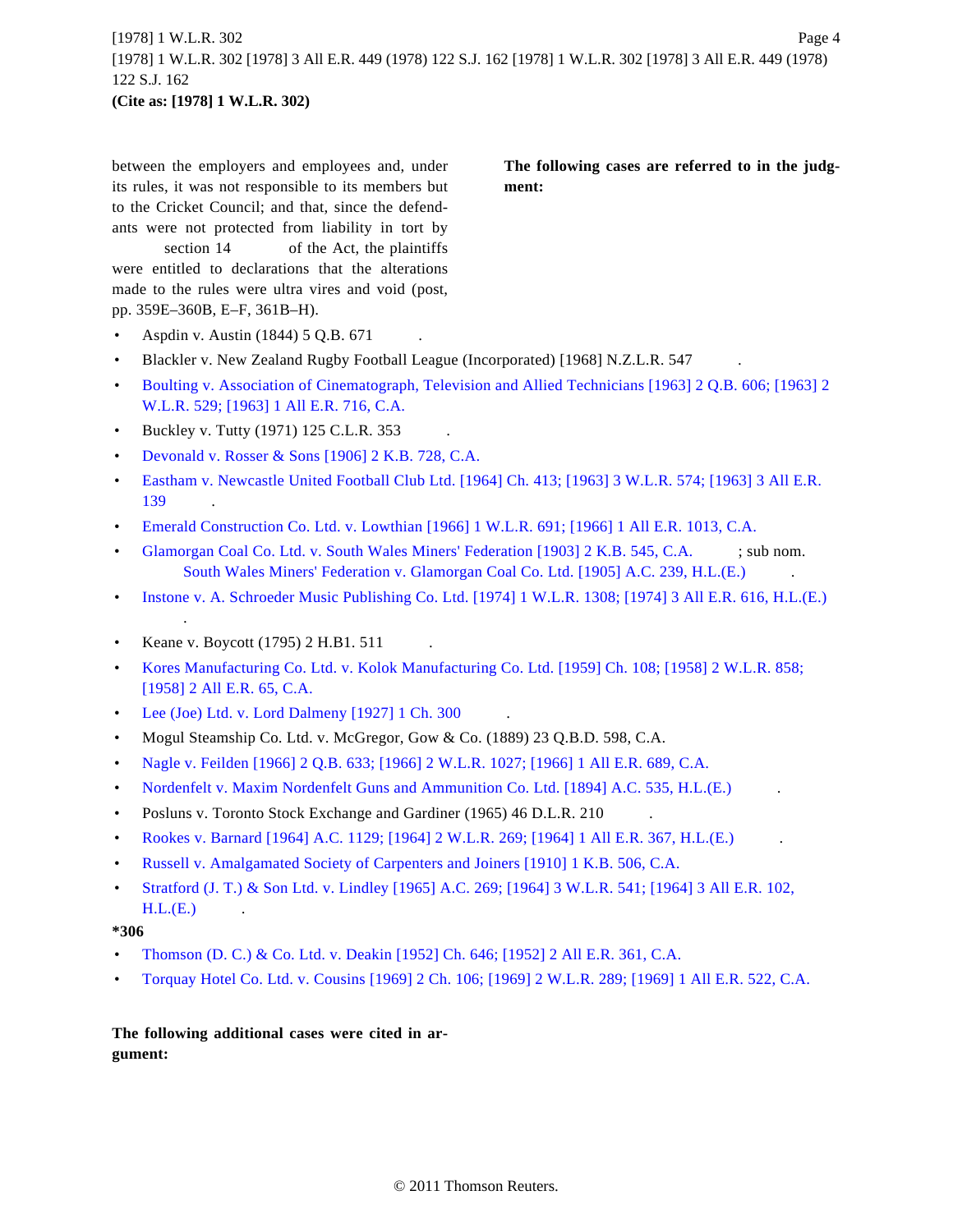- [Bennett v. Bennett \[1952\] 1 K.B. 249; \[1952\] 1 All E.R. 413, C.A.](http://www.westlaw.com/Find/Default.wl?rs=dfa1.0&vr=2.0&DB=999&FindType=Y&SerialNum=1952014914)
- [Birmingham and Midland Motor Omnibus Co. Ltd, v. Worcestershire County Council \[1967\] 1 W.L.R.](http://www.westlaw.com/Find/Default.wl?rs=dfa1.0&vr=2.0&DB=999&FindType=Y&SerialNum=1966015903) [409; \[1967\] 1 All E.R. 544, C.A.](http://www.westlaw.com/Find/Default.wl?rs=dfa1.0&vr=2.0&DB=999&FindType=Y&SerialNum=1966015903)
- [Birtley and District Co-operative Society Ltd. v. Windy Nook & District Industrial Co-operative Society](http://www.westlaw.com/Find/Default.wl?rs=dfa1.0&vr=2.0&DB=999&FindType=Y&SerialNum=1958018173) [Ltd. \(No. 2\) \[1960\] 2 Q.B. 1; \[l959\] 2 W.L.R.415; \[1959\] 1 All E.R. 623](http://www.westlaw.com/Find/Default.wl?rs=dfa1.0&vr=2.0&DB=999&FindType=Y&SerialNum=1958018173) .
- [Causton v. Mann Egerton \(Johnsons\) Ltd. \[1974\] 1 W.L.R. 162; \[1974\] 1 All E.R. 453, C.A](http://www.westlaw.com/Find/Default.wl?rs=dfa1.0&vr=2.0&DB=999&FindType=Y&SerialNum=1974026277).
- [Dickson v. Pharmaceutical Society of Great Britain \[1970\] A.C. 403; \[1968\] 3 W.L.R. 286; \[1968\] 2 All](http://www.westlaw.com/Find/Default.wl?rs=dfa1.0&vr=2.0&DB=999&FindType=Y&SerialNum=1968017847) [E.R. 686, H.L.\(E.\)](http://www.westlaw.com/Find/Default.wl?rs=dfa1.0&vr=2.0&DB=999&FindType=Y&SerialNum=1968017847) .
- [Edwards v. Society of Graphical and Allied Trades \[1971\] Ch. 354; \[1970\] 3 W.L.R. 713; \[1970\] 3 All E.R.](http://www.westlaw.com/Find/Default.wl?rs=dfa1.0&vr=2.0&DB=999&FindType=Y&SerialNum=1970020482) [689, C.A.](http://www.westlaw.com/Find/Default.wl?rs=dfa1.0&vr=2.0&DB=999&FindType=Y&SerialNum=1970020482)
- [Gledhow Autoparts Ltd. v. Delaney \[1965\] 1 W.L.R. 1366; \[1965\] 3 All E.R. 228, C.A.](http://www.westlaw.com/Find/Default.wl?rs=dfa1.0&vr=2.0&DB=999&FindType=Y&SerialNum=1965015066)
- [Global Plant Ltd. v. Secretary of State for Social Services \[1972\] 1 Q.B. 139; \[1971\] 3 W.L.R. 269; \[1971\]](http://www.westlaw.com/Find/Default.wl?rs=dfa1.0&vr=2.0&DB=999&FindType=Y&SerialNum=1971023322) [3 All E.R. 385](http://www.westlaw.com/Find/Default.wl?rs=dfa1.0&vr=2.0&DB=999&FindType=Y&SerialNum=1971023322) .
- [McWilliam v. William Collins, Sons & Co. Ltd. \[1974\] I.C.R. 226, N.I.R.C](http://www.westlaw.com/Find/Default.wl?rs=dfa1.0&vr=2.0&DB=999&FindType=Y&SerialNum=1974027417)
- [Market Investigations Ltd. v. Minister of Social Security \[1969\] 2 Q.B. 173; \[1969\] 2 W.L.R. 1; \[1968\] 3](http://www.westlaw.com/Find/Default.wl?rs=dfa1.0&vr=2.0&DB=999&FindType=Y&SerialNum=1968017895) [All E.R. 732](http://www.westlaw.com/Find/Default.wl?rs=dfa1.0&vr=2.0&DB=999&FindType=Y&SerialNum=1968017895) .
- [Midland Cold Storage Ltd. v. Turner \[1972\] I.C.R. 230; \[1972\] 3 All E.R. 773, N.I.R.C](http://www.westlaw.com/Find/Default.wl?rs=dfa1.0&vr=2.0&DB=999&FindType=Y&SerialNum=1972023220) .
- [Morgan v. Fry \[1968\] 2 Q.B. 710; \[1968\] 3 W.L.R. 506; \[1968\] 3 All E.R. 452, C.A](http://www.westlaw.com/Find/Default.wl?rs=dfa1.0&vr=2.0&DB=999&FindType=Y&SerialNum=1968017758).
- [National Union of General and Municipal Workers v. Gillian \[1946\] K.B. 81; \[1945\] 2 All E.R. 593, C.A](http://www.westlaw.com/Find/Default.wl?rs=dfa1.0&vr=2.0&DB=999&FindType=Y&SerialNum=1946011546).
- Northern Messenger (Calgary) Ltd. v. Frost (1966) 56 W.W.R. 412; 57 D.L.R. 456
- [Saxone Shoe Co. Ltd.'s Trust Deed, In re \[1962\] 1 W.L.R. 943; \[1962\] 2 All E.R. 904](http://www.westlaw.com/Find/Default.wl?rs=dfa1.0&vr=2.0&DB=999&FindType=Y&SerialNum=1962018031) .
- [Sefton v, Tophams Ltd. \[1965\] Ch. 1140](http://www.westlaw.com/Find/Default.wl?rs=dfa1.0&vr=2.0&DB=999&FindType=Y&SerialNum=1965015176) ; [\[1964\] 1 W.L.R. 1408; \[1964\] 3 All E.R. 876](http://www.westlaw.com/Find/Default.wl?rs=dfa1.0&vr=2.0&DB=999&FindType=Y&SerialNum=1964015418)

**Actions**On August 3, 1977, three well known first class cricketers, Anthony William Greig John Augustine Snow and Michael John Procter, issued a writ against Douglas John Insole and Donald Bryce Carr, as representatives of the Test and County Cricket Board ("TCCB"), and William Hugh Webster and Jack Arthur Bailey, as representatives of the International Cricket Conference ("ICC"). The plaintiffs claimed, inter alia, a declaration that purported change of rules by the ICC, and implementation of the change by the TCCB, banning the plaintiffs, if they played in cricket matches other than conventional Test Matches, from playing Test Matches and first class county cricket in England was an unlawful restraint of their right to play professional cricket and was ultra vires and void. Further, they sought an injunction restraining the

.

TCCB from implementing the decision to ban the plaintiffs from playing Test cricket or county cricket in England.

On August 3, J.P. Sport Pty. Ltd., which changed its name to World Series Cricket Pty. Ltd., issued a writ against the representatives of the ICC seeking, inter alia, an injunction restraining them from implementing, or from recommending the TCCB, or any of its members, to implement

**\*307** their purported change of rules banning cricketers from playing Test Matches, if they played in matches organised by World Series Cricket, on the ground that the change was an inducement to cricketers, who had contracted with World Series Cricket, to break their contracts.

World Series Cricket also sought an injunction restraining the TCCB from taking, at its meeting due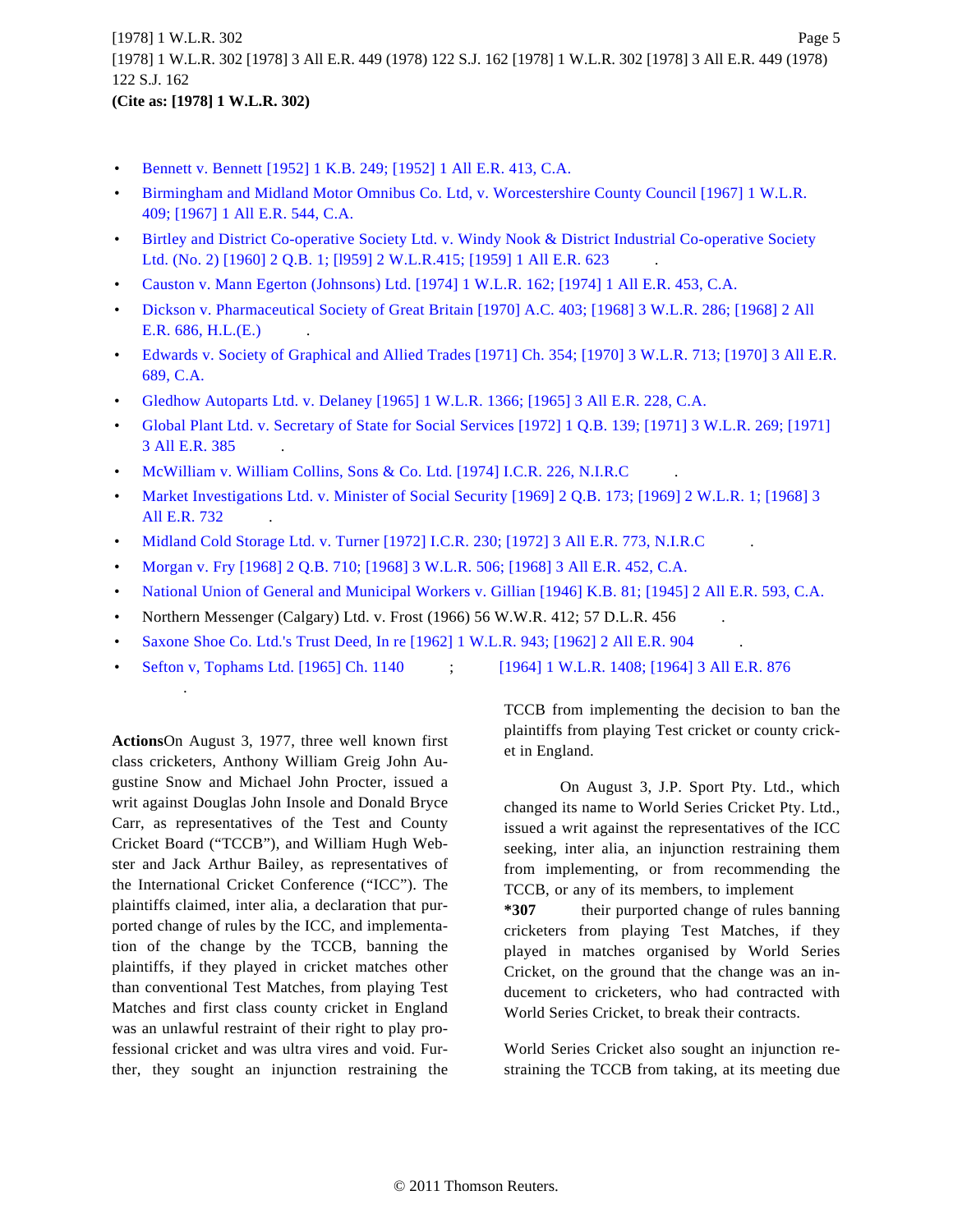# [1978] 1 W.L.R. 302 Page 6 [1978] 1 W.L.R. 302 [1978] 3 All E.R. 449 (1978) 122 S.J. 162 [1978] 1 W.L.R. 302 [1978] 3 All E.R. 449 (1978) 122 S.J. 162 **(Cite as: [1978] 1 W.L.R. 302)**

to be held on August 5, 1977, or at any other time, any decision which was made, or was calculated, to induce cricketers, who had contracted to play for World Series Cricket, to break their contracts.

The facts are stated in the judgment.

#### **Representation**

Both the actions were heard together.

| Robert Alexander Q.C. | Andrew Morritt Q.C. |     | J. G. Phillips | and             |
|-----------------------|---------------------|-----|----------------|-----------------|
| Jonathan Hirst        | for the plaintiffs. |     |                |                 |
| Michael Kempster Q.C. | Patrick Milmo       | and | James Price    | for the defend- |

ants.

*Cur. adv. vult.*

#### SLADE J.

November 25. SLADE J. read the following judgment.

#### *I The background to the two actions*

These two actions raise issues which are of importance to all persons who play or aspire to play the game of cricket at first-class level and are indeed of concern to all persons interested in the game. These issues have already produced an acute division of opinion throughout the cricketing world and may perhaps continue to be debated hereafter so long as the game is played. The trial of the actions has lasted for 31 days. They have raised many issues of law and the evidence has touched on almost every aspect of the organisation and structure of first class cricket. I have been greatly assisted by counsel on both sides.

In the first action there are three individual plaintiffs, Mr. Greig, Mr. Snow and Mr. Procter, who are well known and talented professional cricketers. All three have played for English county clubs for some years. Mr. Greig and Mr. Snow have played in many Test Matches for England and indeed Mr. Greig has recently captained the English team. Mr. Procter has in the past played for South Africa. In the second action, the plaintiff is an Australian company which was formerly known as J.P. Sport Pty. Ltd., but has recently changed its name

to World Series Cricket Pty. Ltd. This company, which I will call "World Series Cricket," promotes sporting events of various kinds and has recently engaged Messrs. Greig, Snow and Procter, among other persons, to play in a series of cricket matches to be organised by it in Australia and possibly elsewhere.

The first defendants in each action are Mr. Insole and Mr. Carr. They are sued on behalf of all members of an unincorporated association known as the Test and County Cricket Board, which I will call "the TCCB" and of which they are respectively the chairman and secretary. The second defendants in each action are Mr. Webster and Mr. Bailey, who are sued on behalf of all members of another unincorporated association known as the International Cricket Conference, which I will call "the ICC." They are respectively the chairman and secretary of that body.

As a result of the recent entry of World Series Cricket into the field of cricket promotion, the ICC in July 1977 changed its rules in a manner

**\*308** which, if implemented, is likely effectively to disqualify any of the three individual plaintiffs from playing in official international Test cricket for an indefinite period of time, if he plays in any cricket match organised by World Series Cricket. The TCCB proposes, subject to the decision of the court in the present proceedings, to change its rules in a manner which is likely to disqualify any of these three plaintiffs from playing in English county cricket for at least several years, if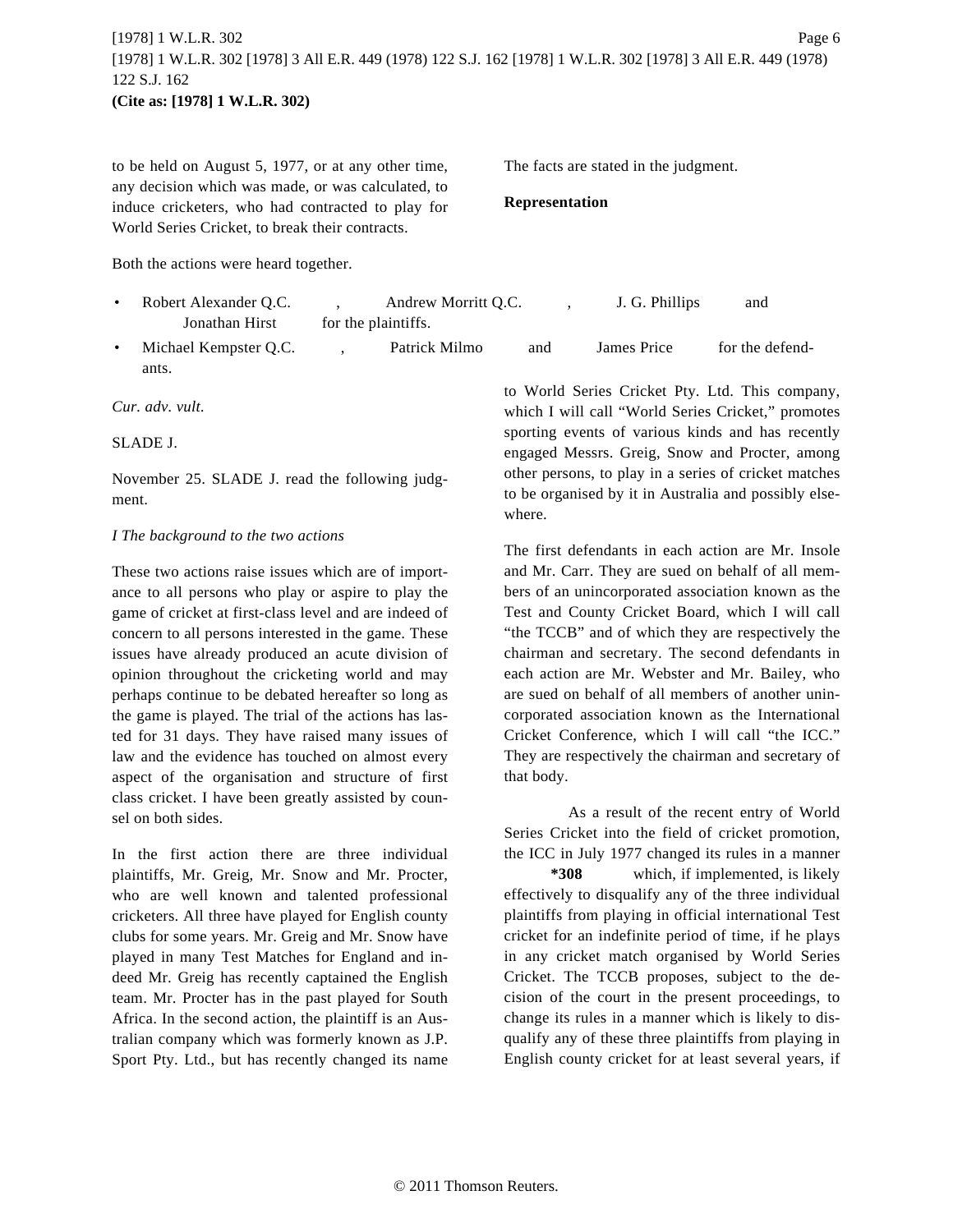he plays in any such match. The plaintiffs in both actions claim that these new or proposed new rules will be legally invalid and seek orders which will effectively prevent the ICC and TCCB from implementing them. In the second action, World Series Cricket further claims that the new or proposed new rules are or would be an unlawful inducement to a number of players who have entered into contracts with it, including the three individual plaintiffs, to break such contracts; it seeks appropriate relief on this basis.

For many years, the ICC has effectively exercised sole control over the promotion of first class cricket matches played at international level. Under its constitution it has two "foundation members," namely, the United Kingdom and Australia, four "full members," namely, India, New Zealand, West Indies and Pakistan and some 16 "associate members." Its chairman is the president of the Marylebone Cricket Club ("the MCC") for the time being or his nominee. Its secretary is the secretary of the MCC. Under its auspices are played official Test Matches, which are defined in its constitution as matches played between teams selected by foundation and full members as representative of their countries. The functions assigned to the ICC by its constitution include responsibility for the status of official Test Matches, the qualification rules for cricketers for Test Matches and the confirmation of tours in the programme for visits of official teams between foundation and full member countries; it has duly laid down certain minimum qualification rules that apply to all countries which participate in Test Matches. It is further empowered in conjunction with the recognised governing body of cricket of any country to impose more stringent qualification rules for that country. This power also has been exercised. The effect of the ICC's constitution therefore is such that it claims the exclusive power to decide the qualifications which any cricketer must possess, if he is to be eligible to play for any country in official Test Matches.

The governing body of cricket of the United

Kingdom recognised by the ICC is an unincorporated association known as "the Cricket Council." Under its constitution, it is to

"act as the governing body for cricket in the United Kingdom and be responsible for the conduct and organisation of cricket throughout the United Kingdom and for official tours overseas recognised by the council."

It also appoints representatives for the United Kingdom to the ICC.

The task of actually organising and administering Test Matches in the United Kingdom and also MCC overseas tours is performed not by the ICC or the Cricket Council but by another unincorporated body, the TCCB. The membership of the TCCB consists of the MCC, each of the 17 first class counties and the Minor Counties Cricket Association. Under its constitution, it is responsible to the Cricket Council for a number of matters, including the organisation and administration of Test Matches in the United Kingdom and MCC overseas tours and also the administration **\*309**

and promotion of the First Class County Championship, and the rules governing the registration and qualification of cricketers in county cricket. It also administers sponsored one day matches between the Test-playing countries known as "Prudential Trophy" matches, and other sponsored competitions involving the first class counties such as the "Gillette Cup," "John Player League" and "Benson and Hedges Cup" competitions. Under the rules of the TCCB any cricketer has to be registered with the TCCB if he is still to be eligible to play county cricket. Subject to its overriding responsibility to the Cricket Council, the TCCB thus claims the exclusive right to regulate the qualifications which must be possessed by a cricketer if he is to be eligible to play in county cricket matches. It is to be observed, however, that the TCCB, like the ICC itself, has no authority beyond that conferred by the consent of its members and the plaintiff cricketers are not members of either body.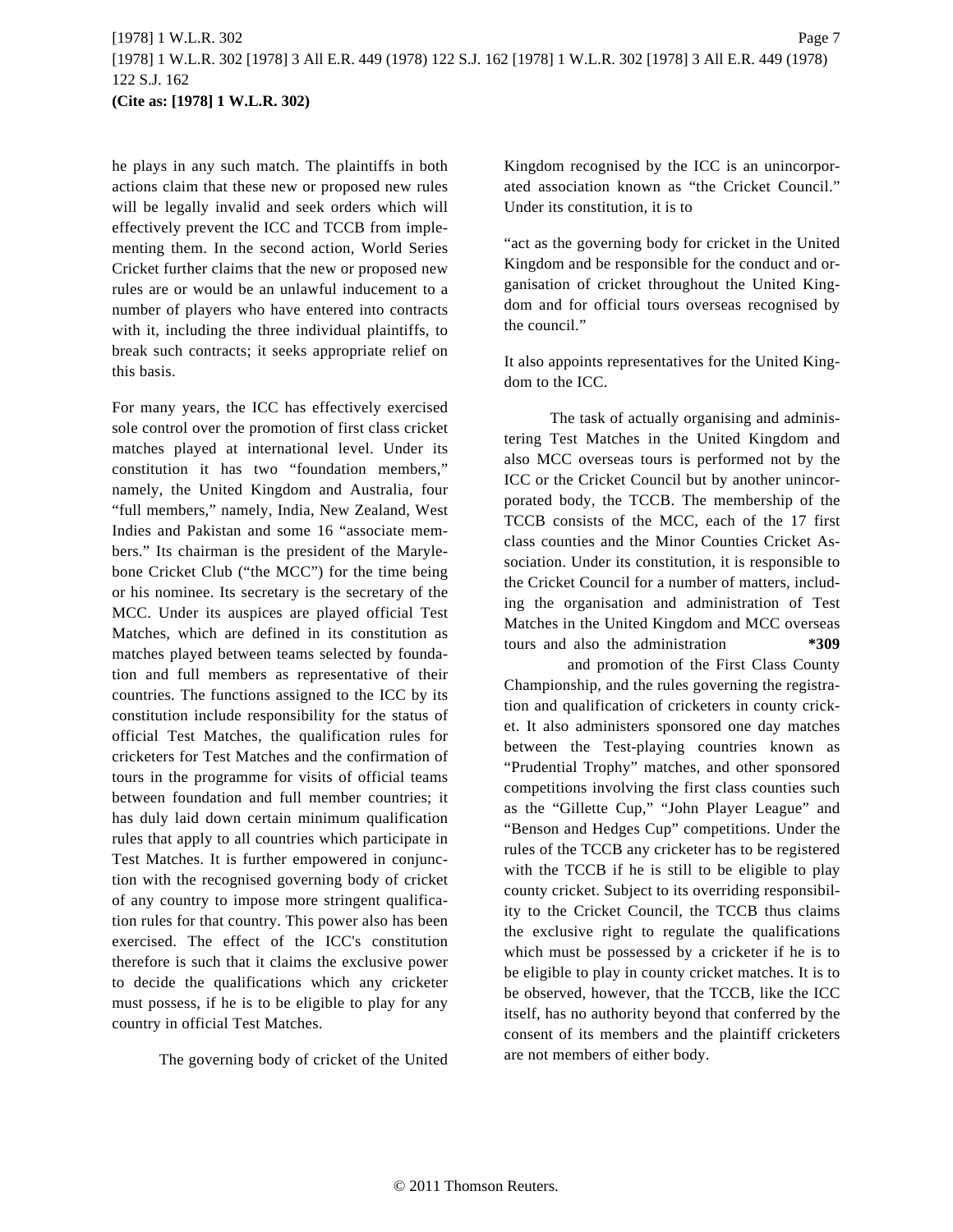# [1978] 1 W.L.R. 302 Page 8 [1978] 1 W.L.R. 302 [1978] 3 All E.R. 449 (1978) 122 S.J. 162 [1978] 1 W.L.R. 302 [1978] 3 All E.R. 449 (1978) 122 S.J. 162 **(Cite as: [1978] 1 W.L.R. 302)**

In at least two respects, the United Kingdom finds itself in an exceptional position among the six foundation and full members of the ICC, which I will describe as the "Test-playing countries." First, its cricketing season runs from early May to mid-September, while the seasons of the other five countries run somewhere between October and March. Secondly, while in general terms none of the other five countries are in a position to offer even their most successful players the opportunity to make a living out of cricket, there are at present approximately 230 cricketers in this country, who play for one or other of the 17 first class county clubs and most of whom earn their living largely from cricket. A number of cricketers from the other Test-playing countries come to the United Kingdom to take part in the county cricket season, for which, subject to certain conditions, they are now eligible. It can thus be said that a career is open to a man as a professional cricketer in the United Kingdom, where indeed amateur status, as such, was formally abolished some years ago. The evidence before the court, however, shows that, at least until very recently, professional cricketers in the United Kingdom have in general, rightly or wrongly, regarded themselves as substantially under paid for the cricket which they play.

Most years will see visits by official touring teams of one or more of the Test-playing countries to others of such countries. The differences in the dates of their cricket season enable such tours by United Kingdom teams always to take place during their own "close" season, which puts the United Kingdom in an especially favourable position. These tours offer opportunities to cricketers to play the game at first class level for remuneration at times of the year when they will not be able to play in their own country. Such opportunities are much sought after by many, but necessarily open only to a very few.

I have seen giving evidence on behalf of the defendants a number of persons who are among the top administrators of cricket in one or other of the Test-playing countries. Without any exception, I have been impressed by their obvious, disinterested dedication to and concern for the game. If they can be regarded as fairly representative of it, I am not surprised that cricket has traditionally been regarded by many as embodying some of the highest professional standards in sport. These witnesses all clearly regard the official Test-match structure as something which should represent the pinnacle of any cricketer's ambition. They thus find it difficult to understand how any cricketer could, even for good commercial reasons, bring himself to do anything which could be thought likely **\*310**

directly or indirectly to damage the structure of international cricket of which Test Matches at present form the all-important part.

The importance of Test Match cricket to the authorities in the Test-playing countries, however, is far from being based solely on sentimental or emotional grounds. They are in general an extremely profitable concern. To take one example at random, the Test Matches played by the Australian touring team in England during the summer of 1977 are together likely to produce a net profit for United Kingdom cricket of not far short of £1m. Cricket, however, according to the evidence has one peculiar feature. As Mr. Steele, a member of the Australian Cricket Board, said in evidence, except at Test Match level it is not really a spectators' sport; it is basically a players' sport. The evidence from the various Testplaying countries before me all suggests that in general there is no very substantial spectator attendance except at Test Matches and correspondingly that these are generally the only matches likely to produce any substantial profit. In all the Testplaying countries, the county sides or state associations or the equivalent necessarily constitute the breeding ground in which players are trained and the source on which Test selectors largely, if not exclusively, rely in choosing their Test teams. In the situation just described, however, county clubs and state associations are themselves very dependent for their solvency on subventions from Test Match receipts.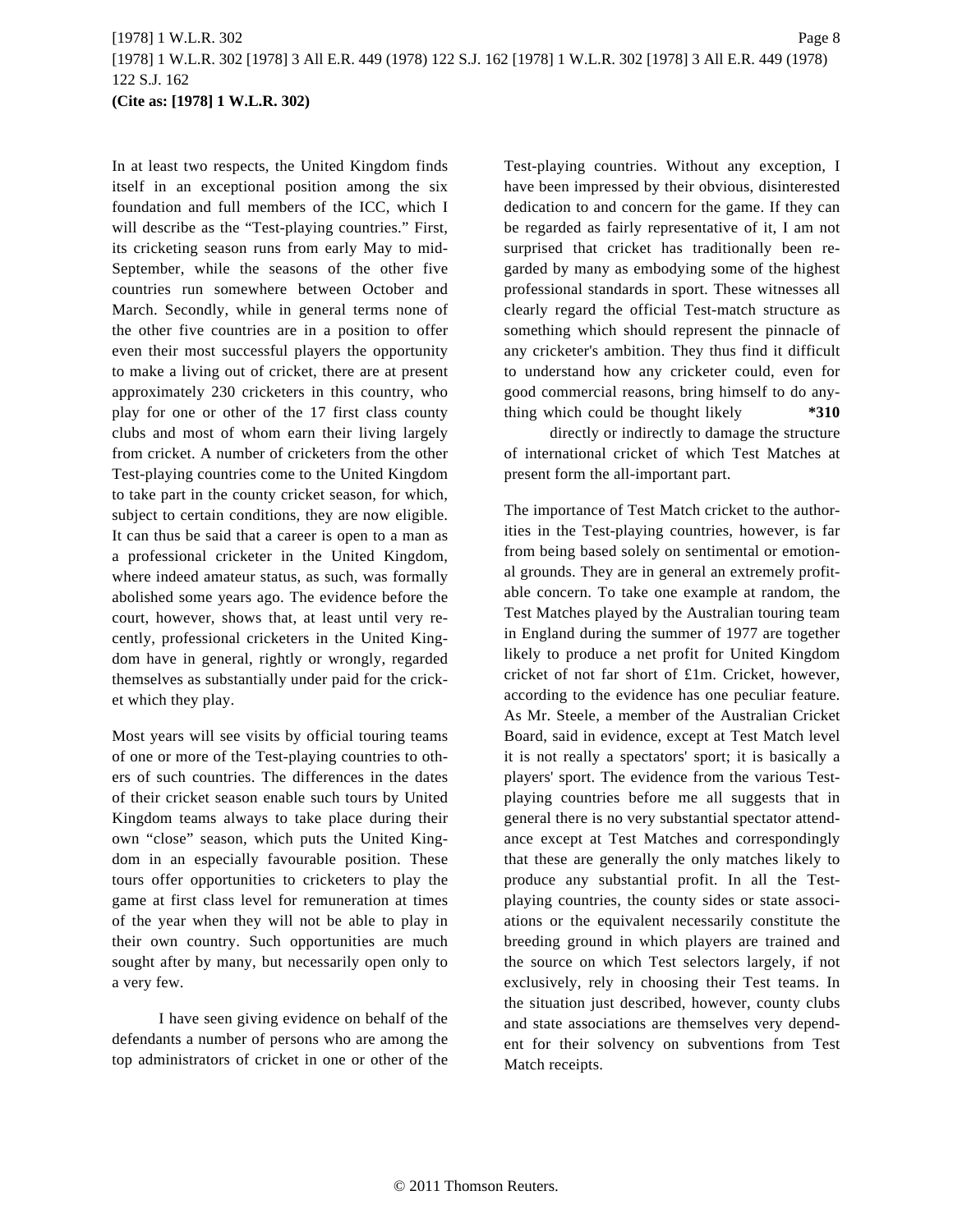The structure and finances of cricket in the Testplaying countries are thus vulnerable, in the sense that they are dependent to a considerable degree on the continued popular attraction and profitability of Test Matches. Anything which is likely to prejudice such attraction or profitability must be of concern to those organising cricket in those countries.

The very size of the profits which can be made out of cricket matches involving star players, however, must for some years have carried with it the risk that a private promoter would appear on the scene and seek to make money by promoting cricket matches involving world-class cricketers. The risk might perhaps have been a more limited one, if the structure of official cricket in the Test-playing countries had been such as to offer the most talented cricketers a secure and remunerative career structure. In this event, a private promoter might perhaps have had few attractions to present to those used to playing in conventionally organised cricket. In a world situation, however, where no country save the United Kingdom offers any real career structure for an aspiring professional cricketer, and the United Kingdom itself only offers rewards which many professional cricketers have considered inadequate, the path open to an aspiring commercial promoter of cricket is a much easier one. It is perhaps surprising that, so far as the evidence shows, until the beginning of 1977 there had never appeared any private promoter of cricket matches who offered any real challenge to the conventional structure of first class cricket. Nevertheless, against the background which I have described from a bird's eye viewpoint, such a challenge to the conventional structure of cricket headed by the ICC was bound to come sooner rather than later, and this was what actually happened in the early months of 1977.

During the period January to April 1977, World Series Cricket engaged some 34 of the world's leading cricketers (including four from England, four from South Africa, four from the West Indies, four from Pakistan and 18 from Australia) under contracts which bound or purported to bind these players to make themselves available to play in a series of matches, described in the contracts as "test matches," to be organised by the company **\*311** in Australia and possibly elsewhere. The duration of the contracts varied from one to three years (or in one case five years). They were entered into in conditions of secrecy, so as to facilitate recruitment. The news, however, became public on May 9 and caused great consternation among the governing bodies for cricket of all the Test-playing countries. No one could reasonably be surprised at such consternation in the circumstances which have been summarised. The decision for the court, however, will be whether the particular steps which the ICC and TCCB took in order to deal with the situation were justifiable in law.

Briefly, the steps taken were the following. On July 26, the ICC, after anxious and protracted consideration, passed a resolution changing its rules relating to qualifications for Test Matches. The effect of this change was that any player who, after October 1, 1977, should play or make himself available to play in a match previously disapproved by the ICC should thereafter be disqualified from playing in any Test Match without the express consent of the ICC, such consent to be given only on the application of the governing body for cricket of the player's country. The ICC then proceeded to pass a resolution specifically disapproving for the purpose of its rules, inter alia, any match arranged or to be arranged by World Series Cricket to take place in Australia or elsewhere between October 1, 1977, and March 31, 1979. One of the effects of this disapproval, coupled with the previous change of rule, if valid, would thus be to disqualify from Test cricket any cricketer, such as the individual plaintiffs in these actions, who might after October 1, 1977, carry out his contract with World Series Cricket by playing in a match arranged by it during the period October 1, 1977, to March 31, 1979. Finally, at its meeting on July 26, the ICC passed a resolution strongly recommending that each mem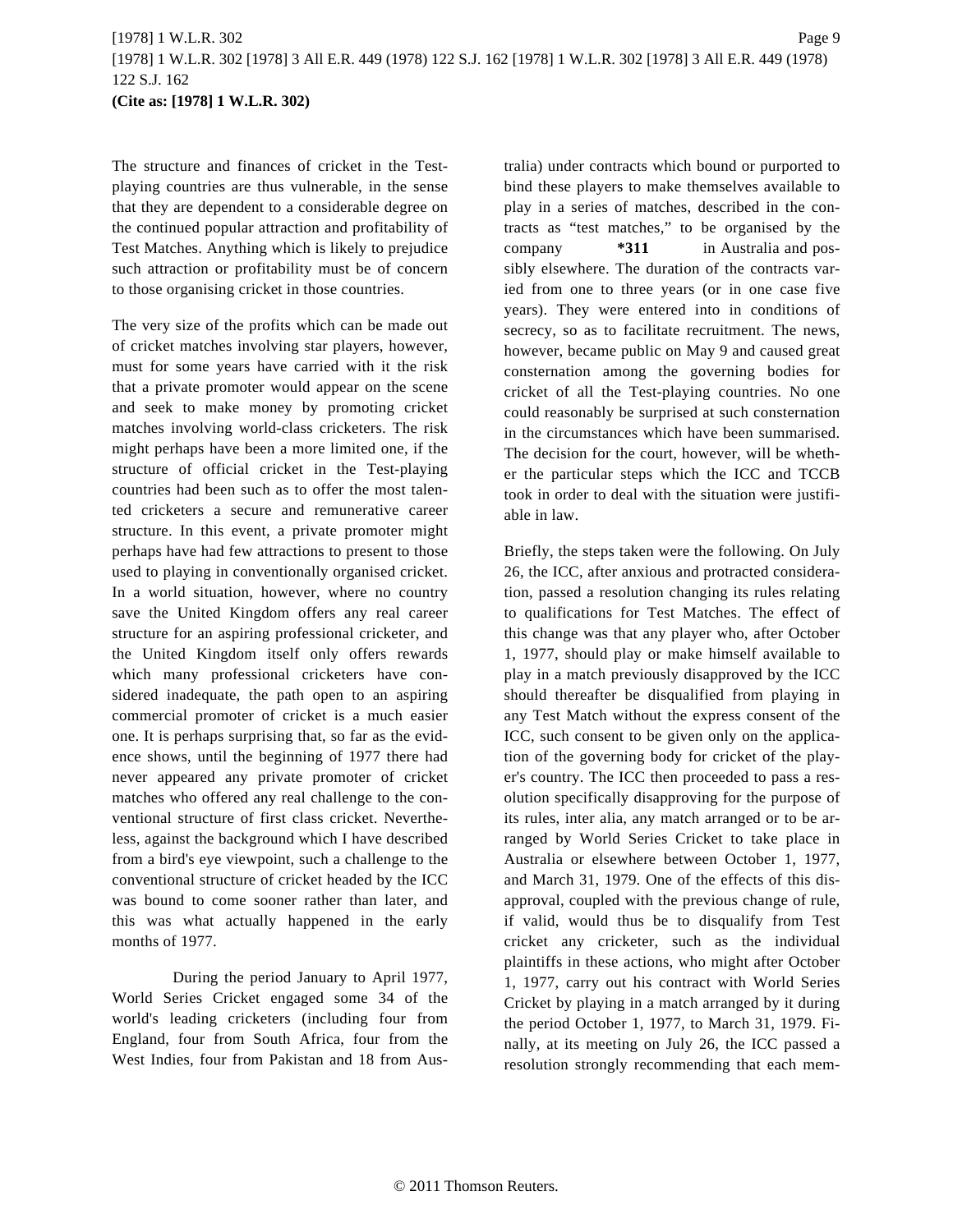ber country should pursue as soon as possible, in first class and other domestic cricket activities, the implementation of the decisions made in regard to Test Matches.

Following this meeting of the ICC held on July 26, a meeting of the TCCB was due to be held on August 5, at which it was anticipated that a resolution would be proposed and passed effectively disqualifying from playing in any competitive county cricket match any cricketer who should for the time being be subject to the newly introduced Test Match ban. Such county cricket ban was proposed to operate for a period of two years immediately following the date of the last day of the last match previously disapproved by the ICC in which the player concerned had played or made himself available to play.

The ICC Test Match ban by its very nature imposed a serious restriction on the fields in which those players who had contracted with World Series Cricket might thereafter seek employment as professional cricketers. The TCCB ban, if implemented, will be still more drastic in its effect. Of the players who have now entered into contracts with World Series Cricket, about 20 play English county cricket. Though there are certain other fields of employment possibly available to them, such as English league cricket (which does not enjoy first class status), English county cricket provides by far the most attractive form of regular employment for any cricketer who wishes to make his living out of playing cricket during the English summer. All three individual plaintiffs wish to continue playing county cricket and, in the absence of bans, will not be prevented from so doing by the arrangements which they have made with World Series Cricket. Furthermore, irrespective of any bans, Test Match cricket is probably no longer open to Mr. Snow, who is a fast bowler aged **\*312** 35 years or to Mr. Procter, who is disqualified by reason of his South African nationality. Effectively, therefore, the proposed TCCB ban would prevent them from playing in first class cricket at all; and at least Mr. Procter has no qualifications to make his living in any other way. Mr. Alexander, in opening the case on behalf of the plaintiffs, described the county ban as illogical, because it deprives English cricket of leading players whose presence is important to the success of the game, dictatorial, because the TCCB is asserting the right to monopolise control over cricket and to stifle all competition, penal, because the TCCB is seeking to deprive those who play in World Series matches of the opportunity to make their living in the summer by playing first class cricket, and as challenging an elementary freedom, because by it the TCCB seeks drastically to restrict the way in which cricketers can earn their livings. The substantial financial rewards which the three individual plaintiffs will receive from World Series Cricket would no doubt compensate them to some extent for the loss of opportunities in other fields. There can, however, be no doubt as to the seriousness of the proposed bans so far as they are concerned and indeed in relation to many of the other players not parties to this action who have contracted with World Series Cricket.

# *II The issue of proceedings, the relief sought and the amendment of the defences*

Against this background, the individual plaintiffs issued their writ in the first action on August 3, 1977. In this action they seek a declaration that the changes of rules by the ICC and proposed changes of rules by the TCCB would be ultra vires and an unlawful restraint of trade. Their claim in this action, however, is not one based solely on alleged restraint of trade. Further or in the alternative, they claim that the changes or proposed changes of rules are void as denying them "the right to work," that is the freedom to practise their profession when, where and how they wish. This alternative plea becomes rather more significant in the light of the form of the amended defence to this action, to which I will shortly refer. Also on August 3 World Series Cricket issued its writ. The statement of claim in that action seeks not only declarations that the changes of rules are or would be void on the al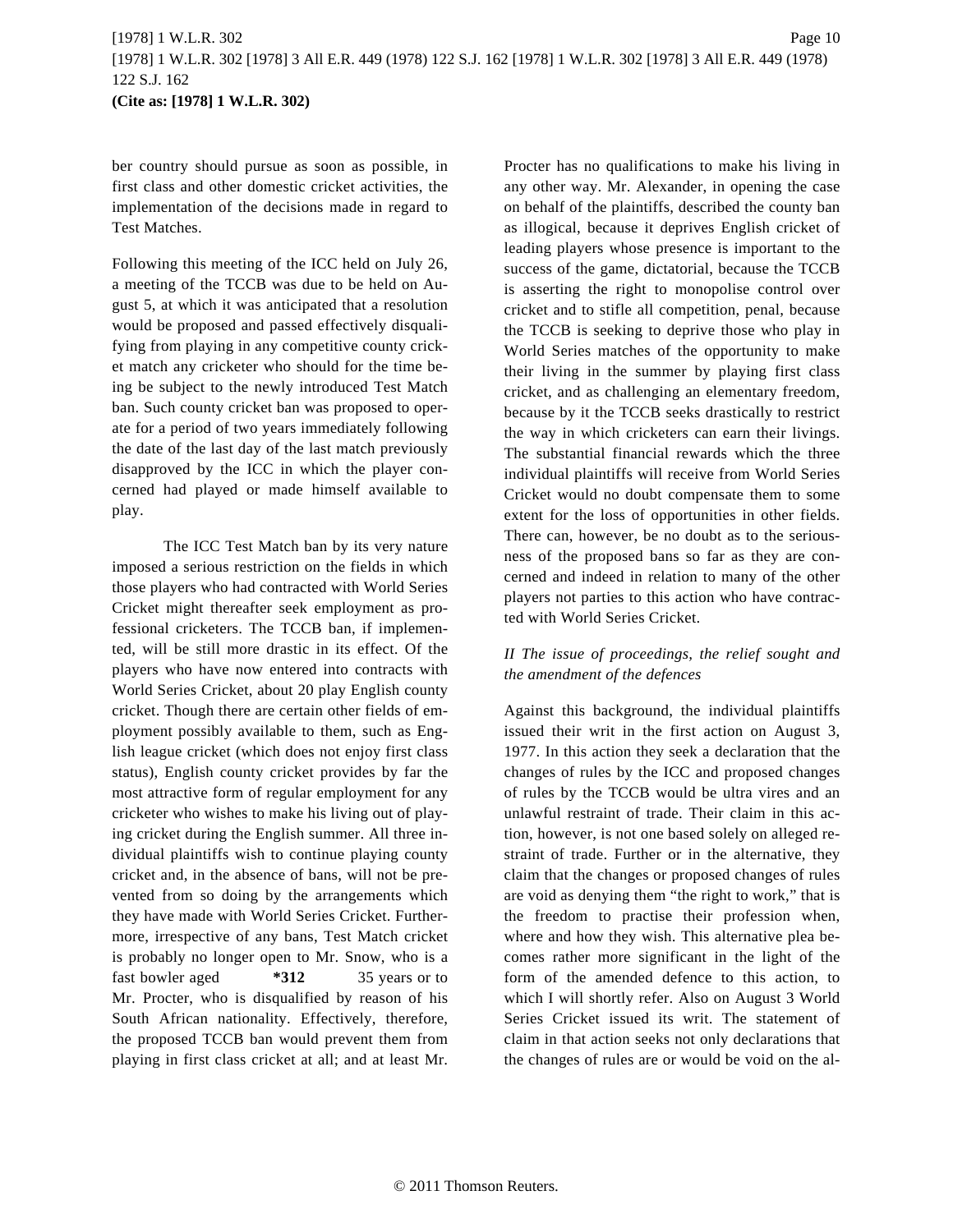ternative grounds which I have stated, but also a declaration that they are or would be an unlawful inducement to the players involved to break their contracts with World Series Cricket.

When the trial began, it was, I think, assumed by all parties to both actions (including the defendants themselves) that the claims involved and the defences to them would fall to be argued and decided without reference to any statutory legislation. By the fourth day of the trial, however, a possible new line of defence had occurred to the defendants' advisers. On that day they gave notice to the plaintiffs in both actions that they intended to apply for leave to amend their defences by pleading that each of them is an "employers' association" within the meaning of section 28 (2) of the Trade Union and Labour Relations Act 1974 , and relying on section  $3(5)$  in both actions and also, in the second action, on section 14 of that Act. In due course, in the face of some adverse comment but no opposition from the plaintiffs' counsel, the defendants were duly given such leave. Though I shall have to refer later to the

statutory definition of "employers' association," this will be a convenient moment to explain how the Act of 1974 may be relevant.

Subject to certain immaterial exceptions, section 14 of the Act provides: **\*313**

"(1)… no action in tort shall lie in respect of any act —(a)alleged to have been done … by or on behalf of an unincorporated employers' association; or …(c) alleged to be threatened or to be intended to be done as mentioned in paragraph ( *a* ) … above; against the … association in its own name … or against any members or officials of the … association on behalf of themselves and all other members of the … association."

By their alternative plea based on section 14 of the Act, the defendants in the second action in effect say that since, first, they are "employers' associations" and, secondly, an action for inducement of breach of contract is an action in tort, the claim based on inducement of breach of contract, however proved and justified it would otherwise be, is not maintainable, because the defendants enjoy a statutory immunity from this class of claim. If the defendants are correct in their assertion that they constitute "employers' associations," such immunity must indisputably follow.

Section 3 (5) of the Act confers on unincorporated "employers' associations" certain further, far-reaching immunities from the ordinary processes of the law. So far as material for present purposes, it provides:

"… nor shall any rule of an unincorporated employers' association … be unlawful or unenforceable by reason only that it is in restraint of trade."

The defendants in both actions assert in effect that, if contrary to their contention, their new rules or proposed new rules would otherwise be unlawful as being in restraint of trade, section 3 (5) operates to render the new rules lawful. In this instance, however, the plaintiffs in each action have countered this assertion in argument not only by a refusal to accept that either of the defendants is an "employers' association," but also by a submission that, in any event, the unlawfulness of the new or proposed new rules does not arise by reason only of their being "in restraint of trade" within the wording of the subsection. They submit in the alternative that the rules are invalid as denying the players involved the right to work and that invalidity arising on these particular grounds is not removed by section  $3(5)$ , when it is properly construed.

It is common ground that, if the plaintiffs are to succeed on any cause of action, they must establish that all the essential elements necessary to establish such cause of action were present at the date when the writs were issued, August 3, 1977. This point of date has particular relevance in relation to the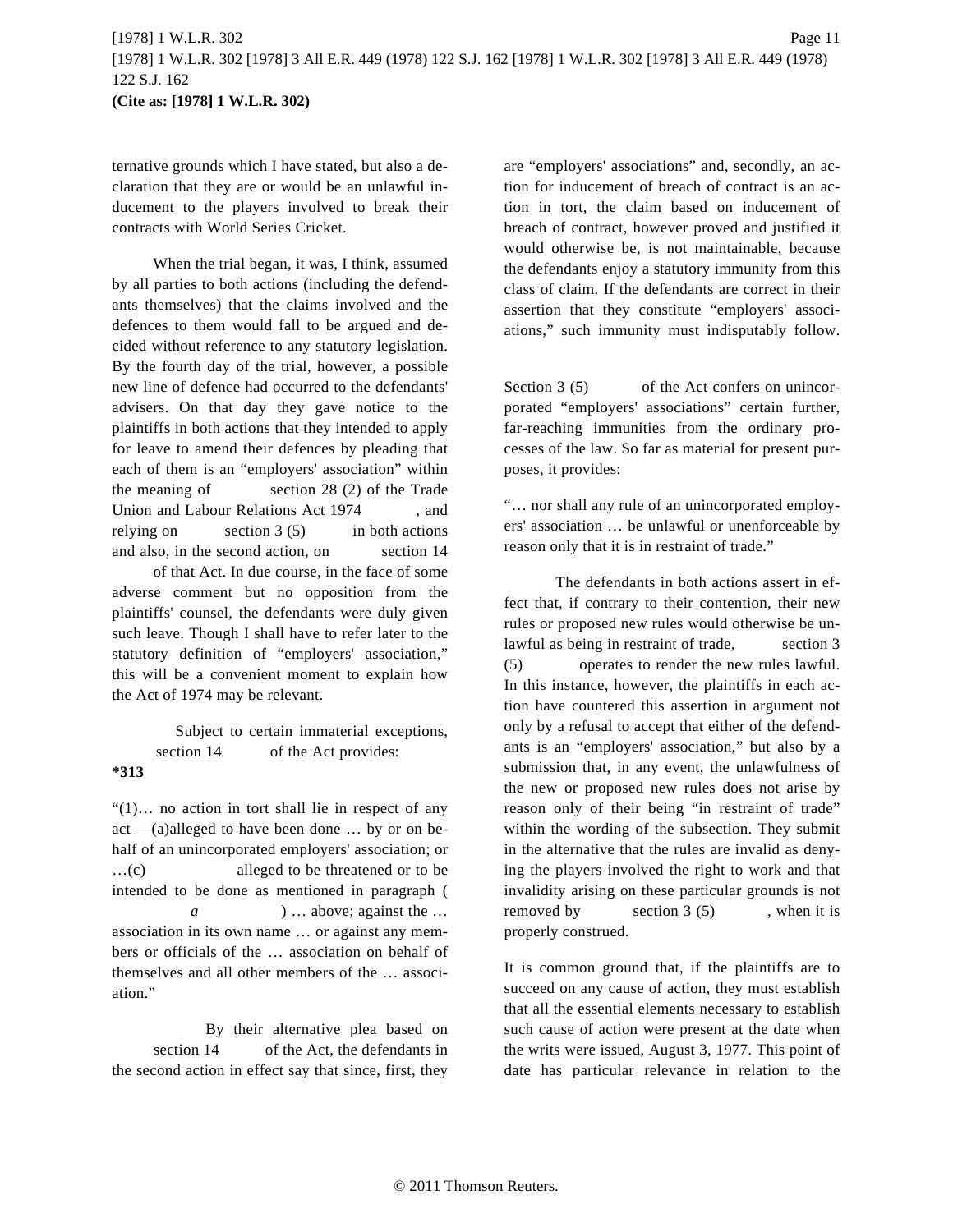claims based on alleged inducement of breach of contract. In the latter context it is relevant, inasmuch as these particular claims have from the beginning been quia timet claims, that is to say claims based merely on apprehended injury; it is not claimed that any attempted inducement by the defendants has as yet actually resulted in any of the players involved withdrawing from their contracts.

In the context of inducement of breach of contract, a further point will arise for decision. The defendants, having since the issue of proceedings for the first time seen copies of typical contracts entered into between World Series Cricket and the players involved, now assert that they are on the face of them not merely voidable but void for reasons which I will explain later. The relevance of this assertion is that it does not constitute a tort to induce the breach or termination of a void contract.**\*314**

*III The nine principal questions to be decided*

In all the circumstances, Mr. Kempster on behalf of the defendants suggested that there were 14 questions which the court will have to decide in these two actions. Mr. Morritt on behalf of the plaintiffs suggested that there were 20. Though many other subsidiary points will fall to be dealt with, including all those referred to by counsel, I regard the following as being the nine principal questions that will arise for ultimate decision of the court in these two actions:

- (A) Are the contracts between World Series Cricket and its players void?
- (B) Has World Series Cricket established that as at August 3, 1977, and subject to any statutory immunity conferred by the Act of 1974, it had a good cause of action in tort against the ICC, based on inducement of breach of contract?
- (C) Has World Series Cricket established that as at August 3, 1977, and subject as aforesaid, it had a good cause of action in tort against the TCCB based on the same grounds?
- (D) Subject to the provisions of the Act of 1974, are the new rules of the ICC void as being in restraint of trade?
- (E) Subject as aforesaid, are the proposed new rules of the TCCB void as being in restraint of trade?
- (F) Is the ICC an "employers' association" within the meaning of the Act of 1974?
- (G) Is the TCCB an "employers' association" within the meaning of the Act?
- (H) If either or both of the ICC and the TCCB be "employers' associations," does this itself bar any cause of action that would otherwise exist?
- (I) In the light of the answers to the eight preceding questions, what relief (if any) should be given to — (i) the individual plaintiffs and (ii) World Series Cricket?

I shall attempt to answer the last eight of these nine questions at the end of my judgment and in the same order. For convenience, however, I shall interpose my answer to question (A) in the course of the detailed recital of the facts of the case. Before embarking on such recital, however, I think it will be helpful at this stage first to summarise briefly some of the voluminous evidence as to the organisation and finances of cricket at first class level in the Test-playing countries and secondly to summarise the conditions under which cricketers in these countries work.

IV [His Lordship considered the organisation and finances of cricket at domestic first class level in five of the Test-playing countries, i.e., United Kingdom, Australia, India, New Zealand and West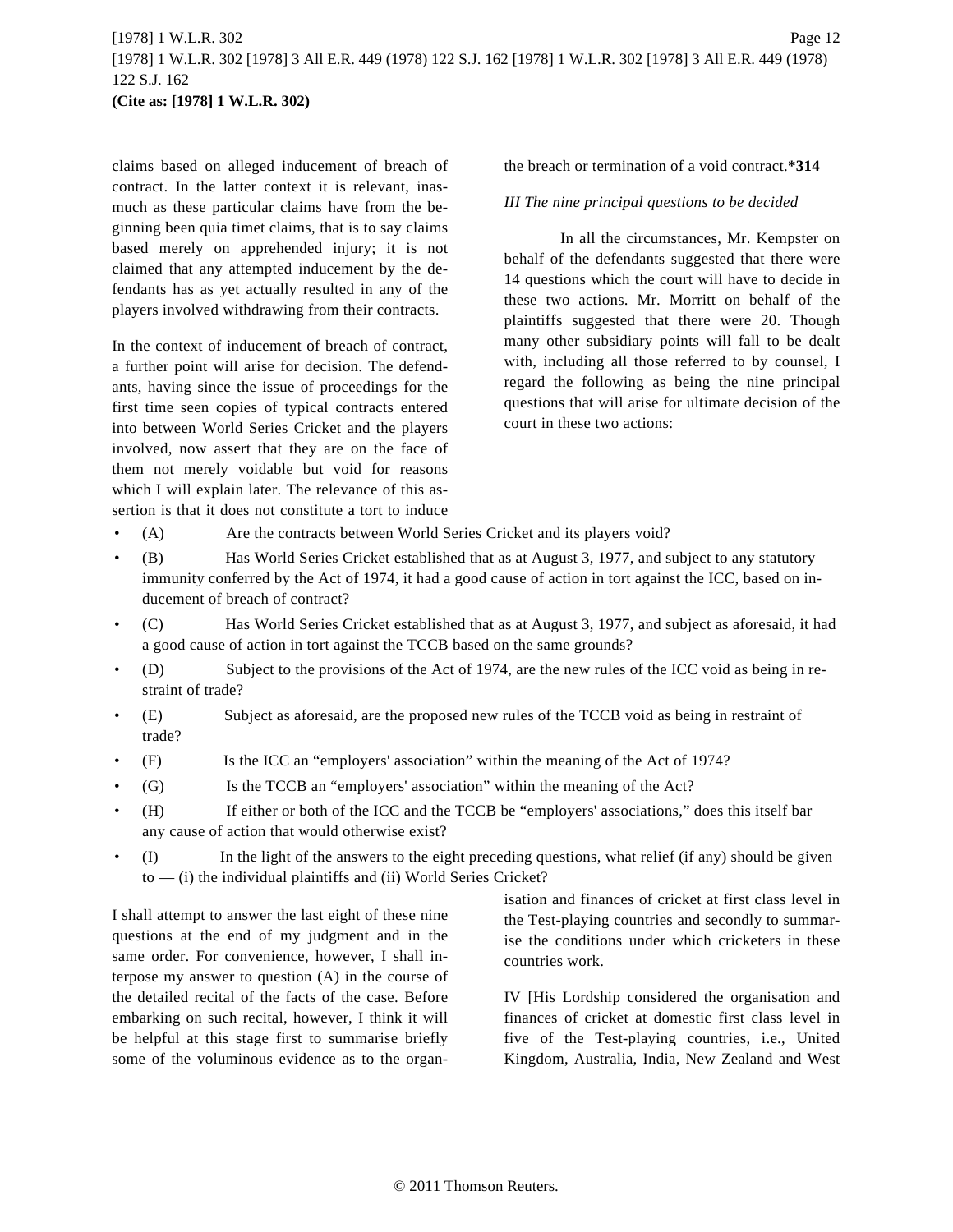```
[1978] 1 W.L.R. 302 Page 13
[1978] 1 W.L.R. 302 [1978] 3 All E.R. 449 (1978) 122 S.J. 162 [1978] 1 W.L.R. 302 [1978] 3 All E.R. 449 (1978)
122 S.J. 162
(Cite as: [1978] 1 W.L.R. 302)
```
Indies, the defendants having called no evidence in relation to Pakistan, and concluded:] (a) Cricket (by which I mean conventional first class cricket) in the United Kingdom depends for its financial viability considerably on the profits from Test Matches played in England against overseas touring teams from the other five Test-playing countries. It does not depend for this purpose on profits from tours overseas, though presumably it would have to send teams to those countries with whom the "reciprocal guarantee" system operates (Australia, India and Pakistan), if it was to persuade them to send their own teams to this country.

- (b) Cricket (in the same sense) in Australia depends considerably for **\*315** its financial viability on the profits made by it from Test Matches played in Australia against the United Kingdom, the West Indies and Pakistan. It does not depend for this purpose on matches played against New Zealand or India, whether in or out of Australia. Nor does it depend for this purpose on tours to the United Kingdom, the West Indies or Pakistan, though it might have to send teams to those countries, if it was to persuade them to send their own teams in return.
- (c) Cricket in India depends for its financial viability considerably on the profits made by it from Test Matches played in India against the other Test-playing countries. It does not depend for this purpose on tours made by it to the other countries, though it might have to visit them in order to persuade them to send their own teams in return.
- (d) Cricket in New Zealand depends for its financial viability considerably on the profits made by it from Test Matches played both in New Zealand and on overseas tours.
- (e) Cricket in the West Indies depends for its financial viability considerably on the profits made by it from Test Matches whether played in England or the West Indies against the United Kingdom or Australia. It does not depend on profits made by it from Test Matches played against India, New Zealand or Pakistan.

V [Dealing with the evidence of the conditions of work of cricketers in the Test-playing countries, his Lordship observed that in the United Kingdom first class county cricket provided the principal source of their livelihood. Apart from Test Matches, the only other way in which they might earn money by playing cricket was by playing in league cricket. Most county players were not offered contracts for more than a year's duration. The period during which they would be actually working for their clubs would normally be from April to about mid-September. Their schedule over that period was an arduous one, involving a great deal of travel, as well as cricket, with considerable interruptions to domestic life. After a player had been with his county for about 10 years or more, his county club might, if it saw fit, award him what was called a "benefit" year. For a popular player, that might bring in a substantial and welcome capital sum but no player had the certainty that he would be awarded a "benefit" year. While the figures varied the remuneration received by Mr. Snow in the 1977 season (£3,500 including "win money" and money for appearances) seemed reasonably typical of a county player's remuneration and might not be thought large. It would be open to a professional cricketer to supplement his income as best he could during the winter months, but that might be difficult for him, particularly if he had no qualifications outside cricket. Two points clearly emerged, (i) neither the Cricket Council nor the TCCB on its behalf had themselves entered into any kind of commitment, legal or otherwise, ever to offer employment to any of the players again; and (ii) the players themselves had entered into no contractual commitment with the Cricket Council or the TCCB precluding them from playing cricket for a private pro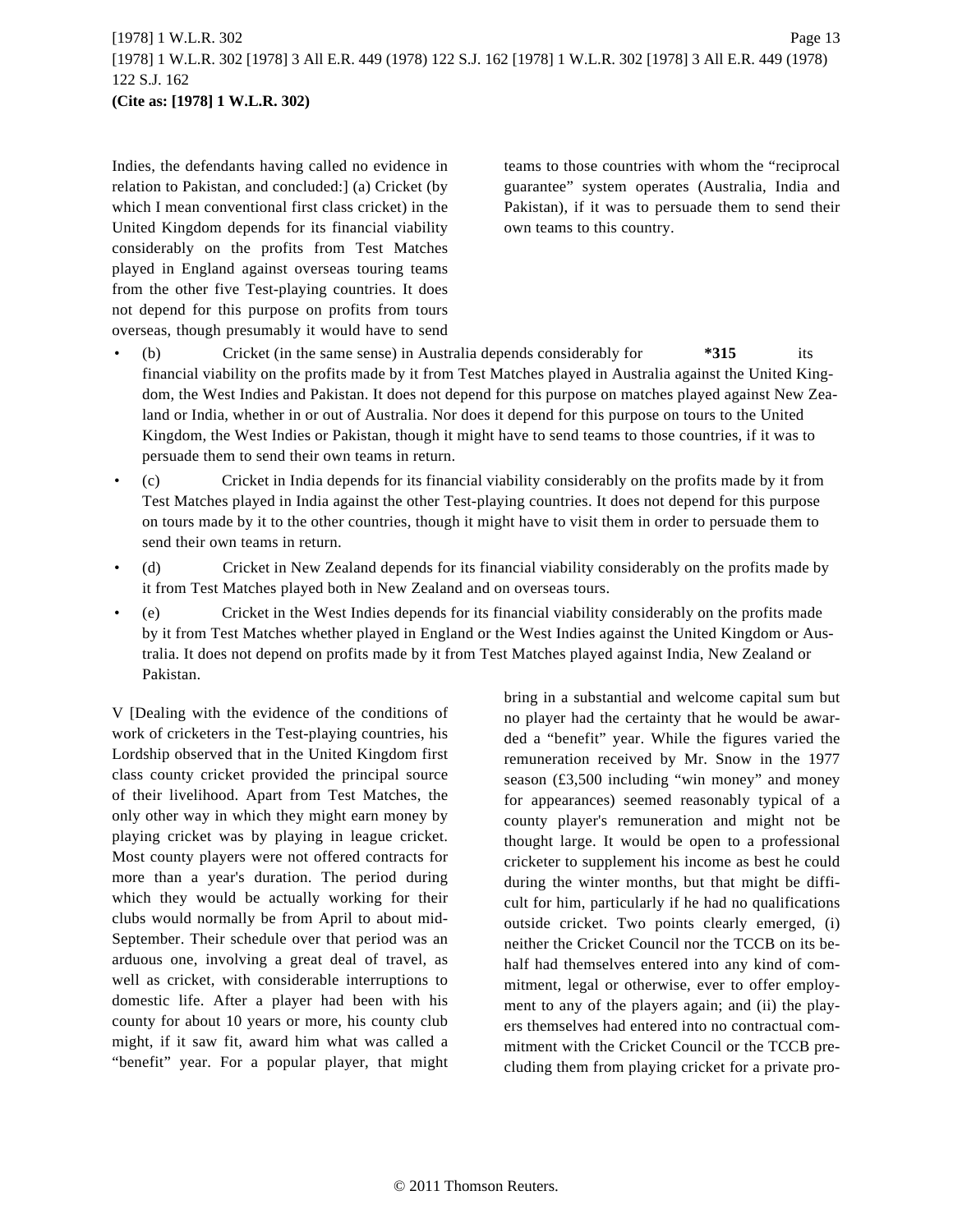moter. His Lordship continued:]

In these circumstances, so far as it is relevant, I do not accept the force of any criticism on moral grounds that may have been levelled against players such as Mr. Snow and Mr. Procter for entering into contracts with World Series Cricket. I do not see that it was reasonable for the defendants, who had placed themselves under no kind of commitment to the plaintiff players for the future, to expect these players to **\*316** subject themselves to a self-imposed embargo against playing for any private promoter during the winter months, merely because such promoter might be organising matches which would in certain circumstances compete with official Test Matches. If cricketing authorities employ a player to go on a tour or indeed perhaps even if they employ him to play in one or more Test Matches at home, it may be open to them, as a matter of fair negotiation, to demand from him, as a price for the privileges which he himself will derive from participating in the match, a limited covenant precluding him from playing for competitors. If such covenant represents no more than is reasonably required for the authorities' protection, in terms of duration place and otherwise and is reasonable in the interests of the public, it may perhaps be enforceable according to its terms. I do not, however, think that such authorities can regard a player as being in breach of a moral commitment to them merely because he has failed to treat himself as being under a covenant not to play for a competitor, which they have not chosen to exact from him. A professional cricketer needs to make his living as much as any other professional man. I think it is straining the concept of loyalty too far for authorities such as the defendants to expect him to enter into a self-denying ordinance not to play cricket for a private promoter during the winter months, merely because the matches promoted could detract from the future profits made by the authorities, who are not themselves willing or in a position to offer him employment over the winter or to guarantee him employment for the future. It follows from this that I can likewise see no sufficient grounds why the players concerned, with the possible exception of Mr. Greig, can justifiably be criticised on moral grounds for having entered into contracts with World Series Cricket in conditions of secrecy. The subsequent actions of the defendants have made it abundantly clear that, had they been informed in advance of the World Series project, they would have done their utmost to prevent it from taking root and thus to prevent the players involved from enjoying the advantages offered to them by World Series Cricket.

For all these reasons, to anticipate a little, I reject any suggestions that the retrospective imposition of the bans in question on those players who had already contracted with World Series Cricket, can be justified on the grounds that it constituted a well-merited punishment. The penal aspect of the bans featured prominently, though not exclusively, in the evidence of a number of the defendants' witnesses, such as Mr. Steele and Mr. Hadlee. If the bans are to be justified at all, they must in my judgment be justified on grounds other than this. I should emphasise, however, that their possible merits as punishment were not in any way relied on in argument by the defendants' counsel, who relied on quite different grounds to justify them. What has been said in the present context therefore does not come near to disposing of any part of the case. [His Lordship then dealt with the evidence regarding conditions of work of cricketers in Australia, India, New Zealand, West Indies and Pakistan.]

# *VI Mr. Kerry Packer, the Australian Cricket Board and Australian television*

Against this background, I must now embark on a more detailed history of the facts of this case, which must begin in Australia with Mr. Kerry Packer. Mr. Packer is an Australian national, who has been engaged all his adult life in business activities of one kind or another. These activities include television and publishing. He has a particular **\*317** association with a company known as Television Corporation Ltd., which forms part of a large group of companies in which he is a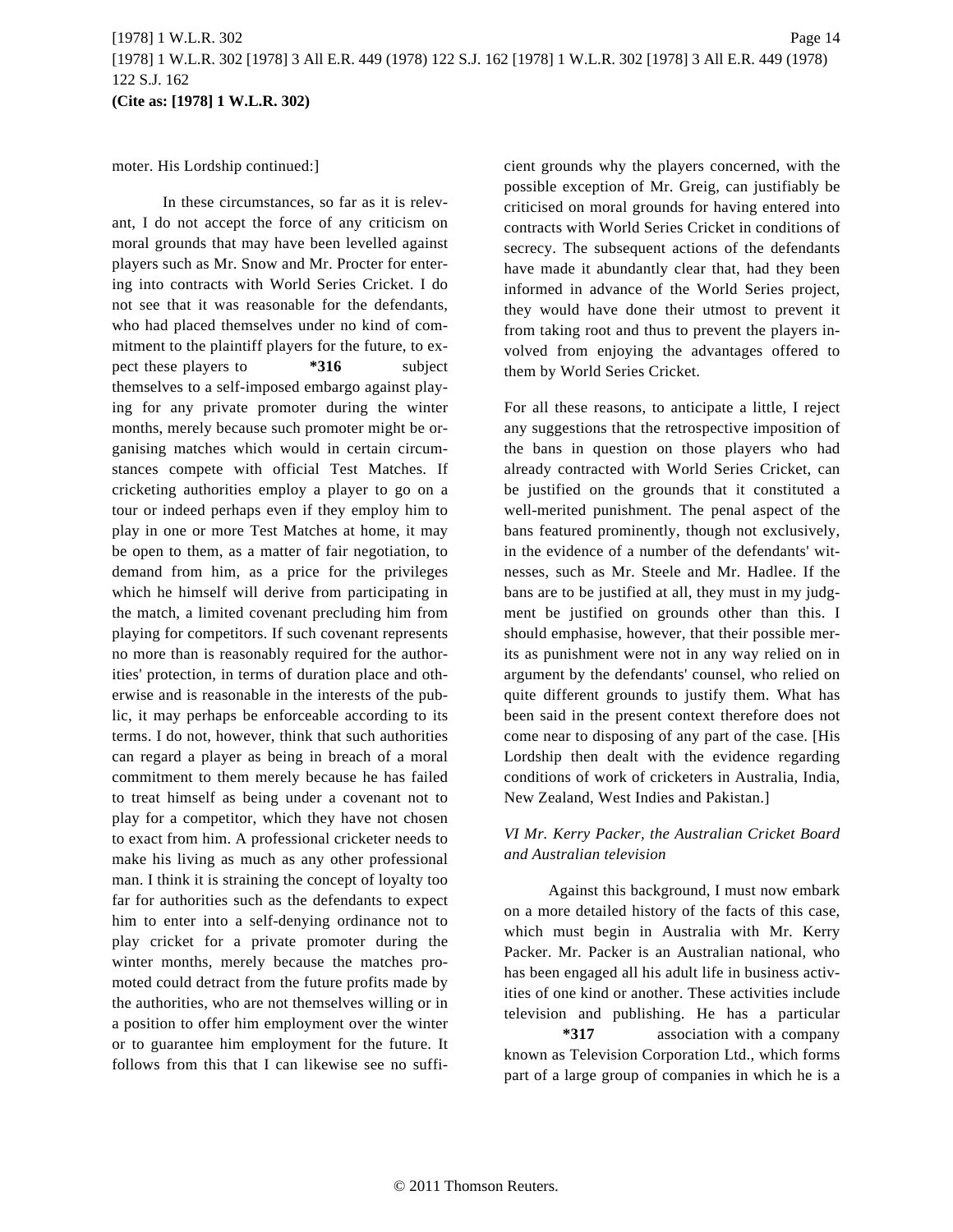# [1978] 1 W.L.R. 302 Page 15 [1978] 1 W.L.R. 302 [1978] 3 All E.R. 449 (1978) 122 S.J. 162 [1978] 1 W.L.R. 302 [1978] 3 All E.R. 449 (1978) 122 S.J. 162 **(Cite as: [1978] 1 W.L.R. 302)**

dominating influence. His company has prospered and its prosperity has enabled him, through it, to sponsor Australian sport in two significant ways. For the past three or four years, his company has sponsored the Australian Open Golf Championship, which has involved it in significant expenditure, including a sum of A\$600,000 incurred in redesigning a golf course. It has derived no profit from the sponsorship. From about the beginning of this year, 1977, he has also been involved in sponsoring an ambitious and imaginative cricket coaching scheme, under which large numbers of boys will from time to time be invited to a boarding school in New South Wales, where they will receive the benefit of one week's intensive tuition from high class cricketers. They will pay nothing to come and his evidence was that the school will cost him or his company about A\$200,000 with no recoupment. I accept his evidence that, contrary perhaps to some popular belief, he likes cricket and originally embarked on this pilot coaching scheme, which he hopes may extend to other states, quite independently from the project involving World Series Cricket matches.

Mr. Packer had not been involved in promoting cricket matches in Australia before the end of 1976, but had been involved earlier that year in an unsuccessful attempt to acquire certain television rights from the Australian Cricket Board.

Television started in Australia in 1956. At all material times, there have been one national network run by the Australian Broadcasting Commission, which has outlets over substantially the whole country, and three competing commercial networks, each of which has outlets more restricted in area. One of these commercial networks is known as the Nine Network and is controlled by a company which is part of the Packer group of companies. The network has facilities for transmission more restricted in area than those of the commission, but it can on occasion make arrangements, if it thinks fit, to cover the whole of Australia by means of subcontracts.

Until about 12 years ago, there operated a specific agreement or understanding between the Australian Broadcasting Commission and the commercial networks that none of them would negotiate individually for exclusive rights in respect of a sporting event. This agreement then broke down. Even after that, however, the Australian Cricket Board has never sold exclusive rights in relation to cricket played in Australia. Its practice has been first to reach an agreement with the Australian Broadcasting Commission, under which non-exclusive rights are granted to the commission, and then to negotiate individually with the commercial networks, with a view in due course to reaching agreement with the network which makes what it regards as the most satisfactory offer. In the result, Test Matches played in Australia have in the past generally been transmitted in Australia both by the commission and one or perhaps two commercial channels. On the other hand, rights to televise cricket overseas have always been sold by the board on an exclusive basis to the B.B.C.

[His Lordship considered the negotiations by Mr. Packer for the rights to televise Test Matches and continued:]

Having seen Mr. Packer in the witness box, I am satisfied that his unsuccessful dealings with the Australian Cricket Board in the summer of 1976, in his attempt to acquire the exclusive rights to televise Test Matches in Australia over the next five years, coupled with that board's subsequent attempts to prevent him from acquiring the television rights **\*318** in Australia to the 1977 England/Australia Test series, had left him, reasonably or unreasonably, with a profound distrust of the Australian Cricket Board. Rightly or wrongly, he considered it in general a reactionary body which was not prepared to take all the sensible steps necessary to inject money badly needed by Australian cricket. Rightly or wrongly, he also considered that he personally had been unfairly treated by it and was likely to be subjected to discriminatory treatment in any future attempt on his part to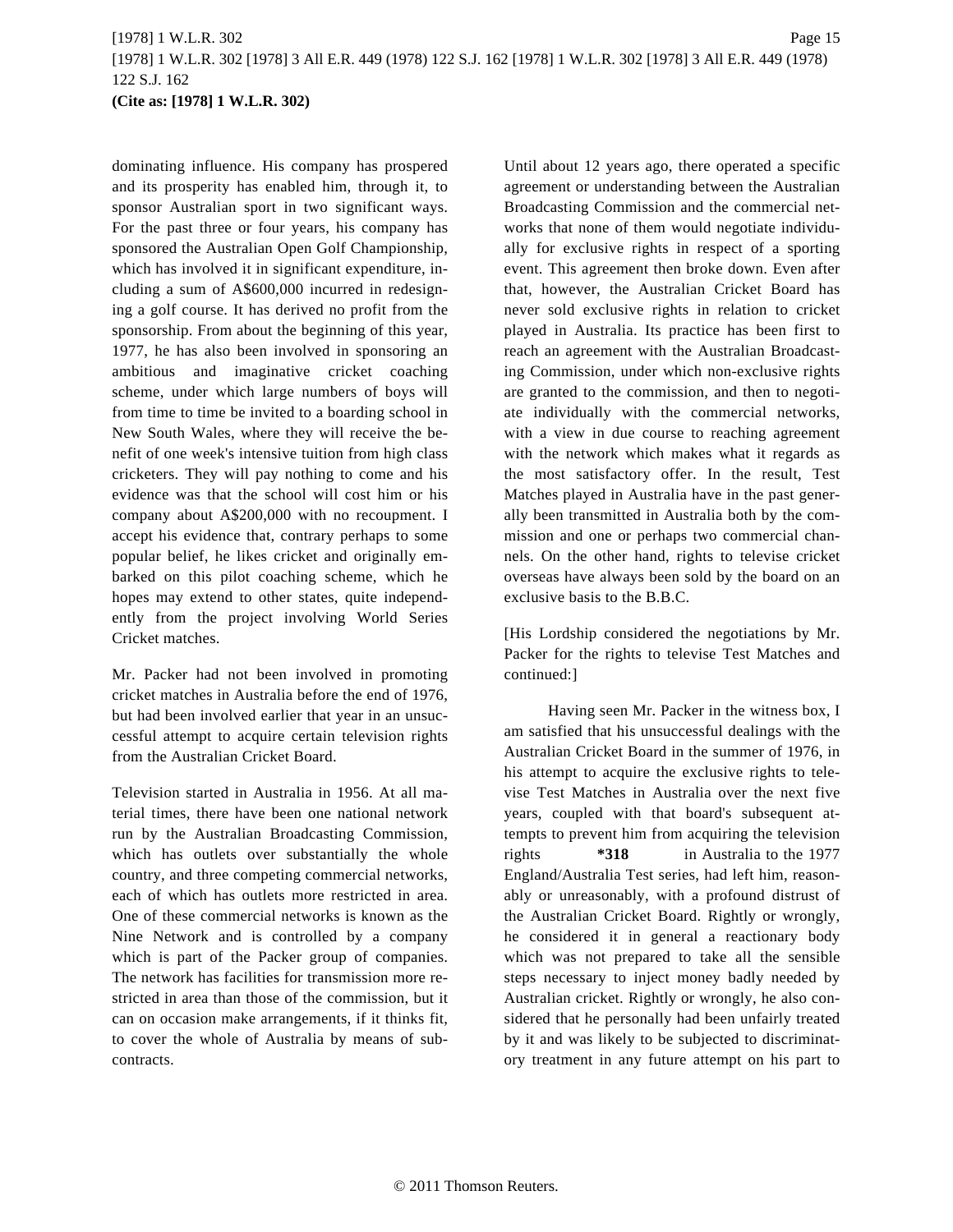acquire television rights. These beliefs, in my judgment, motivated and explain a number of his subsequent actions.

# *VII The origin of the World Series Cricket project and the enlistment of the plaintiff cricketers*

At the end of 1976, Mr. Packer, who had previously had nothing to do with the promotion of cricket, was approached by a Mr. John Cornell, a director of the plaintiff company, which was then known as J.P. Sport Pty. Ltd. and was concerned with the promotion of sport. At that time Mr. Packer had no shareholding or other interest in it, but he subsequently acquired this. Mr. Cornell or his company had been asked for advice and help by Mr. Dennis Lillee, a distinguished Australian cricketer who was dissatisfied with the financial rewards available to cricketers in Australia. Mr. Cornell put to Mr. Packer the idea of promoting a "world series" of cricket matches to be played principally in Australia in the Australian summer, in which many or most of the world's best players would take part. The idea interested Mr. Packer because, according to his evidence, he thought that it would be attractive to cricketers and to the public and would produce lucrative profits for his organisation.

Personally, or by his agents, Mr. Packer invited in secrecy the reactions to the world series project of a number of top class cricketers of various nationalities. If he had been rebuffed, the project would never have got off the ground. Instead, the cricketers responded with what he described as frightening alacrity. The project attracted them, he said in evidence, and I have no reason to doubt this, for two principal reasons: first, because they were excited at the prospect of playing cricket with the best international players, selected on grounds solely of ability and without any regard to political considerations, and secondly, because it would offer them security and high financial reward. He commented that their reactions in response to his invitation by themselves indicated their dissatisfaction with the financial conditions under which they had previously been working.

Between January 10, 1977, and April 29, 1977, Mr. Packer or other representatives of World Series Cricket signed on in secrecy 18 Australian cricketers under written contracts. The evidence before me suggests that these cricketers included all, or almost all, of the persons who would then have been regarded as the best cricketers eligible to represent Australia.

One of them, Mr. Ross Edwards, has given evidence in these proceedings. Having for some years played in the Western Australia side, he was selected to come to England with the Australian touring team in the 1972 English summer. In the winter 1972–73 he then took part in an Australian home series against Pakistan and at the end of March 1973 he went on an overseas tour to West Indies. The following year the Australians took a team to New Zealand for which Mr. Edwards was not selected. He was however selected for the visit of the Australians to England in the summer of 1975. Later in 1975 he carried out a decision he had made in December 1974 by retiring from Test and inter-state cricket. He explained **\*319**

in evidence the reasons for his retirement. He was and is a qualified chartered accountant and for some years had attempted to run cricket and his accountancy career in double harness. The financial rewards which he had derived from Australian cricket, however, were insignificant in comparison with the money which he had received from his other professional career. He had a wife and young family from whom cricket often kept him apart. He decided that there was no sufficient future for him in the game, which had already prejudiced his accountancy career, and that, despite his own enjoyment of it, he must give more priority to the interests of his family. Money was the primary reason why he retired from Test and inter-state cricket in 1975. Money was also the main reason which made him decide to return to the top class game, when he had the offer to play in World Series Cricket. He referred in his evidence to two other leading Australian cricketers who had retired from first class cricket but have been brought back into the game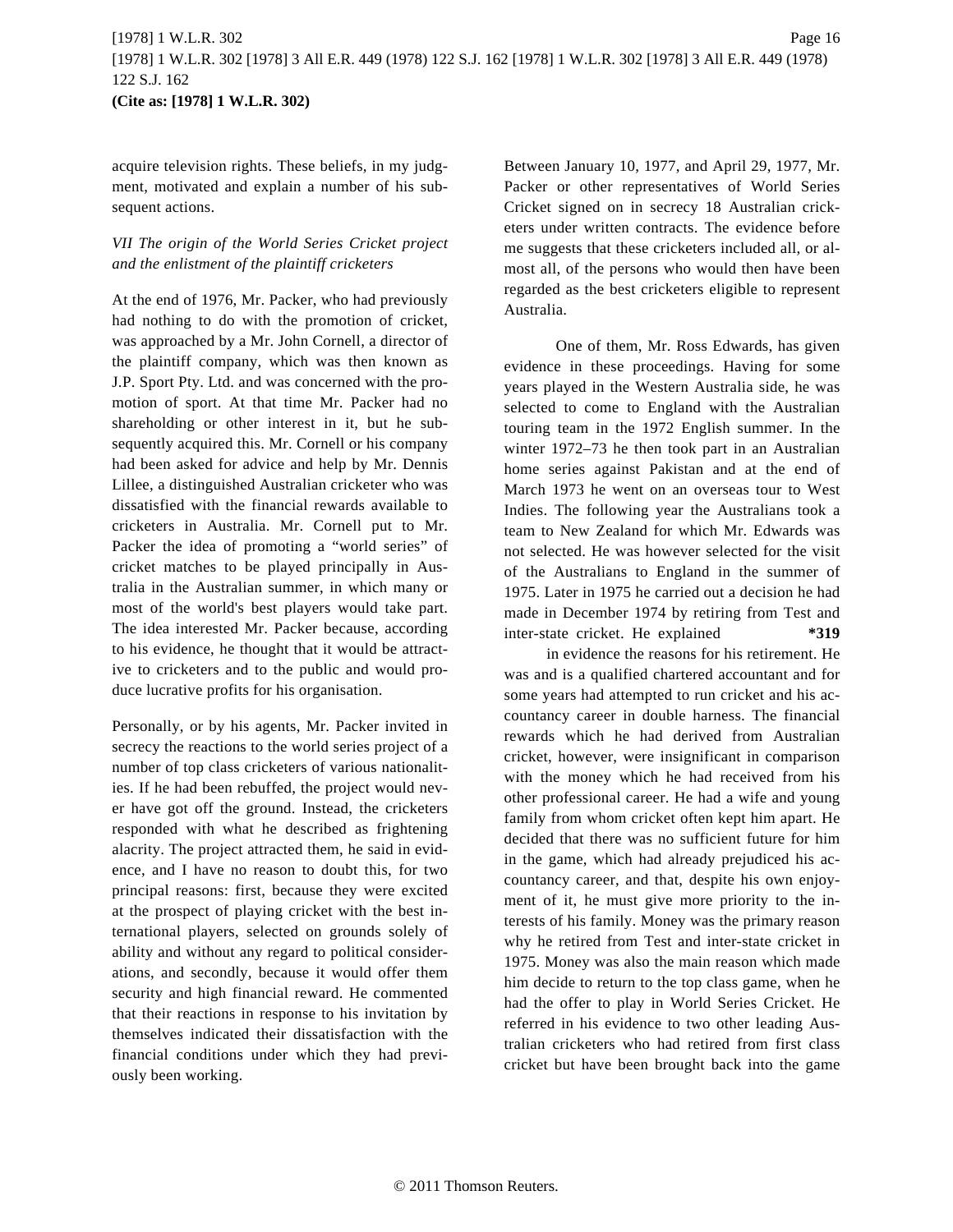by signing contracts with World Series Cricket. One is Mr. Ian Redpath; another is Mr. Ian Chappell, whom he described as one of the best cricketers that Australia has ever produced. Mr. Edwards considers that the increased level of payment offered by World Series Cricket will have a two fold effect on the interest in and development of cricket in Australia. First, it will enable players like Mr. Chappell to continue playing in the game and to show their skills and cultivate interest in it, secondly, it will provide a goal for younger players to aim for at the end of their cricketing careers.

After signing on Mr. Lillee and a number of the other Australian players, Mr. Packer saw Mr. Greig, who is now the first plaintiff in the first action. Against the background of his general evidence as to the life of any professional cricketer in England, Mr. Greig described in evidence his own frame of mind as at March 1977, after the Centenary Test Match had just been played between England and Australia. He is 30 years of age. He did not want to find himself playing cricket for too long and planned finally to leave the game at the age of 35, to leave time to establish himself in another employment and maintain his standard of living, which I infer is a fairly high one. Before his retirement, however, he hoped to play Test cricket for one or perhaps two more years and, as a swan song, to play full time cricket for his county, Sussex, for two years. He accepted under cross-examination that, in view of the success of the team which he had captained in the Test series just completed in Australia, he had a good chance of being invited to captain the England team in the next Test series. He had pointed out in chief, however, that he had seen a number of past captains replaced, including one in the middle of a quite recent Test series, and that he knew his captaincy could never be secure.

With these thoughts in mind, Mr. Greig went to Mr. Packer's house on March 20, 1977, with a view to offering himself as a television commentator for his organisation for a few months beginning in September 1977. On his arrival, however, Mr. Packer more or less immediately indicated that he had a different proposition to put to him. Before putting it, he demanded and obtained from him an undertaking that he would keep it secret. He then outlined to him the world series project and told him that the plaintiff company had already secured the services of a number of Australians. Having left this meeting Mr. Greig thought over the proposals put to him and consulted his solicitors and accountants about it. On March 25, 1977, he signed a threeyear written contract with the plaintiff company, effectively at a stated yearly remuneration of \$30,000, though I understand that some further benefits to him were orally agreed. I shall **\*320**

refer hereafter to the provisions of this contract, from which it will be seen that World Series Cricket would on the face of it have certain rights to prevent him from playing cricket in England in the English summer. However, the evidence of Mr. Greig and Mr. Packer, which I accept on this point, was, that despite the provisions of the written contract, Mr. Packer had made it plain, when Mr. Greig met him, that he had no intention of preventing him or any other English county players from playing in the English county cricket season. Mr. Greig therefore signed under the clear impression that, in absence of a ban, he would be able to continue playing for Sussex, which he wishes to do.

Mr. Greig knew, when signing, that there was a possibility that the defendants would try to impose a complete ban preventing him from playing in first class cricket. He decided, however, that he would take this risk in the light of the potential benefits to him and his family. He thought that he would be well paid over the three year term of the contract and that it would offer him not only security for this period, but also an opportunity to play very high class cricket in a country which he enjoys, with some of the best players in the world, and before large crowds which he also enjoys. He knew the contract would render him unavailable to captain or play for the MCC team which was due to tour Pakistan in the winter 1977–78, but recognised that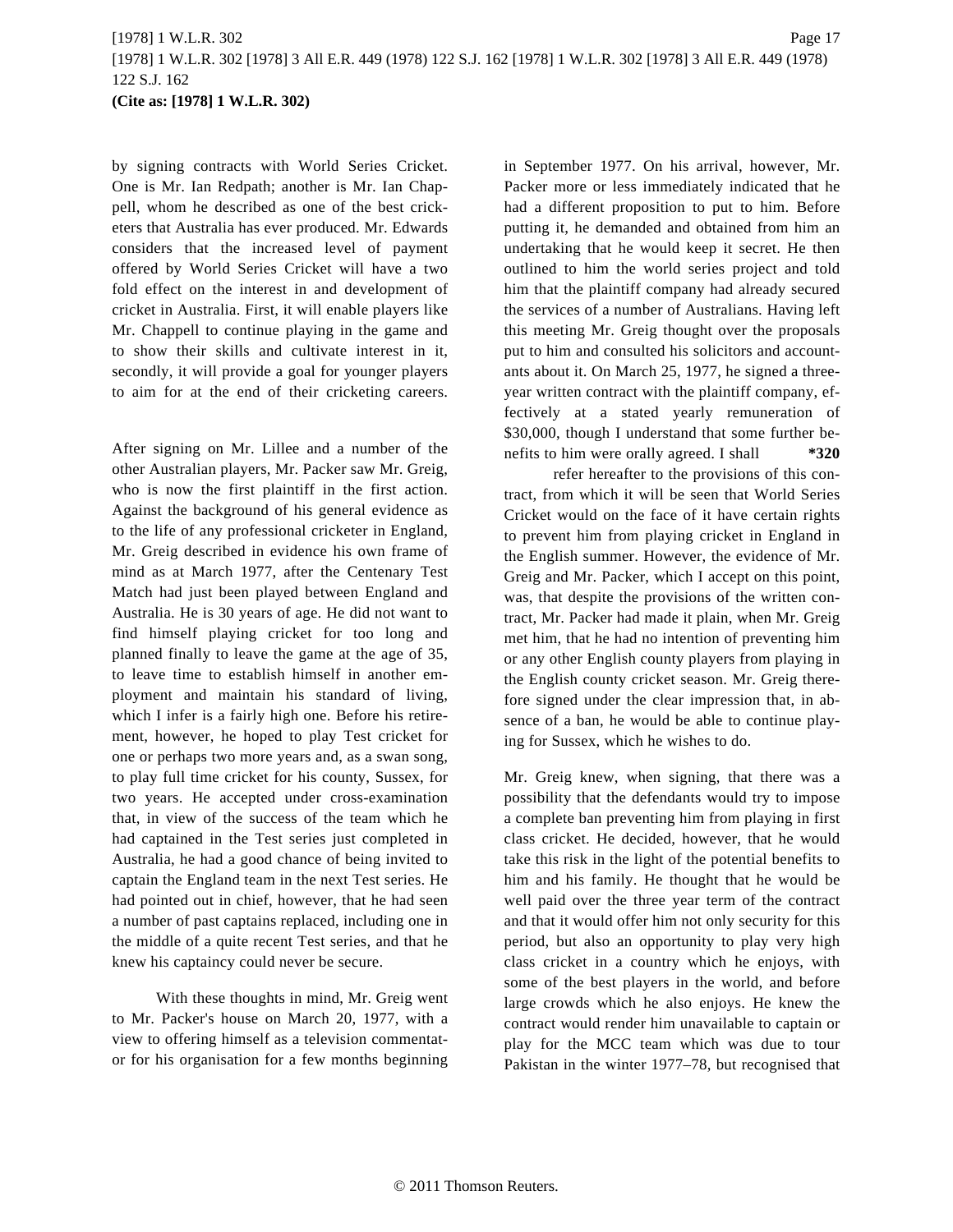the substantial advantages to him and his family from the contract would only be obtained at the price of abandoning this tour. During the week before he signed the contract, he considered whether he should inform the TCCB of what he was proposing to do but decided not to do so. One factor in his mind in making this decision was that if the TCCB had known of the existence of the world series project, it would have doubtless communicated with the Australian Cricket Board in Australia and this might have jeopardised the opportunities of those Australians, who had already contracted with World Series Cricket, of being sent to England for the Test series due to take place in the summer of 1977. Furthermore, according to his evidence, his experience of 10 years in English county cricket had led him to the conclusion that in any event the English cricket establishment needed what he described as a "good shake-up," which would compel them to look at the way cricket was being administered, both in this country and abroad, and at what he regarded as the financial plight of its players. He thought that results for the general benefit of cricket and cricketers could well ensue, if only the emergence of the world series project could force the cricketing authorities throughout the world and World Series Cricket to get together. To use his own words he knew there would be a "blow-up" but felt that "sanity would prevail" and he fully intends to perform his contract himself.

Having finally decided to contract with World Series Cricket and not to inform the TCCB of this decision, Mr. Greig threw in his lot completely with World Series Cricket, in the sense that he undertook to assist in recruiting other top class players. Mr. Packer asked him to accompany Mr. Austin Robertson to speak to players whom he wished to enlist. Mr. Greig, at the company's expense, went with Mr. Robertson to the West Indies and England for this purpose. His evidence, which I accept, was that he tried to explain the relevant points and also to demonstrate the possible repercussions, including those of bans. He told all his recruits, however, that Mr. Packer had no intention of preventing them from playing during the English summer. In due course he witnessed the signature of about 15 players to their contracts. When he explained their terms, he met with no resistance.**\*321**

Among the players approached by Mr. Robertson and Mr. Greig was the second plaintiff, Mr. Snow. By that time his career as a fast bowler in official Test cricket was in all probability over by reason of his age (35). He was, however, still extremely active in the field of county cricket. In early April 1976 Mr. Robertson and Mr. Greig approached him at his county cricket ground and informed him of the proposed world series. He was supplied with a copy of his proposed contract and, as he put it in evidence, Mr. Greig filled in the background. He took it away and received solicitors' advice on it. Before signing it, he also met Mr. Packer, who assured him that he had no intention to prevent him from playing for Sussex in the English cricket season. He knew that his chances of ever being selected again to play for England were slender, but he wanted to continue playing for Sussex; this assurance was therefore important to him. He was delighted with this offer of winter employment from a financial and cricketing point of view. He signed a contract with World Series Cricket substantially similar to that of Mr. Greig, save that it was for a rather lesser remuneration and was only for a one year period. According to his evidence, he knew from past experience that the result of so signing might well result in a ban both at Test and county level; he intends nevertheless to perform his contract with World Series Cricket because it provides him with the opportunity to play once again in a highly competitive game, when Test cricket is no longer open to him, and also a substantial amount of money.

Mr. Greig on behalf of World Series Cricket also approached the third plaintiff, Mr. Procter. He is a cricketer aged 31, who had represented South Africa in three seasons before 1971, when South Africa was debarred from playing in Test Matches by a ruling of the ICC. He therefore is ineligible to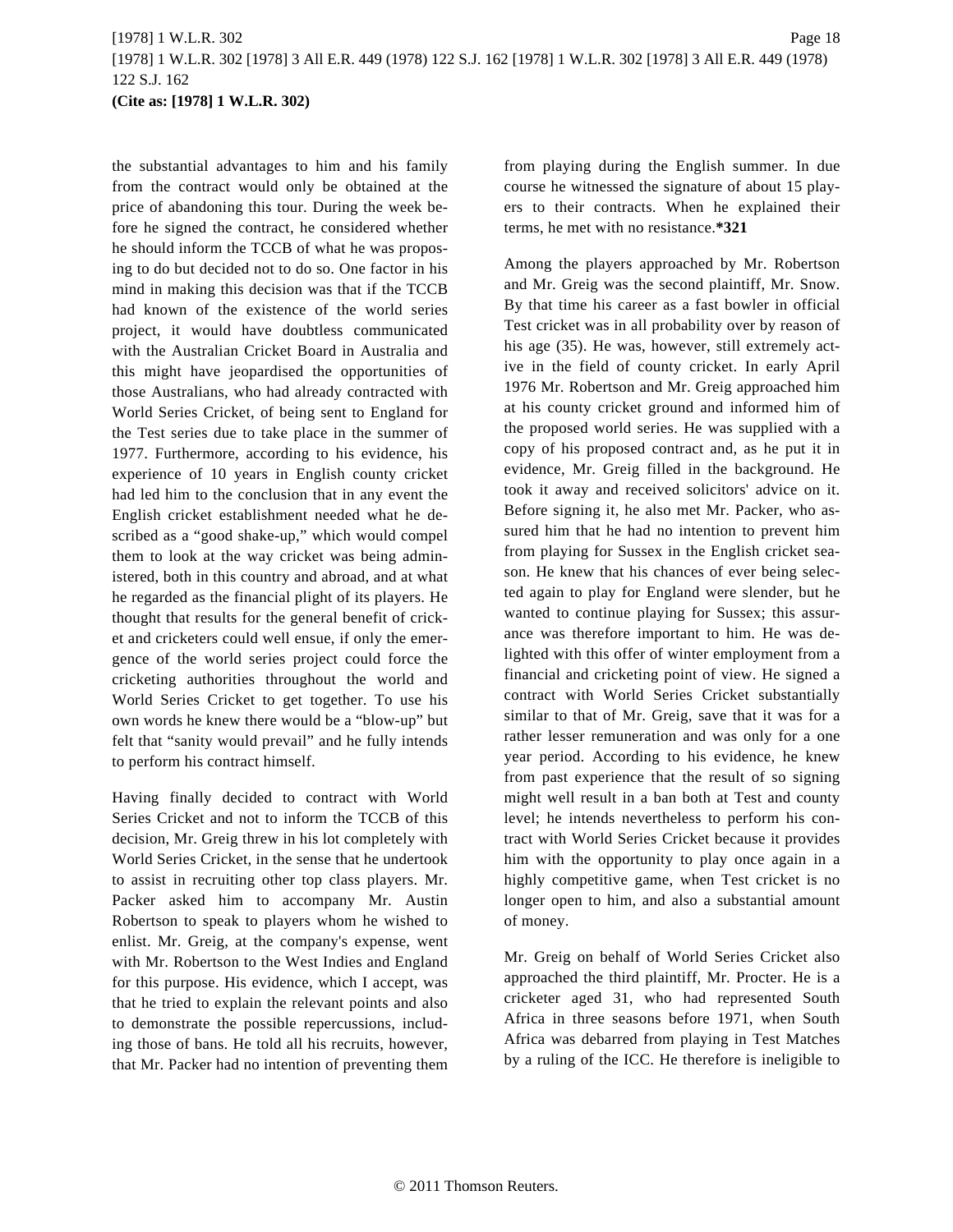play for England in Test Matches and at present has no opportunity to play Test cricket at all. He has played for the Gloucestershire County Club since 1968, and is now its captain. He is an all-round cricketer of great ability. Under his leadership, Gloucestershire in 1977 completed one of the most successful seasons in its history. For that season he earned in all about £7,500, a substantial part of which represented expenses and bonuses accruing from his county's various victories. Like Mr. Greig and Mr. Snow, he regards the remuneration paid to English cricketers as inadequate. Like many other professional cricketers, he has no other qualifications apart from cricket. Since 1968, he has spent the winters in South Africa either playing or coaching, but financial rewards for playing or coaching in South Africa, according to his evidence, are very small. Though about 12 English cricketers get the opportunity of coaching in South Africa, their average remuneration is about £200 per month, plus the use of a car and accommodation, which leaves them little to bring home.

Mr. Procter first heard of the world series in March when he was in South Africa. On his return to England at about the end of that month, he was told more details by Mr. Greig and Mr. Robertson, who offered him a three year contract on behalf of World Series Cricket. He signed it on April 11, 1977, having talked about it to several other players, but without having taken legal advice. He very much wished and still wishes to continue playing for Gloucestershire for another four or five years at least. He was told by Mr. Robertson or Mr. Greig before he signed it that it would not affect his playing for his county. Unlike Mr. Greig or Mr. Snow, he never thought it a real likelihood that he would be banned from playing for his county if he signed on for World Cricket. The contract offered not surprisingly appealed to him, because it gave him the opportunity of playing  $*322$  cricket at the higher level of which he was otherwise deprived and also offered some financial security for himself and his family. He intends to perform it.

# *VIII The form and the validity or otherwise of the World Series Cricket contracts: Question (A) above*

By April 29, 1977, World Series Cricket had concluded contracts with four players from the United Kingdom, four from South Africa, four from the West Indies, four from Pakistan and 18 from Australia. So far as the evidence shows, these contracts were all in substantially the same form, subject to differences in the contract term, which varied from one to three years (or five years in one case) and in the contract fee, which varied from about A\$20,000 to about A\$35,000 for each "tour" for which the player concerned was involved.

As has been indicated, it has been submitted on behalf of the defendants that the form of the contracts is such that they are, on the face of them, void. Since it is not suggested that any of them contain differences in form relevant for the purpose of this present submission, I will refer to the terms of Mr. Greig's contract for the purpose of dealing with this particular submission, which I think it convenient to deal with at this point. This submission raises what has been described earlier as question (A).

Mr. Greig's contract is dated March 25, 1977, and expressed to be made between J.P. Sport Pty. Ltd., which is defined as "the promoter," of the one part and Mr. Greig, who is defined as "the player," of the other part. The recitals and first two clauses of the contract read as follows:

"Whereas: A. The promoter is engaged in the business of promoting organising and conducting professional sporting events and plans to promote organise and conduct a number of series of professional cricket matches in Australia and elsewhere in the seasons as hereinafter defined. B. Each series will comprise up to 55 play days devoted to five matches described as 'test matches' (and each being of up to five days duration) four limited-over matches (each being of two days duration) and as yet an undecided number of other matches all of which matches in a series shall together constitute a tour. C. The player has offered to play in matches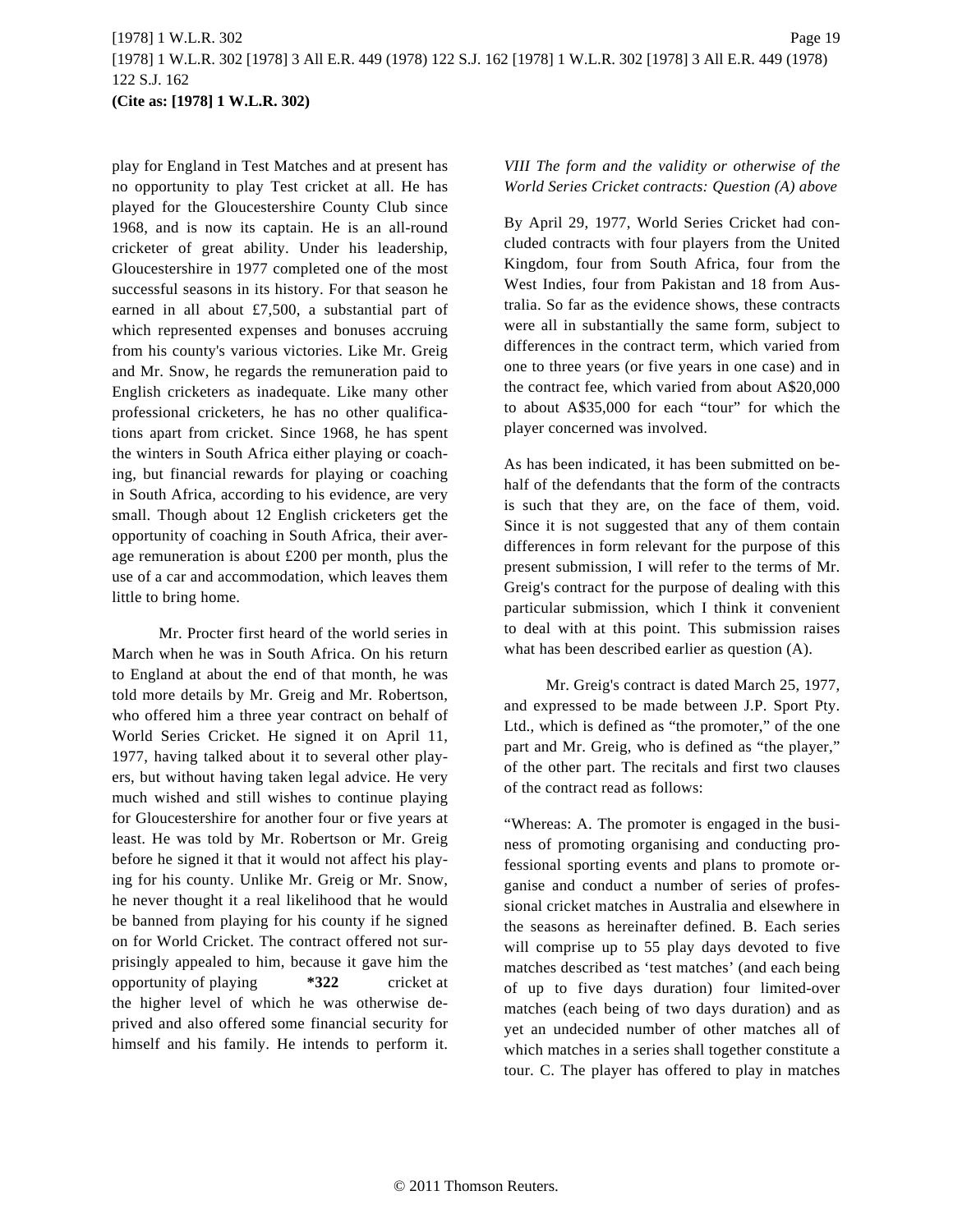of the tours hereinafter specified and as the promoter hereafter may from time to time require and generally to participate as a playing member in each of those tours.

"Whereby it is agreed and declared that the promoter engages the player to provide his services and the player agrees to provide his services to the promoter for the purposes for the term and on and subject to the terms and conditions herein set forth, that is to say: 1. Where herein appearing the expression: 'season' shall mean the period commencing on September 1 of a year and ending on March 30 in the next calendar year and each season shall be identified by the year in which the month of September falls. 'Tour' shall mean and include the duration of that part or parts of a season as shall be specified by the promoter from time to time and the matches to be played in that period. 'Venue' shall mean the cricket ground selected by the promoter for the playing of a match of a tour. 2. The term of this agreement shall be for 36 calendar months commencing on September 1, 1977 (hereinafter referred to as 'the said term')."

Clause 3, omitting certain sub-paragraphs, then reads: **\*323**

"The player undertakes and agrees that during the said term: (a) he will in each tour in the 1977, 1978 and 1979 seasons: (i) on the direction of the promoter unless prevented by illness or accident or for any other reason satisfactory to the promoter play in the matches of a tour for which he is chosen by the promoter and will at all times play to the best of his ability and skill provided however that the player shall not be required to play for more than 55 days in the aggregate in any one tour (apart from the two days referred to in clause 4 (b) hereof) but subject always to the provisions of clause 5 hereof, (ii) punctually attend at such times and places as the promoter may direct for the purpose of playing the aforesaid matches or for practice or otherwise as the promoter may require … (b) he will not: (i) play in any cricket match other than a match of a tour without the consent in writing of the promoter first had and obtained, (ii) appear on radio or television nor grant interviews for nor write nor submit articles for publication in any newspaper magazine or periodical except in each case as first authorised in writing by the promoter, (iii) give endorsements for goods of any nature nor allow his name or photograph to be used for promotional or advertising purposes except as first authorised in writing by the promoter."

I mention in passing that the starting date of "the season" in Mr. Greig's contract is said to be September 1 and the ending date is said to be March 30. On June 23, however, Mr. Packer informed the ICC that, while the starting and finishing dates of the contracts varied, his aim was to play cricket from the end of November until the middle of February. He then repeated this statement in evidence and it has not been disputed that it represents his intentions. Clauses 4 and 5 then read:

"4.The promoter undertakes and agrees that during each tour it will: (a) pay to the player an allowance of \$30 per each day of the tour to cover his cost of accommodation and meals and will pay economy class air travel between venues and transportation between accommodation and venue but excluding freight or charges on luggage in excess of that determined by the promoter and the player undertakes to pay any such excess; (b) organise and conduct a two day limited-over match in Australia and pay the whole of the cash receipts from that game (after deduction of all reasonable and actual expenses) to a players provident fund to be established by a committee to be constituted by a nominee of the promoter and two nominees to be appointed by the majority of those players who take part in the 1977 season tour and being generally for the benefit of those players and of players in future tours and being more particularly for the purposes and to the extent and on and subject to such rules as regards membership of the fund entitlements thereunder and the nature of the benefits to be provided by that fund as that committee as then or thereafter consti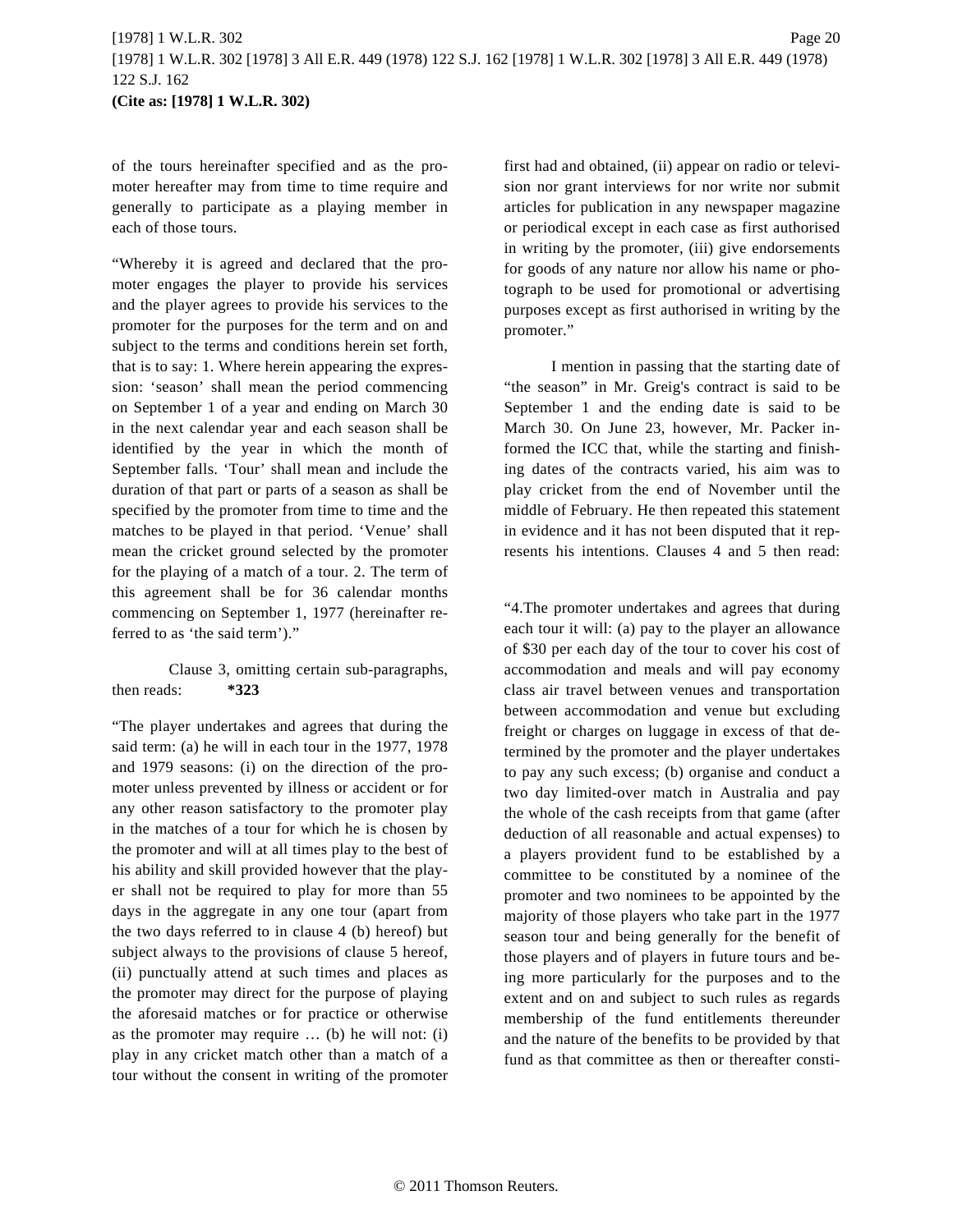tuted shall from time to time decide but so that the moneys paid to that fund shall not be or be deemed to be assets of the promoter.

"5. The player acknowledges that he is aware that the promoter plans to promote organise and conduct from time to time series of matches outside Australia and he undertakes and agrees at the direction of the promoter to participate as a player in all or any of those series as shall be conducted during the said term subject to the promoter: (a) providing economy class air travel from and **\*324** on return to his normal place of residence and (b) the other provisions of this agreement where applicable being applied to that tour."

Clause 5 thus, according to its terms, entitles World Series Cricket, if it thinks fit, to require a player to play in matches outside Australia. On June 23 1977, however, Mr. Packer informed the ICC that it was not his intention to make use of the clause unless the actions of the cricketing authorities forced him in self-defence to go elsewhere and the truth of this statement of his intentions has not been challenged in evidence. Clause 6 of Mr. Greig's contract provides:

"The promoter will pay to the player as the full and only moneys payable to him under or pursuant to this agreement: (a) for his participation in each tour in Australia a total fee of \$30,000 being at the day rate of \$545.45 for each of the aforesaid 55 play days. The said fee shall be payable as to \$10,000 on the day of the signing of this agreement, as to a further \$10,000 immediately following the completion of the third test match or on January 5 in that season (whichever shall be the earlier) and as to \$10,000, on completion of the tour; (b) for each tour outside Australia a total fee in the same amount and payable in the same way as set out in paragraph (a) above provided however that if the number of play days in that tour differs from 55 then the said total fee shall be reduced or increased by deducting therefrom or adding thereto an amount to be calculated at the rate of 2 per cent. of the said total fee for each day of difference as the case may be."

Clauses 7, 8, 9 of Mr. Greig's contract confer rights or impose obligations on the parties which are in terms limited to the duration of a "tour" or are at least dependent upon a "tour" taking place. Clause 10 provides that the benefit of the contract shall be assignable by the promoter. Clauses 11 declares in effect that the law of the State of New South Wales shall be the proper law of the contract.

The defendants never saw a copy of any of the World Series contracts until after the issue of the present proceedings. Having now seen samples, however, their counsel submit that they are on the face of them wholly void, substantially on the following grounds. Though clause 1 defines a "season" as meaning the period commencing on September 1 of a year and ending on March 30 in the next calendar year and "tour" as meaning and including the duration of that part or parts of a "season" as shall be "specified" by the promoter from time to time and the matches to be played in that period, the clause in terms imposes no obligation on the promoter actually to "specify" any part or parts of a "season" so as to constitute a "tour." Clause 2 does no more than define the term of duration of the contract. Under clause 3 (a) the player undertakes during such term to do a number of specified things in each "tour" in the 1977, 1978 and 1979 seasons, in particular on the direction of the promoter, to play in the matches of a "tour" for which he is chosen by the promoter, subject to the 55 days' limit of time referred to in the proviso to sub-clause (i) Under clause 3 (b), the player undertakes not to do a number of specified things during the whole of the term of the contract, his obligations in this instance not being limited to the subsistence of the various "tours." None of the provisions of clause 3, however, expressly impose any obligation on the promoter to specify or arrange a "tour" and the same **\*325** observation applies to clause 4, which, though it imposes certain obligations on the promoter towards the player,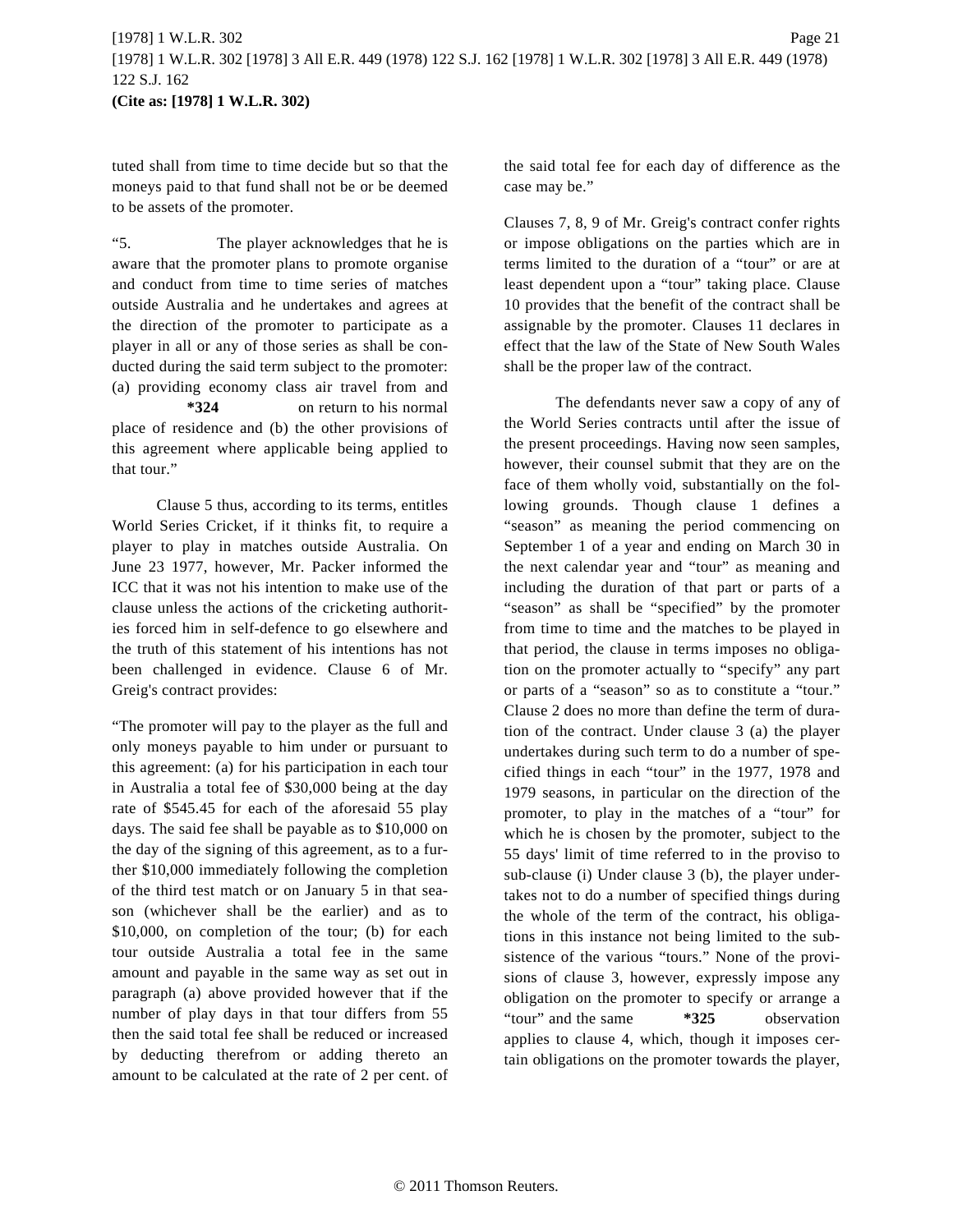expressly limits the operation of such obligations to the respective period of each "tour." Likewise, while clause 5 obliges the player, if directed by the promoter, to participate as a player in any series of matches outside Australia which may be promoted and conducted by the promoter during the term, it leaves the promoter free to promote or not to promote a series of matches outside Australia as he pleases. Clause 6 (a) entitles the player to receive a stated sum payable by three stated instalments for his participation in each "tour" in Australia, the first to be payable on the date of the contract; but, once again, neither that sub-clause nor the immediately succeeding clause 6 (b), which defines the rights of the player to remuneration in respect of "tours" outside Australia, in terms imposes any obligation on the promoter to arrange any "tour" whatever, whether inside or outside Australia.

In the result, the defendants contended, the contracts in such form on their true construction really do no more than confer on the promoter the option to call on the player to provide his services for one or more "tours" on the stated terms as to remuneration and otherwise, if, but only if, the promoter sees fit to arrange one or more "tours." If the promoter does not so see fit, so it was submitted, the player is left entirely without rights or remedies and indeed is bound to repay the first instalment of his remuneration paid to him on the signing of the contract. The player, however, on this construction, for the whole of the term of the contract is left subject to the full force of the restrictive provisions contained in clause 3 (b) of the contract, in particular those of sub-clause (i), which preclude him from playing in any other cricket match without the promoter's written consent.

Such being their construction of the players' contracts with World Series Cricket, the defendants submitted that the contracts are on their face unduly restrictive, having regard to (i) their likely duration, (ii) the right to assign given to the promoter by clause 10, which made it impossible to assume that other persons for the time being holding the benefit of the contract would always act reasonably; (iii) the fact that the promoter was not bound to promote any tour at all; (iv) the absence of any provision entitling the players to terminate the contracts. The defendants relied on the decision of the

[House of Lords in Instone v. A. Schroeder Mu](http://www.westlaw.com/Find/Default.wl?rs=dfa1.0&vr=2.0&DB=999&FindType=Y&SerialNum=1974027099)sic [Publishing Co. Ltd. \[1974\] 1 W.L.R. 130](http://www.westlaw.com/Find/Default.wl?rs=dfa1.0&vr=2.0&DB=999&FindType=Y&SerialNum=1974027099)8 ,

in which an agreement between a song writer aged 21 and music publishers was held contrary to public policy and void, as being in unreasonable restraint of trade, substantially on four grounds very similar, mutatis mutandis, to those just mentioned.

I accept the defendants' further submission that the appropriate time to consider the validity of the players' contracts is at the date of their signature and that it is not legitimate to construe them by reference to the way in which the parties thereto have acted under them, for example, subsequent statements by Mr. Packer as to the manner in which he intended to operate them: see [Russell v. Am](http://www.westlaw.com/Find/Default.wl?rs=dfa1.0&vr=2.0&DB=999&FindType=Y&SerialNum=1910040863)[algamated Society of Carpenters and Joiners \[1910\]](http://www.westlaw.com/Find/Default.wl?rs=dfa1.0&vr=2.0&DB=999&FindType=Y&SerialNum=1910040863) [1 K.B. 506](http://www.westlaw.com/Find/Default.wl?rs=dfa1.0&vr=2.0&DB=999&FindType=Y&SerialNum=1910040863) , 522, per Farwell L.J. If I accepted their construction of the contracts, I would also see considerable force in their submission that the contracts were void, in as much as they would on this footing subject the players to the theoretical risk of their cricketing talents being sterilised for the whole term of the contracts, without any **\*326** right to monetary compensation. Possibly even such an apparently one-sided agreement could be justified on particular facts, but I would think this difficult.

However, without purporting to decide the point as between the promoter and the players who are not parties to these proceedings, I do not accept the defendants' basic construction of the contracts for this reason. A number of authorities set out in

*Halsbury's Laws of England* , 4th ed., vol. 16 (1976), p. 356, para. 557, illustrate that, where a contract of employment by its terms imposes on an employee a binding obligation to work, without expressly imposing on the employer a corresponding obligation to provide work, the court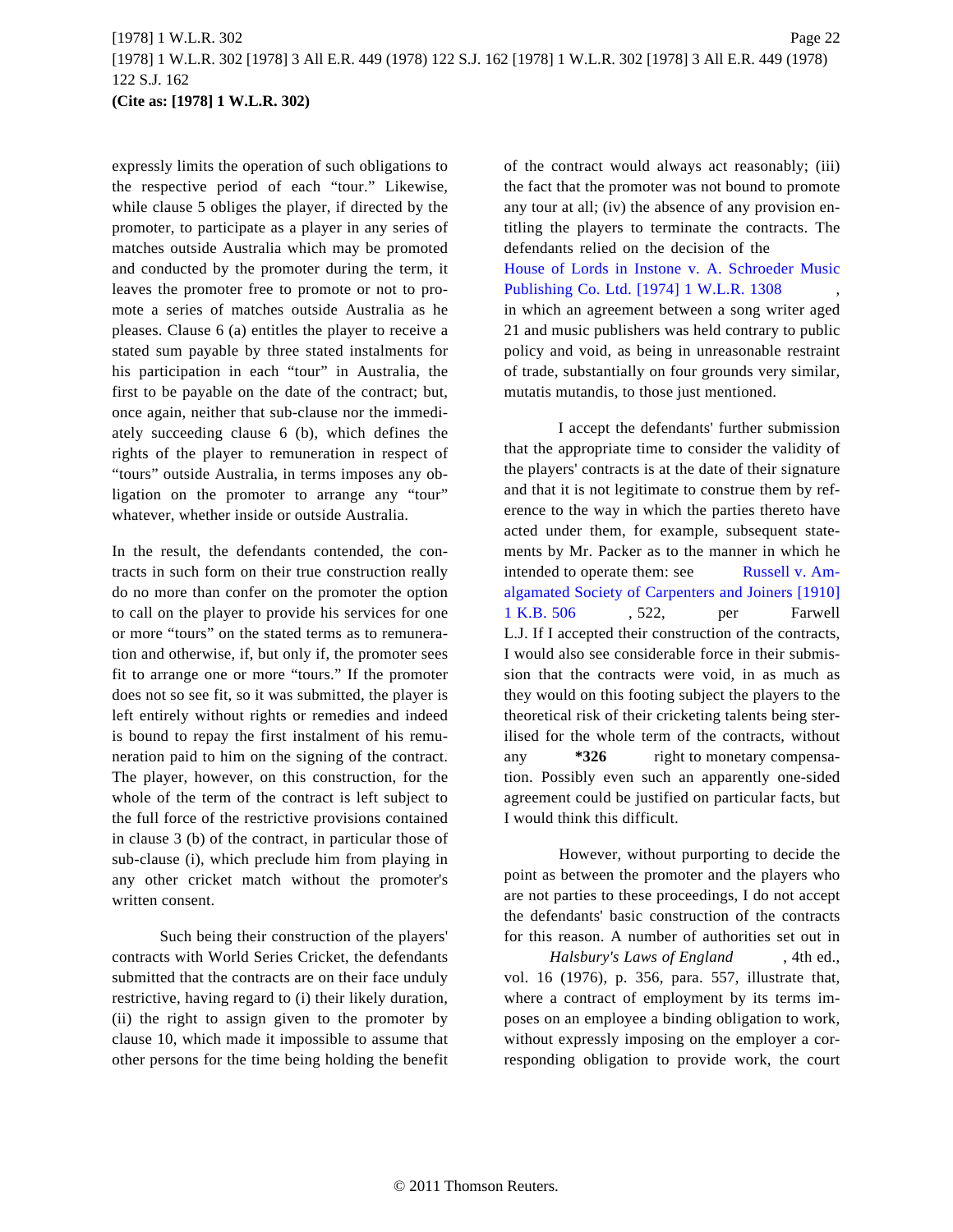will in an appropriate case readily imply such an obligation on the part of the employer, if it is satisfied that such implication is the proper way of giving to the transaction the business efficacy which both parties must have intended it should have: see, for example, [Devonald v. Rosser & Son](http://www.westlaw.com/Find/Default.wl?rs=dfa1.0&vr=2.0&DB=999&FindType=Y&SerialNum=1906035957)s [\[1906\] 2 K.B. 72](http://www.westlaw.com/Find/Default.wl?rs=dfa1.0&vr=2.0&DB=999&FindType=Y&SerialNum=1906035957)8 . In a case where the agreement of service manifestly and on its face contains an exhaustive catalogue of all the terms that the parties have agreed upon, the court may find it impossible to make any such implication: see

per Farwell L.J., at p. 745, and Aspdin v. Austin (1844) 5 Q.B. 671 , 684. Save in such a case, however, the court will

not be reluctant to imply an obligation binding the employer either to provide work, so as to enable the employee to perform his part of an otherwise onesided arrangement, or at least to pay him the specified remuneration so long as the employee is ready and willing to perform the services contracted for and is prevented only by the employer from performing them.

These being the relevant principles, I revert to the actual terms of the players' contracts in the present case. The wording of clause 5, coupled with that of clause 6 (b), in my judgment makes it clear that the promoter is to be under no obligation in any year to arrange "tours" outside Australia and that, if he does arrange such a "tour," he is to be obliged to pay the player merely pro rata for the number of actual "play days" in such "tour," according to the formula set out in clause 6 (b). In these circumstances there is in my judgment no room for any implication of terms in regard to "tours" outside Australia. The position in regard to "tours" in Australia seems to me quite different. Under clause 6 (a) of Mr. Greig's contract, the player is to be remunerated for his participation in each "tour" in Australia by way of a fixed stated sum, which is to be paid as to a stated part of the date of the contract, as to a further stated part "following the completion of the third test match or on January 5 in that season (whichever shall be earlier) and as to \$10,000 on completion of the tour." Clause 6 (a) states the "day rate" of remuneration, but the sub-clause is so drafted that even if, in the event, a "tour" in Australia arranged by the promoter is less than 55 days, a player, who has participated in the "tour" and otherwise performed his part of the contract, is entitled to the total agreed fee in respect of that "tour," without any pro rata reduction. In these circumstances, in my judgment the clear inference is that if, during the term of such contract, whereby the promoter was expressed to "engage the player to provide his services," the promoter in any year failed to arrange any "tour" in Australia, a player, who demonstrated his willingness to play on such a "tour" if arranged and had otherwise observed his part of the contract, would be entitled to the full "tour" fee. Such implication is in my judgment the only way of giving reasonable effect to the presumed intention of the parties, particularly

**\*327** when the restrictions imposed on this player by clause 3 (b) for the term of the contract are taken into account.

I therefore reject the defendants' submission that the players' contracts are void, either on the ground of public policy or on any other grounds. I should perhaps add that the defences in the two actions add a plea that such contracts are unenforceable. Of the 50 or so players who had entered into such contracts by the time that proceedings were begun, some (such as Mr. Procter) did not receive legal advice on them and most, if not all, were not immediately supplied with copies for them to retain. It may  $be$   $-$  I put it no higher  $-$  that, on these or other grounds, some individual players would in the particular circumstances of their respective cases have the right to rescind their contracts as against World Series Cricket. For present purposes it will suffice to say that no attempt was made on behalf of the defendants, either by adduction of evidence or otherwise, to show that the contracts were all voidable by the players on the grounds of misrepresentation, undue influence, unconscionable bargain or similar grounds. In this context the only submission put forward was that they were wholly void, on the grounds which I have considered and rejected.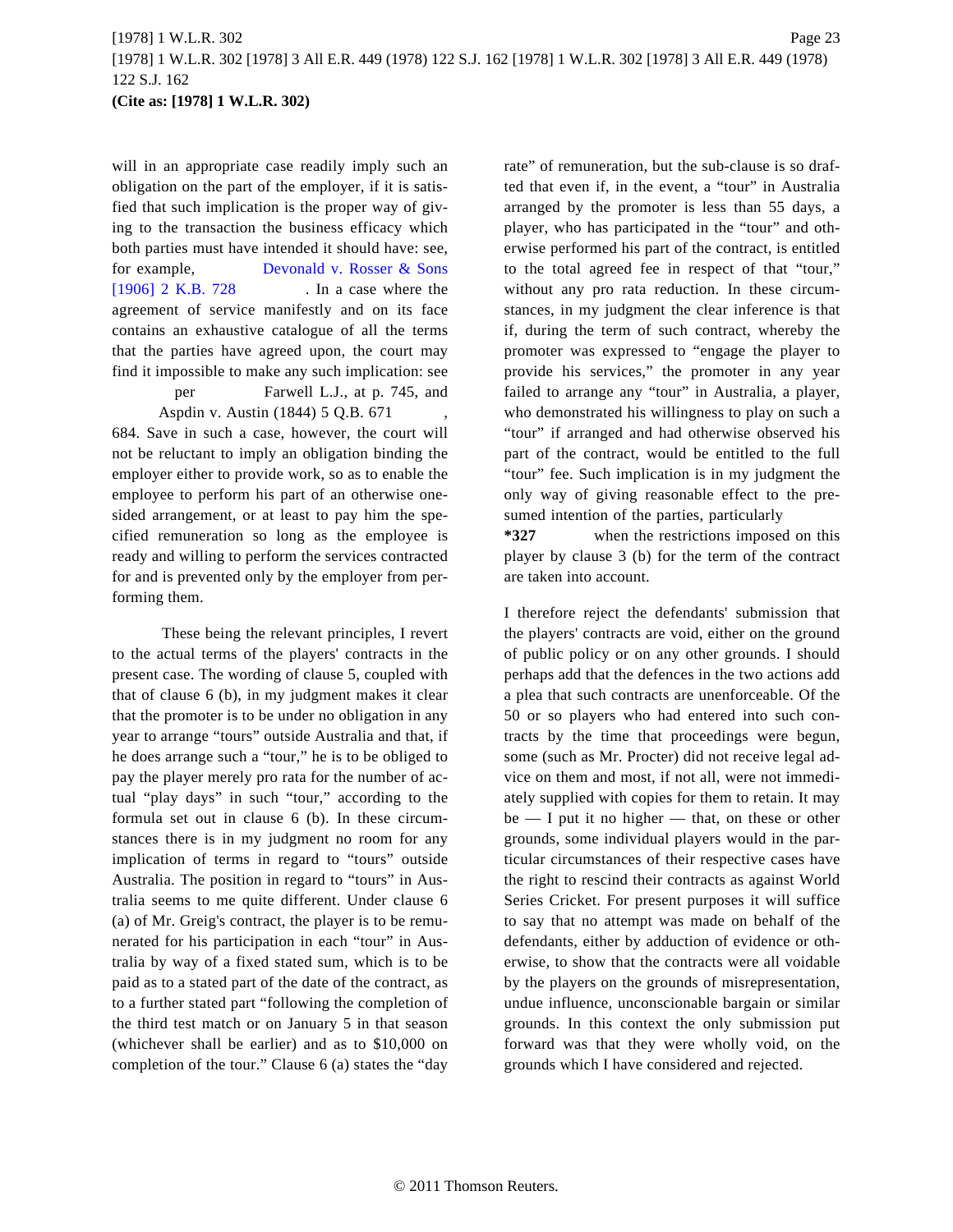In the rest of this judgment I must therefore proceed on the footing that the players' contracts with World Series Cricket are agreements which according to their terms are valid agreements and that it has not been proved that any one of them is even voidable at the option of the player concerned.

IX [His Lordship then dealt with the reaction of the defendants to the announcement of the World Series Cricket project, the events between May 9 and 13, 1977, the meeting dated May 13 of the emergency executive committee of the Cricket Council, the events between May 13 and 19, the meeting dated May 19 of the chairman's advisory committee of the TCCB, the meeting on May 31 of the TCCB, the meeting on June 2 of the emergency executive committee of the Cricket Council, the meeting of the Cricket Council on June 8, the meeting on June 14 of the ICC, the meeting on June 23 between the ICC and Mr. Packer, and continued:] This will be a convenient moment to set out the relevant rules as they then stood. As at June 1977, Appendix 1 of the rules of the ICC read as follows:

#### **"Qualification Rules for Test Matches**

"(a)A cricketer can be qualified to play in a Test Match either by birth or residence.(b)(i)Qualification by birth. A cricketer, unless debarred by the conference, is always eligible to play for the country of his birth.(ii)Qualification by residence. A cricketer, unless debarred by the conference, shall be entitled to play for any country in which he is residing and has been residing during the four immediately preceding years, provided that he has not played for the country of his birth during that period.(c)Notwithstanding anything hereinbefore contained, any player who has once played in a Test Match for any country shall not afterwards be eligible to play in a Test Match against that country, without the consent of its governing body.(d)

Members shall be responsible for submitting, in reasonable time for the approval of the conference, the names of any cricketers whose qualifications are in doubt, and who are likely to be

selected to play in any approaching series of Test Matches, furnishing their qualifications and stating if any player has during the four immediately preceding years played for the country of his birth. In the case of **\*328**

cricketers qualified by residence, they shall further state the periods of residence upon which such qualifications are founded.

(e)The ICC in conjunction with the governing body of any country may impose more stringent qualification rules for that country."

As at June 1977 rules 1 and 2 of the rules governing the qualification and registration of cricketers in Test and competitive county cricket (being the only rules relevant for present purposes) set out in Appendix B to the rules of the TCCB, read as follows:

"Rule 1 Qualifications for England

"Subject to the overriding discretion of the board, acting with the consent of the [ICC] the qualifications for playing for England shall be: —(a)that the cricketer was born in the British Isles, or(b)that the cricketer's father was born in the British Isles and that the cricketer is residing and has been resident therein during the preceding four consecutive years and has not played in a Test Match for the country of his birth during that period, or(c)that the cricketer is residing and has been resident in the British Isles during the preceding 10 consecutive years and has not played in a Test Match for the country of his birth during that period, or(d)that the cricketer is residing and has been resident in the British Isles since the day before his 14th birthday and has not played in a Test Match for the country of his birth during that period.

Rule 2 Playing and registering cricketers

"(a)No cricketer may play in a competitive county cricket match unless he is registered with the board for the county for which it is desired that he shall play during the current season.(b)No cricketer may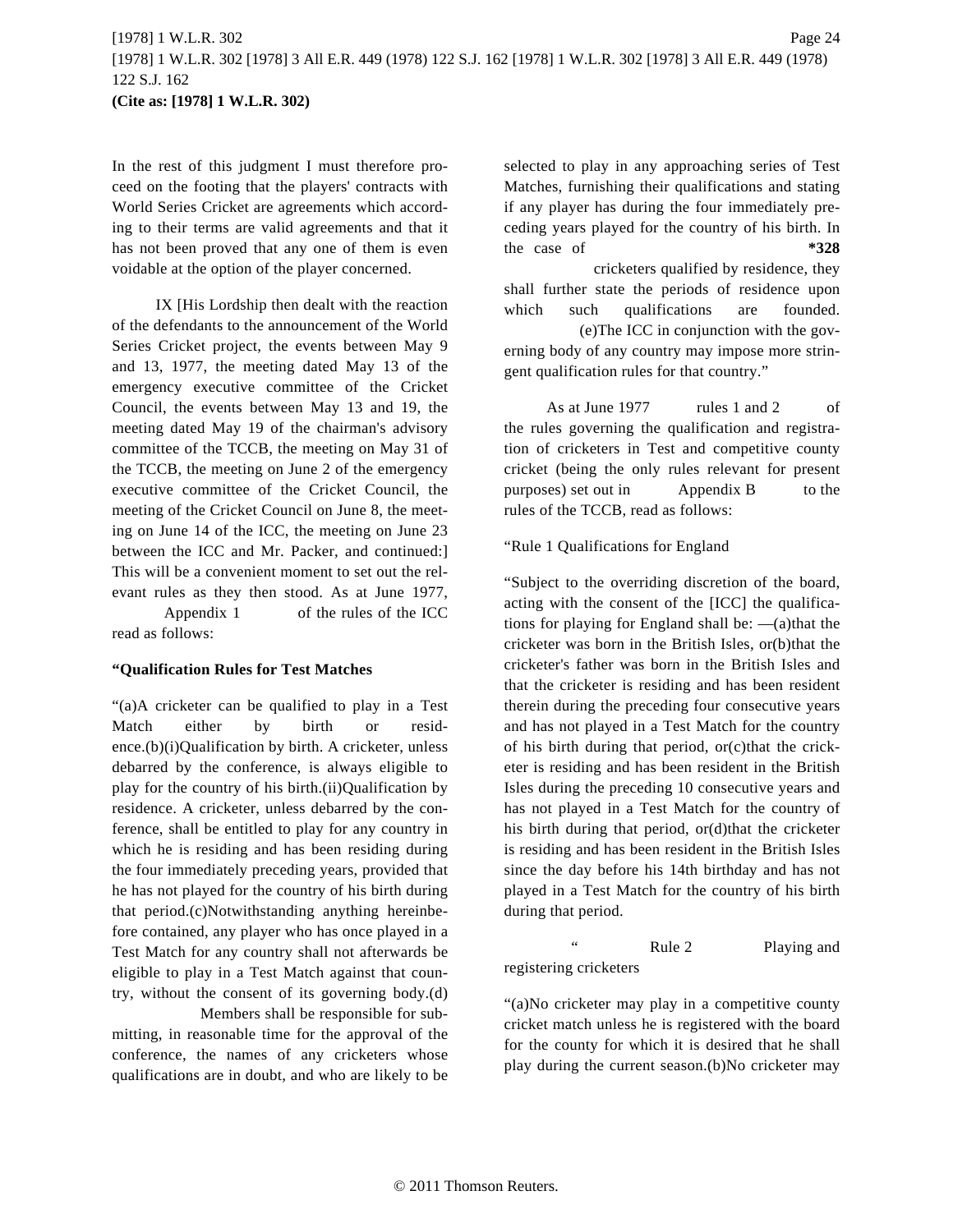be registered for more than one county in one season without the approval of the board.(c)Subject to the overriding discretion of the board, no county shall be entitled to play in any competitive county cricket match more than two cricketers who are not qualified to play for England."

At the end of Appendix B to the rules of the TCCB, there followed and still follow some notes to the rules governing qualification and registration contained earlier in the appendix.

[His Lordship then dealt with leading counsel's opinion dated July 5 to the TCCB in respect of its proposed change of rules, the subsequent meeting of the chairman's advisory committee and its report. He continued:]

#### X *The resolutions introducing bans*

#### **Meeting of the TCCB: July 15, 1977**

On July 15, 1977, a special meeting of the TCCB was held. This is of importance for the purpose of these proceedings because, as the formal minutes show, the TCCB there reached a firm decision in principle to introduce a ban at county level, subject only to the Cricket Council supporting its proposals and the ICC taking the expected decision in regard to a Test Match ban. Such support was subsequently given by the Cricket Council and the ICC took the expected decision. In due course, therefore, when the TCCB on August 5 came to pass formal resolutions implementing the proposals, it was merely carrying out a policy on which a firm decision had already been reached in principle on July 15. In view of the claim that the proposal for a ban constituted an inducement to **\*329** breach of contract, it therefore becomes important to examine, so far as the evidence reveals this, the intentions of the meeting of July 15, when it decided in principle on the desirability of a county ban.

[His Lordship considered that evidence in detail and the meetings on July 19 of the Cricket Council and on July 26 of the ICC at which latter meeting the West Indies delegate expressed strong reservations as to the retroactive nature of the proposed ICC ban. He continued:] The four specific decisions reached by the ICC at this important meeting of July 26 were, after an introductory explanation, recorded in the press statement issued by it later that day:

"In order to give effect to these views, the ICC passed unanimously: —

1.A change in the ICC rules relating to qualification for Test Matches, as follows 'Notwithstanding anything hereinbefore contained no player who after October 1, 1977, has played or has made himself available to play in a match previously disapproved by the conference shall thereafter be eligible to play in any Test Match without the express consent of the conference to be given only on the application of the governing body for cricket of the country for which, but for this subrule, the player would be eligible to play.'

"2.Pursuant to this new subrule (f), the conference then passed unanimously a resolution in the following terms disapproving certain matches 'It is hereby resolved for the purposes of Appendix I (f) that any match arranged or to be arranged by J.P. Sports (Pty.) Ltd., Mr. Kerry Packer, Mr. Richie Benaud or associated companies or persons to take place in Australia or elsewhere between October 1, 1977, and March 31, 1979, is disapproved.'

"3.In addition the conference passed a guidance resolution in the following terms 'For future guidance the conference records and minutes that matches are liable to be disapproved if so arranged, whether by reference to date or otherwise, as to have the probable result that invitations to play in such matches will conflict with invitations which have been or may be received to play in first class matches subject to the jurisdiction of the governing bodies of foundation and full members of the conference.'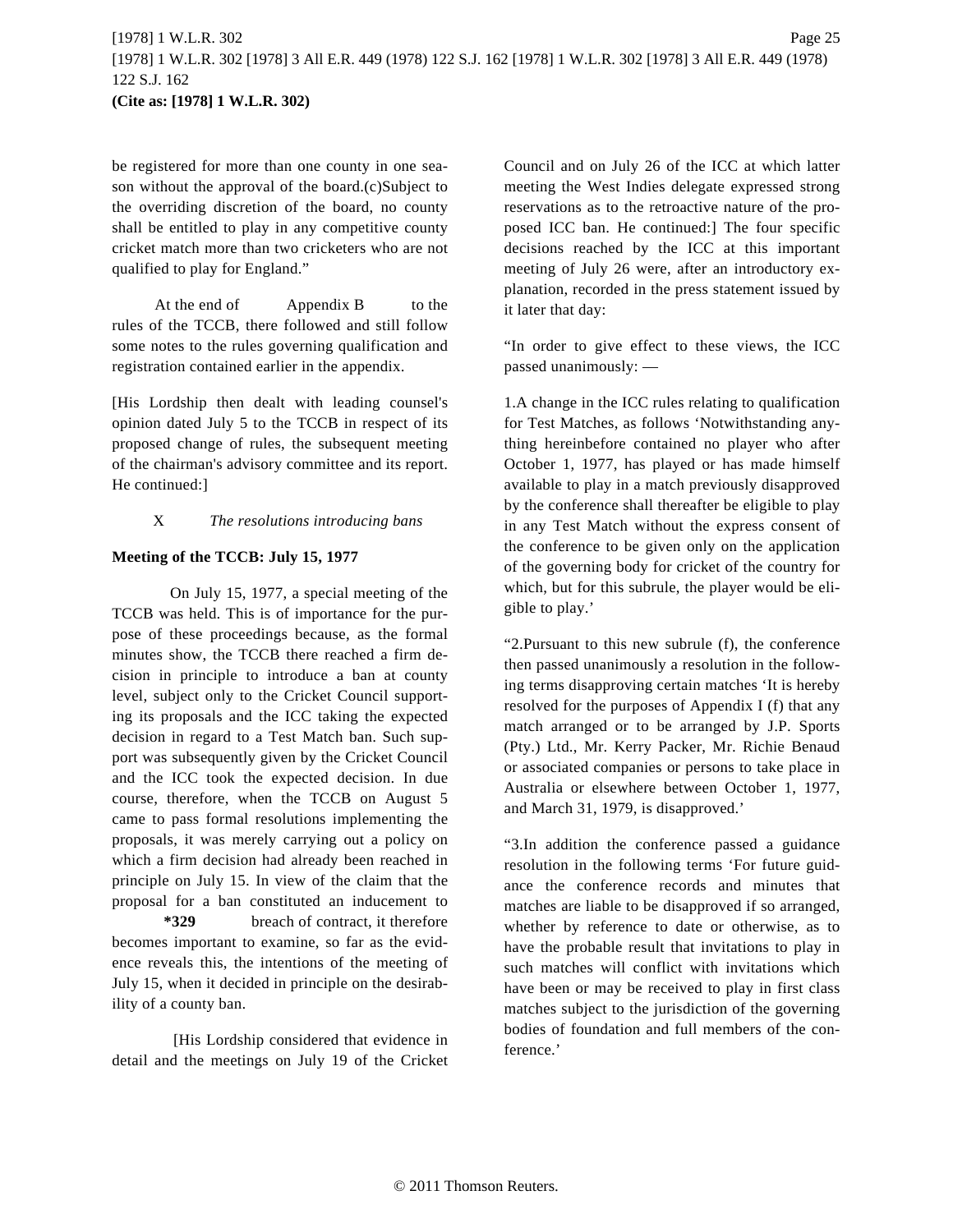"Finally, it was resolved that the conference strongly recommended that each member country pursue as soon as possible at first class level and in other domestic cricket activities the implementation of decisions made in regard to Test Matches."

The reservations of the West Indies delegates which had been strongly expressed at this ICC meeting of July 26 were not in any way reflected in this press statement.

# XI *Events subsequent to July 26, 1977*(1)

## **The application by the plaintiffs for interlocutory relief**

The recommendation of the ICC made on July 26 that each member country should pursue the implementation of the ICC's policy in regard to Test Matches made it more or less inevitable that the TCCB would introduce a ban at county level, affecting World Series Cricket players, at its meeting due to be held on August 5. It had already agreed in  $*330$  principle on such a ban at its meeting of July 15 and had obtained the requisite authority of the Cricket Council on July 19.

In the light of what the ICC had already done and what it was anticipated the TCCB would do when it met on August 5, the respective plaintiffs on August 3 issued their writs in the two actions. Originally the defendants to both actions were named as the MCC and all other members of the TCCB and the members of the Australian Cricket Board sued on their behalf and on behalf of all the other members of the ICC.

Immediately after the issue of the writs, the plaintiffs applied to Slynn J. ex parte for interlocutory injunctions restraining the TCCB from taking any decision at the meeting which it was due to hold on August 5, which might be made or calculated to induce players who had contracted to play cricket for World Series Cricket to break their contracts. At the hearing, however, undertakings were given to the court on behalf of the TCCB to the effect that any decision which was taken concerning the banning of players from county cricket would be expressed to be subject to the decision of the court in the present proceedings and would not in any event be implemented until April 1978. On this basis Slynn J. ordered a speedy trial of the actions but granted no further interlocutory relief against the TCCB. During the course of the hearing, the plaintiffs' advisers were given the names of two individual representative defendants on behalf of the TCCB and two other individual representative defendants on behalf of the ICC. This in due course led to an amendment of the writs so as to delete the reference to the MCC and the Australian Cricket Board and to show the names of Mr. Insole and Mr. Carr as sued on behalf of all members of the TCCB and the names of Mr. Webster and Mr. Bailey as sued on behalf of all members of the ICC.(2)

# **The plaintiffs' solicitors' letter to the defendants' solicitors dated August 4, 1977, and Mr. Packer's letters to players of the same date.**

During the course of the hearing before Slynn J., the defendants' counsel made certain criticisms of the contracts entered into by players with World Series Cricket (which the defendants had not previously seen) and suggested that they might conflict with the playing of English county cricket during the domestic season. On August 4, the plaintiffs' solicitors wrote to the defendants' solicitors referring to this criticism and suggestion, saying:

"… This suggestion was made despite the fact that it was made unequivocally clear that this was not the intention of the agreement, and that it was well known that the tours arranged by our clients would not begin until the autumn and would terminate before the English domestic season. As stated in our evidence, our clients had fully explained this position to any players who had inquired. In view of the suggestions which were made, however, our clients are writing a letter to the players in the terms of the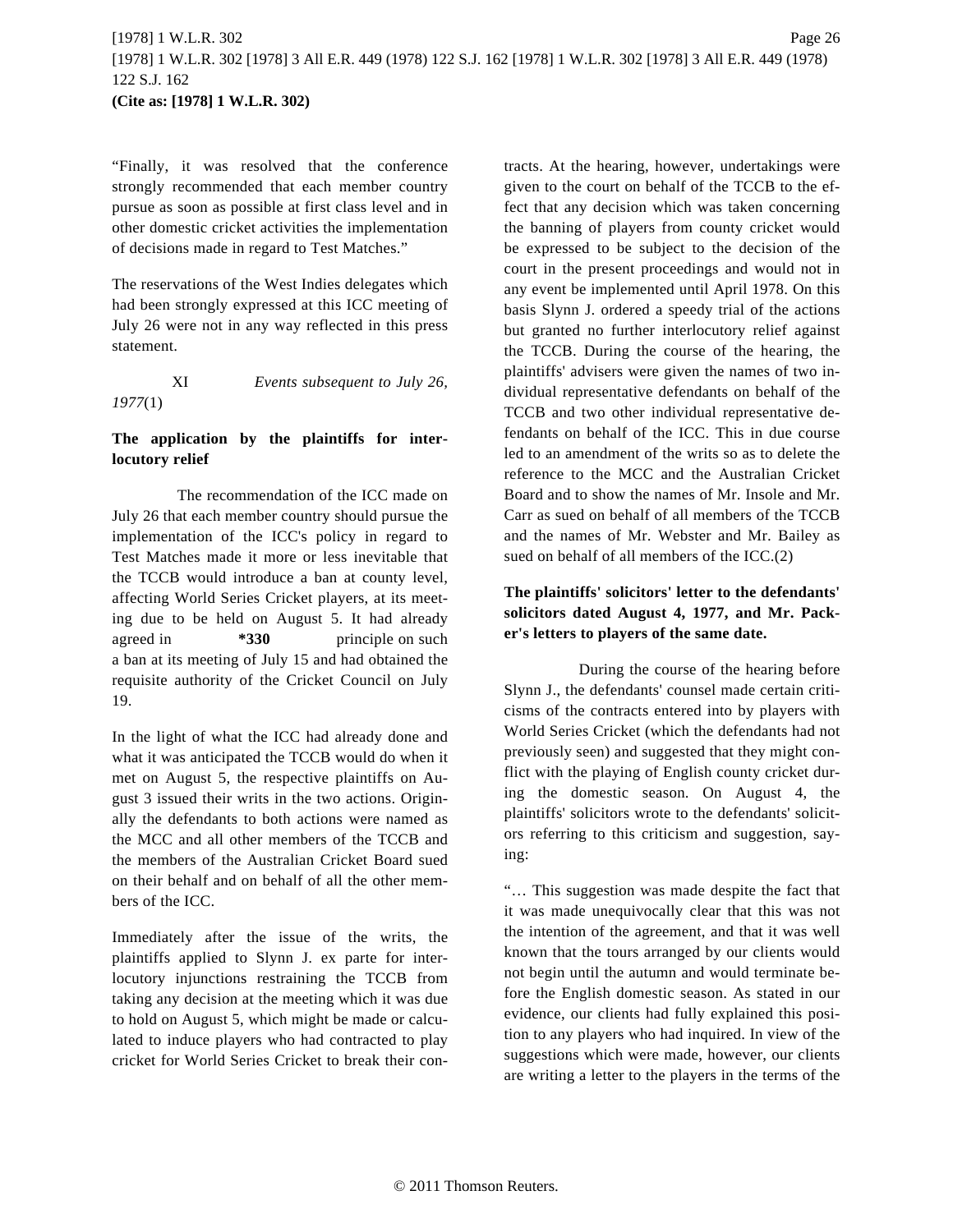enclosed draft. Our clients are conscious that no individual county has yet, so far as we know, made the suggestions which were put forward on behalf of your clients, and we would not like them to attend the meeting under any false impression that the players would in any way be restricted or prevented from participating to the full in their county programmes …."

On or about the same day, August 4, Mr. Packer wrote a letter to each of the players contracted to World Series Cricket informing them in effect **\*331** to the full in any English county programmes with which they might be involved. The letter added that no matter what happened in the action, World Series Cricket would honour the contract and expect the player to do the same. A copy of this letter was sent to the TCCB so as to arrive before its meeting about to be held on August 5. (3)

#### **The TCCB meeting of August 5**

In due course at this meeting, the members of the TCCB passed a number of resolutions, providing for amendment to the TCCB's rules governing the qualification and registration of cricketers in Test and competitive county cricket. They decided, however, that the proposed amendments should be considered by leading counsel. Counsel in due course considered these. Having received his advice, the TCCB on or about August 9, issued the following press release which represented its final decision:

"At the meeting of the board on August 5, 1977, consideration was given (a) to the recommendation of the [ICC] made on July 26, 1977, that each member country should pursue as soon as possible at first class level, and in other domestic cricket activities, the implementation of the decision made at Test Match level, and (b) generally to the situation which gave rise to the ICC recommendation. The members of the board agreed upon the undermentioned draft amendments to the rules governing the qualification and registration of cricketers in Test and competitive county cricket, which have been discussed with the board's legal advisers. These draft amendments are subject to the ruling of the High Court at the speedy trial ordered by Slynn J. on August 4, 1977. It must therefore be emphasised that there is no question of the draft amendments being incorporated into the rules or in any manner implemented until after this trial.

"1.Rule 1 Qualifications for England

"An additional sub-rule (e) be added 'and (e) that the cricketer is not precluded from playing in a Test Match by reason of the terms of sub-rule (f) of Appendix 1 of the rules of the [ICC] which sub-rule reads as follows: (f) Notwithstanding anything hereinbefore contained, no player who after October 1, 1977, has played or made himself available to play in a match previously disapproved by the conference shall thereafter be eligible to play any Test Match without the express consent of the conference to be given only on the application of the governing body for cricket of the country for which, but for this sub-rule, the player would be eligible to play.'

#### "2.Rule 2 Playing and registering cricketers

"The existing rule 2 (c) be deleted and the following new rule 2 (c) be substituted: '2 (c) Subject to the overriding discretion of the board, no county shall be entitled to play in any competitive county cricket match: (i) Any cricketer who is and remains precluded from playing in a Test Match on the grounds set out in rule 1 (e) (whether or not he is otherwise qualified to play in a Test Match) prior to the expiration of a period of two years immediately following the date of the last day of the last match previously disapproved by the [ICC] in which he has played or made himself available to play; (ii) More than two cricketers who are not qualified to play for England by reason of their inability to satisfy rule 1 (a) (b) (c) or (d).'**\*332**

"3.At the end of existing rule (2) (a) the following words be added 'and except in exceptional circum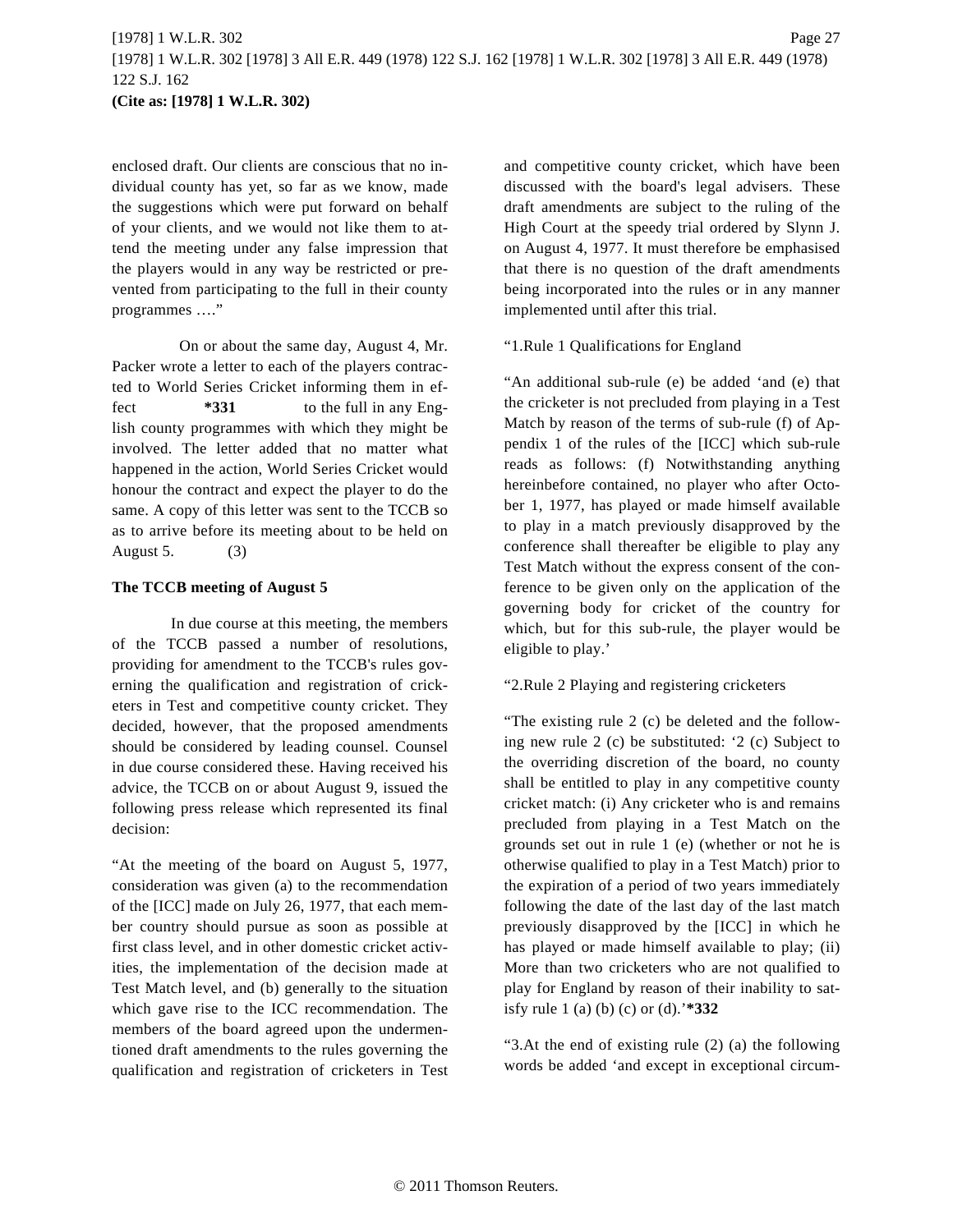stances (which are subject to the discretion of the discipline sub-committee) has entered into a written contract current during the ensuing cricket season with his county cricket club incorporating a clause acknowledging the board's rules, regulations or directives."

By the time that these proposed new rules were approved by the TCCB at least 49 cricketers had entered into contracts with World Series Cricket (including five from the United Kingdom, five from Pakistan, five from South Africa, 19 from Australia and 15 from the West Indies); 21 of these played English county cricket and would therefore be affected by the proposed county cricket ban.

XII *The claim of World Series Cricket against the ICC based on alleged inducement of breach of contract: question (B) above*(1)

#### **The basic principles of law**

I am now in a position to deal with the second of the nine principal questions that fall to be decided. This relates to the claims of World Series Cricket against the ICC based on alleged inducement of breach of contract. In this context, I take the basic principles of law to be as follows. At common law, it constitutes a tort for a third person deliberately to interfere in the execution of a valid contract which has been concluded between two or more other parties, if five conditions are fulfilled. First, there must be either (a) "direct" interference or (b) "indirect" interference coupled with the use of unlawful means: see per Lord Denning M.R. in [Torquay Hotel Co. Ltd.](http://www.westlaw.com/Find/Default.wl?rs=dfa1.0&vr=2.0&DB=999&FindType=Y&SerialNum=1968017681) [v. Cousins \[1969\] 2 Ch. 106](http://www.westlaw.com/Find/Default.wl?rs=dfa1.0&vr=2.0&DB=999&FindType=Y&SerialNum=1968017681) , 138. In the present case, it has not been suggested that either the ICC or the TCCB has used unlawful means. World Series Cricket relies only on "direct" interference; I shall revert later to the meaning of the word "direct" in this context. As to the meaning of "interference," this is not confined to the actual procurement or inducement of a breach of contract, it can cover the case where the third person prevents or hinders one party from performing his contract even though this be not a breach: see per Lord Denning M.R. Secondly, the defendant must be shown to have had knowledge of the relevant contract. Thirdly, he must be shown to have had the intent to interfere with it. Fourthly, in bringing an action, other than a quia timet action, the plaintiff must show that he has suffered special damage, that is more than nominal damage: see [Rookes v. Barnard \[1964\]](http://www.westlaw.com/Find/Default.wl?rs=dfa1.0&vr=2.0&DB=999&FindType=Y&SerialNum=1964014875) [A.C. 1129](http://www.westlaw.com/Find/Default.wl?rs=dfa1.0&vr=2.0&DB=999&FindType=Y&SerialNum=1964014875) , 1212, per

Lord Devlin. In any quia timet action, the plaintiff must show the likelihood of damage to him resulting if the act of interference is successful: see [Emerald Construction Co. Ltd. v. Lowthi](http://www.westlaw.com/Find/Default.wl?rs=dfa1.0&vr=2.0&DB=999&FindType=Y&SerialNum=1966015931)[an \[1966\] 1 W.L.R. 691](http://www.westlaw.com/Find/Default.wl?rs=dfa1.0&vr=2.0&DB=999&FindType=Y&SerialNum=1966015931) , 703 per Diplock L.J. Fifthly, so far as is necessary, the plaintiff must successfully rebut any defence based on justification which the defendant may put forward. I shall revert later to the meaning of "justification" in this context.

One point, however, requires to be emphasised. If these five conditions are fulfilled and the defendant is shown to have had that intention to interfere with the relevant contract which is necessary to constitute the tort, it is quite irrelevant that he may have acted in good faith and without malice or under a mistaken understanding as to his legal rights; good faith, as such, provides no defence whatever to a claim based on this tort: see, for example, [South Wales Miners' Federation v.](http://www.westlaw.com/Find/Default.wl?rs=dfa1.0&vr=2.0&DB=999&FindType=Y&SerialNum=1905035267) [Glamorgan Coal Co. Ltd. \[1905\] A](http://www.westlaw.com/Find/Default.wl?rs=dfa1.0&vr=2.0&DB=999&FindType=Y&SerialNum=1905035267).C. 239 , 246, per Lord Macnaghten. **\*333**

I think that this latter point is common ground between the parties, as is the fact that it is no tort to interfere with a void contract: see [Joe Lee Ltd. v. Lord Dalmeny \[1927\] 1](http://www.westlaw.com/Find/Default.wl?rs=dfa1.0&vr=2.0&DB=999&FindType=Y&SerialNum=1926023503) [Ch. 300](http://www.westlaw.com/Find/Default.wl?rs=dfa1.0&vr=2.0&DB=999&FindType=Y&SerialNum=1926023503) . A question that has been the subject of some argument before me is whether it could be a tort to induce the breach of a merely voidable agreement. Mr. Kempster on behalf of the defendants submitted that it could not constitute a tort for a third party to induce a person who had a lawful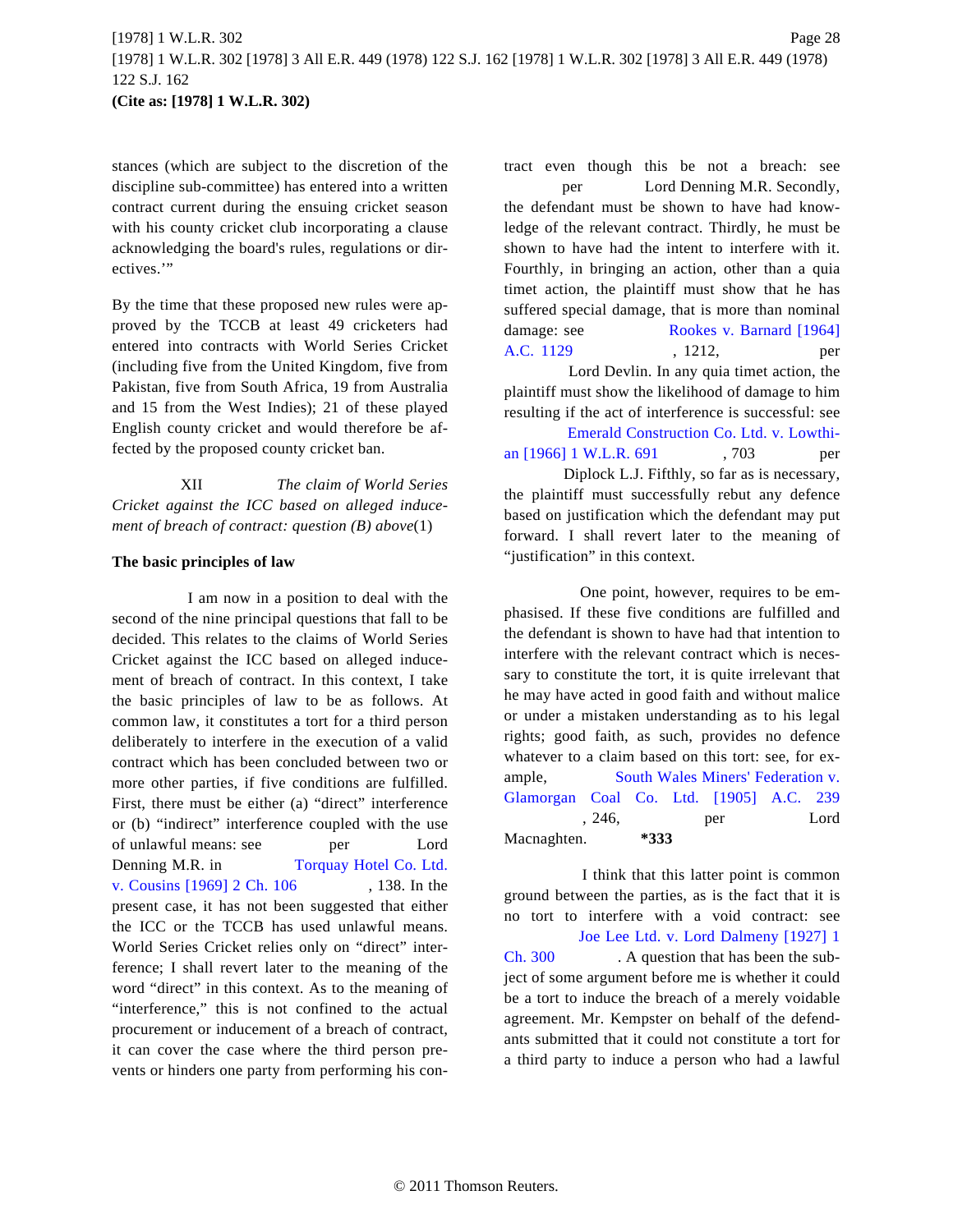right to rescind a contract to exercise such right. Mr. Morritt, on behalf of World Series Cricket, submitted to the contrary and referred me in this context to the decision in Keane v. Boycott (1795) 2 H. B1. 511 . In that case, the plaintiff brought an action against the defendant for enticing away from his service his servant who was an infant. Eyre C.J. held that the contract between the servant and his master was voidable, not void, and that the voidability of this contract provided no defence to the action. As he said, at p. 515:

"For this is the case of a stranger and a wrong-doer interfering between the master and servant, and now seeking to take advantage of the infant's privilege of avoiding his contracts, a privilege which is personal to the infant, and which no one can exercise for him."

In reliance on this decision, Mr. Morritt submitted that, if the other elements of the tort are present, it matters not that the contract interfered with was voidable. More recent judicial dicta, however, suggest that the tort is not committed, if the interference in question results not in any breach of the relevant contract, but merely in a party exercising a lawful right to terminate it.

Thus in [D. C. Thomson & Co.](http://www.westlaw.com/Find/Default.wl?rs=dfa1.0&vr=2.0&DB=999&FindType=Y&SerialNum=1952014236) [Ltd. v. Deakin \[1952\] Ch. 646](http://www.westlaw.com/Find/Default.wl?rs=dfa1.0&vr=2.0&DB=999&FindType=Y&SerialNum=1952014236) , 702, Morris L.J. said:

"If A has a contract with B, the tort will be committed by X if there is a violation of the right B has under his contract by the intentional interference of X. If the contract between A and B is lawfully terminated, there is no violation."

A passage from the judgment of Diplock L.J. in [Emerald Construction Co. Ltd. v.](http://www.westlaw.com/Find/Default.wl?rs=dfa1.0&vr=2.0&DB=999&FindType=Y&SerialNum=1966015931) [Lowthian \[1966\] 1 W.L.R. 691](http://www.westlaw.com/Find/Default.wl?rs=dfa1.0&vr=2.0&DB=999&FindType=Y&SerialNum=1966015931) , 703-704, can be read in much the same way.

In the two last mentioned cases the court was not, in terms, considering the situation where a contract could be lawfully terminated not so much because of rights given by the contract as because one of the parties had a right to rescind it on the grounds of misrepresentation or undue influence. Nevertheless the dicta cited appear to be of general application. For the purpose of this judgment, therefore, so far as it is relevant at all, I propose to assume in favour of the defendants, without deciding, that it does not constitute a tort for a third party to induce a person to exercise a lawful right to rescind a contract.

In the light of this introduction, I now turn to consider whether the five essential ingredients of the tort of interference with contractual relations are present in relation to the ICC.(2)

## **"Direct interference**

First, has there been interference by the ICC with the players' contracts with World Series Cricket and, if so, has that interference been of a "direct" nature? Though there have been many decisions indicating whether particular stated sets of facts constitute "direct," as opposed to "indirect," interference, I have been referred to no statement of principle **\*334** which specifically defines the difference between the two types of interference. I take it, however, that the phrase "direct interference" covers the case where the intervener, either by himself or his agents, speaks, writes or publishes words or does other acts which communicate pressure or persuasion to the mind or person of one of the contracting parties themselves, while "indirect interference" refers to the case where, without actually doing any of these things, the intervener nevertheless procures or attempts to procure a situation which will result or may result in a breach of the contract see, for example,  $J.$ [T. Stratford & Son Ltd. v. Lindley \[1965\] A.C. 26](http://www.westlaw.com/Find/Default.wl?rs=dfa1.0&vr=2.0&DB=999&FindType=Y&SerialNum=1964014750)9 , 333, per Lord Pearce: [D. C. Thomson & Co. Ltd. v. Deaki](http://www.westlaw.com/Find/Default.wl?rs=dfa1.0&vr=2.0&DB=999&FindType=Y&SerialNum=1952014236)n [\[1952\] Ch. 646](http://www.westlaw.com/Find/Default.wl?rs=dfa1.0&vr=2.0&DB=999&FindType=Y&SerialNum=1952014236) , 678, per Evershed M.R.

Has there been direct interference in this sense by the ICC with the contracts of World Series Cricket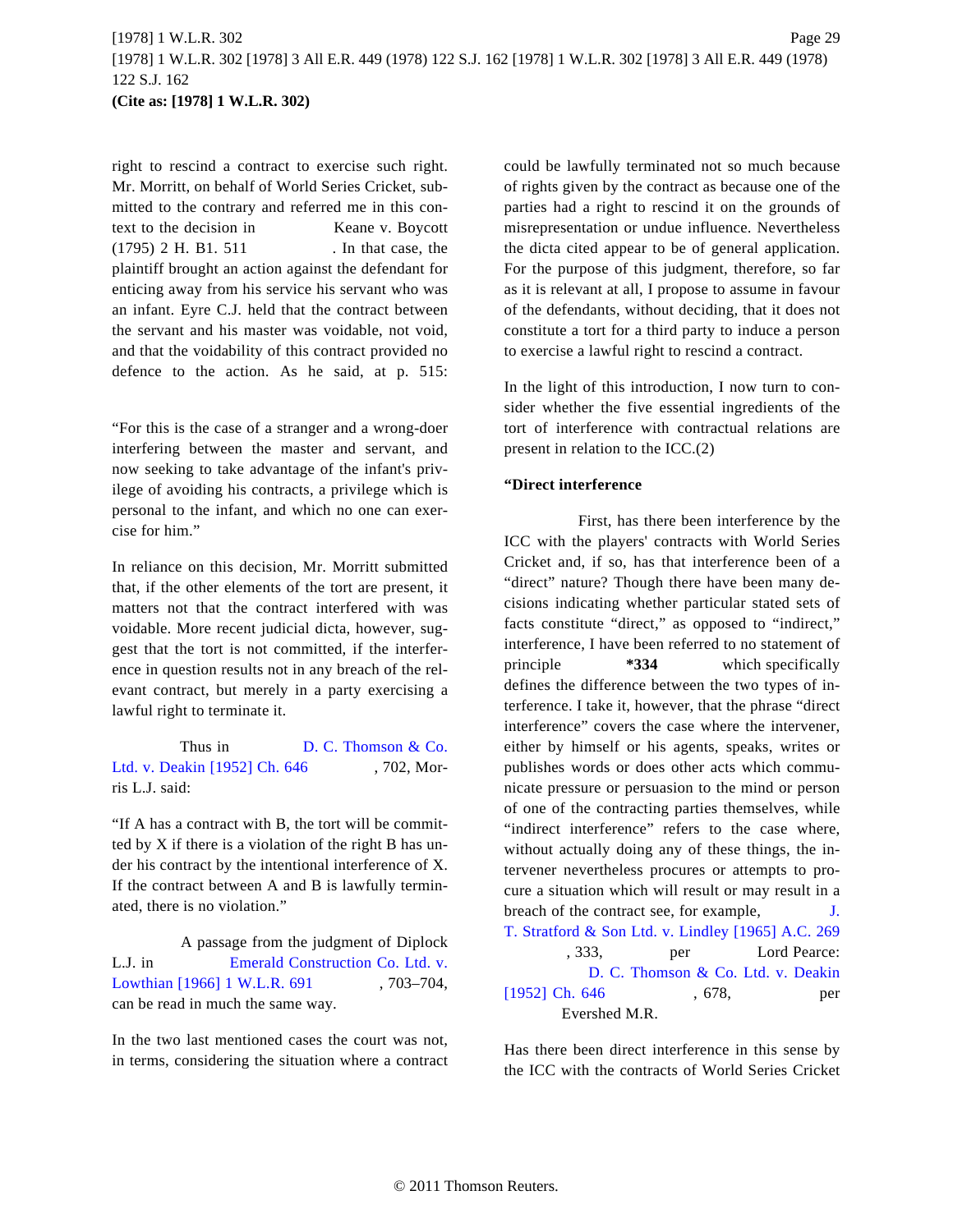and its players? In my judgment, beyond doubt there has. The very terms of the ICC resolutions of July 26, 1977, by imposing a Test Match ban on any players who should play or make themselves available to play in World Series Cricket matches after October 1, 1977, were calculated to cause and doubtless did cause those players who had already contracted with World Series Cricket, but were otherwise eligible to play in Test cricket and wished to remain eligible for Test selection, to consider whether they should take advantage of the period of grace granted them and attempt to withdraw from their contracts with World Series Cricket before October 1. The resolutions, by necessary implication, contained a threat of a ban directed at the players who had so contracted, coupled with a suggestion that they could escape from its operation by terminating their contractual relations with World Series Cricket before the stated date. Thus in my judgment the resolutions constituted an inducement to those players to terminate such relationships as much as if they had contained express words urging them to take this course.

A number of the plaintiffs' witnesses, such as Mr. Greig and Mr. Underwood, accepted in evidence that they realised the possible risk of a ban of this nature being imposed, when they signed their contracts with World Series Cricket. It was submitted on behalf of the defendants by Mr. Kempster, in his opening speech, that the reason why there have, so far, been no defections from World Series Cricket consequent on the ICC and TCCB bans is that they were fully anticipated and discounted by all the players when they entered into their contracts with it. In such circumstances, it was submitted that the ICC and TCCB resolutions or proposed resolutions presented no real threat of interference with the relevant contracts. I find this line of argument on behalf of the defendants unconvincing. First, in the case of many of the 50 or so players involved, there is no evidence whatever that they actually anticipated the imposition of the bans in question. Secondly, it is no answer to a person who has deliberately attempted to interfere with the contractual relations of another to plead that his attempts were in all the circumstances of the case likely to be unsuccessful. In a quia timet action it suffices for the plaintiff to show that the attempt, *if*

successful, is likely to cause him more than nominal damage.

The ICC when it published its press statement of July 26, in my judgment, was applying pressure or persuasion to the minds of all cricketers like Mr. Greig, Mr. Knott and Mr. Underwood, who had contracted with World Series Cricket but wished to remain eligible to play official Test cricket for their country, as directly as if it had written to each of such **\*335** players and told them that if they played or made themselves available to play for World Series Cricket after October 1, they would be disqualified from official Test cricket. The implicit threat contained in the terms of the press statement was directly aimed at the minds of such persons, who, the ICC could reasonably have assumed, would very soon read or hear of it. In these circumstances "direct interference" on the part of the ICC, in the relevant sense has been proved. (3)

#### **Knowledge**

The degree of knowledge on the part of a defendant which is required as an essential ingredient of the tort of inducement of breach of contract in my judgment adequately appears from the judgments of Lord Denning M.R. and Diplock L.J. in

[Emerald Construction Co. Ltd. v. Lowthi](http://www.westlaw.com/Find/Default.wl?rs=dfa1.0&vr=2.0&DB=999&FindType=Y&SerialNum=1966015931)[an \[1966\] 1 W.L.R. 691](http://www.westlaw.com/Find/Default.wl?rs=dfa1.0&vr=2.0&DB=999&FindType=Y&SerialNum=1966015931) . In that case, the defendants, who were officers of a building workers' trade union, having learned of a contract made between the main contractors of a new power station and the plaintiff sub-contractors, though not of the precise terms of the contract, informed the main contractors that, unless all bricklayers on the project were directly employed by them and the sub-contract terminated by specific dates, the union members would be advised not to work. The plaintiff sub-contractors obtained from the Court of Appeal an interlocutory injunction to restrain the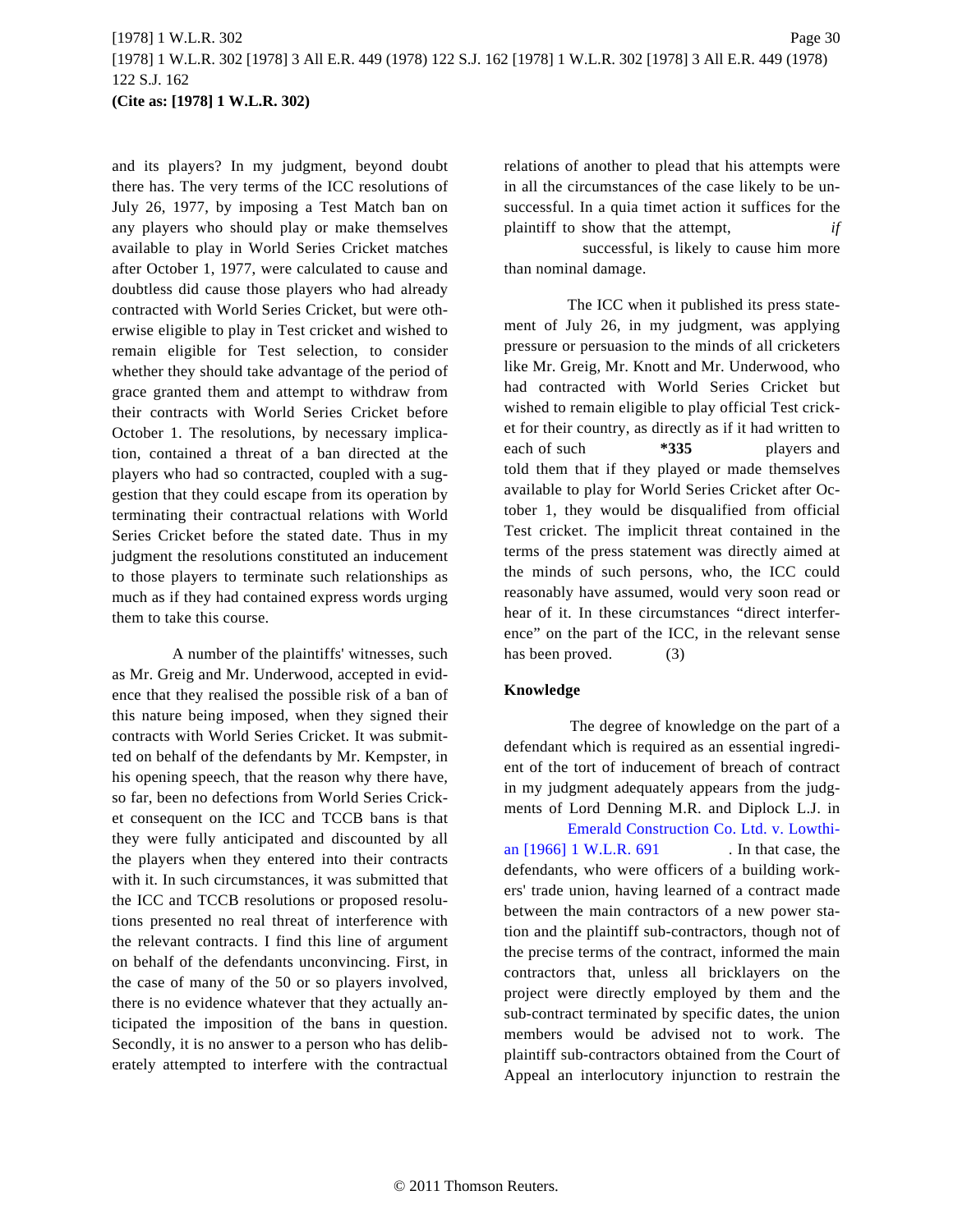defendants from attempting to bring about a termination of the contractual relations between the main contractors and themselves. Lord Denning M.R. said, at pp. 700–701:

"This 'labour only' sub-contract was disliked intensely by this trade union and its officers. But nevertheless it was a perfectly lawful contract. The parties to it had a right to have their contractual relations preserved inviolate without unlawful interference by others: see

[Quinn v. Leathem, by Lord Macnaghten \[1](http://www.westlaw.com/Find/Default.wl?rs=dfa1.0&vr=2.0&DB=999&FindType=Y&SerialNum=1901031193)901] [A.C. 495](http://www.westlaw.com/Find/Default.wl?rs=dfa1.0&vr=2.0&DB=999&FindType=Y&SerialNum=1901031193) , 510. If the officers of the trade union, knowing of the contract, deliberately sought to procure a breach of it, they would do wrong: see Lumley v. Gye (1853) 2 E. & B. 216 . Even if they did not know of the actual terms of the contract, but had the means of knowledge — which they deliberately disregarded — that would be enough. Like the man who turns a blind eye. So here, if the officers deliberately sought to get this contract terminated, heedless of its terms, regardless whether it was terminated by breach or not, they would do wrong. For it is unlawful for a third person to procure a breach of contract knowingly, or recklessly, indifferent whether it is a breach or not. Some would go further and hold that it is unlawful for a third person deliberately and directly to interfere with the execution of a contract, even though he does not cause any breach. The point was left open by Lord Reid in [J. T. Stratford & Son Ltd. v. Lindley](http://www.westlaw.com/Find/Default.wl?rs=dfa1.0&vr=2.0&DB=999&FindType=Y&SerialNum=1964014750) [\[1965\] A.C. 269](http://www.westlaw.com/Find/Default.wl?rs=dfa1.0&vr=2.0&DB=999&FindType=Y&SerialNum=1964014750) , 324. It is unnecessary to pursue this today. Suffice it that if the intention of the defendants was to get this contract terminated at all events, breach or no breach, they were prima facie in the wrong."

Diplock L.J. said, at pp. 703–704:

"The plaintiffs claim that the acts of the defendants which they threaten to continue were and are intended to procure a breach by the main contractors of their 'labour only' sub-contract with the plaintiffs. Upon the claim framed in this way, there is no real dispute as to the law applicable. There are three essential elements in the

**\*336** tort of unlawful procurement of a breach of contract: the act, the intent and the resulting damage. In a quia timet action such as this, it is sufficient to prove the act and the intent and the likelihood of damage resulting if the act is successful in procuring a breach of contract. The only issue on this part of the case is one of fact as to the defendants' intent. At all relevant times they knew of the existence of a 'labour only' subcontract for brickwork between the main contractors and the plaintiffs, but until it was disclosed to them on the interlocutory application to the judge in chambers for an injunction, they did not know its precise terms. They say in somewhat equivocal language that they assumed that it could be lawfully terminated by the main contractors on short notice and that such lawful termination was all that they insisted on. But ignorance of the precise terms of the contract is not enough to show absence of intent to procure its breach. The element of intent needed to constitute the tort of unlawful procurement of a breach of contract, is, in my view, sufficiently established if it be proved that the defendants intended the party procured to bring the contract to an end by breach of it if there were no way of bringing it to an end lawfully."

These two judgments are, I think, sufficient authority for the proposition that, in an action for inducement of breach of contract, it is not necessary for the plaintiff to show that the defendant knew of the precise terms of the relevant contract, it will suffice for the plaintiff to prove that he knew of the existence of the contract, provided that he can prove also that he intended to procure a breach of it. A defendant's ignorance of the precise terms of the contract may in particular circumstances enable him to satisfy the court that he did not have such intent; ignorance of this nature, however, does not alone suffice to show absence of intent to procure breach.

On the facts of the present case, there can be no doubt that at all material times the ICC knew of the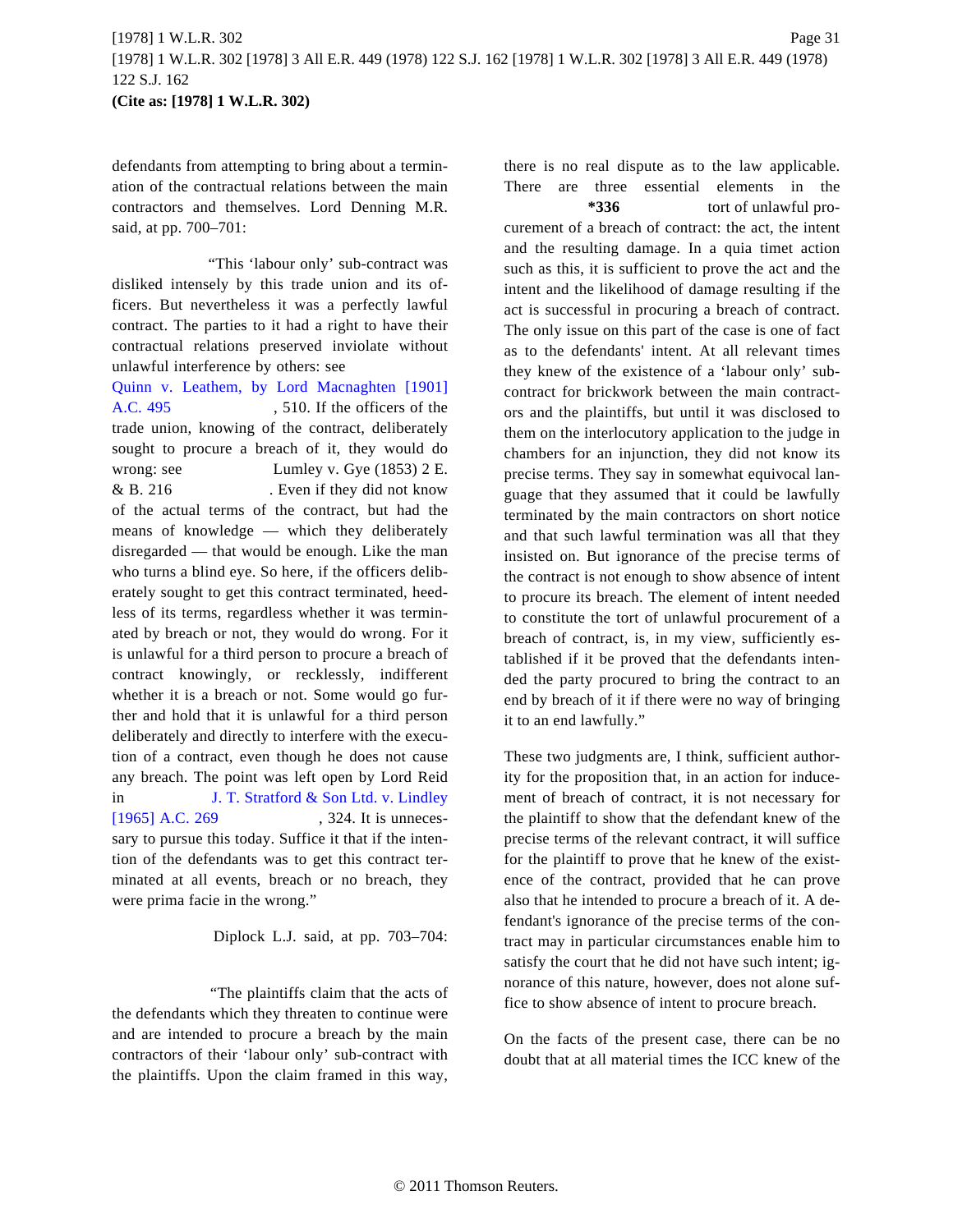existence of the players' contracts with World Series Cricket and indeed had known of them since about May 17, 1977, when the secretary of the ICC wrote to all members of the ICC informing them that 35 players had signed contracts, which were said to be "tight contracts." The whole of the discussion on July 26, 1977, was based on the premise that a number of players had already signed contracts with World Series Cricket. This was the reason why the West Indies were anxious about the retroactive nature of the ban. In my judgment the requisite knowledge on the part of the ICC is proved.(4)

## **Intent**

I now turn to consider the ICC's intent, which is all important in the present context, and will begin by referring to a little of the evidence.

Speaking in Melbourne on July 27, 1977, after the ICC decision of the previous day, Mr. Steele of the Australian Cricket Board said that he hoped the proposed World Series Cricket matches would not "get off the ground," that he still had doubts if they would go ahead and that he was confident that the players concerned would have every opportunity to "reconsider their position"; he further said he was hopeful that some players would reconsider. Under cross examination, Mr. Steele admitted that, in expressing this hope, he had included players who had already signed contracts with World Series Cricket. He further admitted that it would be the ICC resolution which would make them reconsider their **\*337**

position. Mr. Steele added, however, that he was aware that it was an offence to induce a breach of contract and that he did not support the ban in order to induce anyone to break his contract. He said he was hopeful that some of the players would not be bound by their contracts.

Mr. Hadlee of New Zealand accepted (in chief) that, though he was not skilled in the law, he had at the ICC meeting of July 26 referred to a probability that those players who had contracted with World Series Cricket, but had not "part performed" their contracts, would be able to withdraw from them. He admitted in cross examination that he hoped they would withdraw, but did not accept that he personally ever regarded the ICC ban as a means of attempting to procure them to withdraw. In his mind, according to his evidence, the sole objects of applying the ICC ban to those who had already contracted with World Series Cricket were as a penalty and to deter, by example, other players who might think of doing likewise.

Mr. Bailey, in the course of cross examination, was asked about the two-headed proposals put forward by the United Kingdom representatives at the special meeting of the ICC held on June 14, 1977, that World Series Cricket players should be given the opportunity to "draw back from the brink," but that failing agreement with Mr. Packer, such players should be banned from Test cricket. Mr. Bailey replied that the basic question at that time was linked solely with giving everybody a chance to continue to play Test cricket, if it was at all possible. In other words players were to be given the choice either to "draw back from the brink" and remain qualified to play in Test cricket, or to be disqualified from Test cricket. Later, under cross examination, he accepted that one of the reasons why the date October 1, 1977, was chosen, was to give players "who could legally have a change of heart," the opportunity to assess the alternatives open to them, namely to play for Mr. Packer or to be banned. In his evidence, however, Mr. Bailey had already stated that it was "certainly not" the view of the ICC that it was entitled to try and persuade cricketers to resile from valid contracts. He had emphasised that he and the representatives of the ICC had no knowledge of the terms of the players' contracts with World Series Cricket.

I accept Mr. Steele, Mr. Hadlee, representative of New Zealand on the ICC, and Mr. Bailey as honest witnesses and have no doubt that they did not think that the course which the ICC was proposing to adopt on July 26 would involve the tort of inducement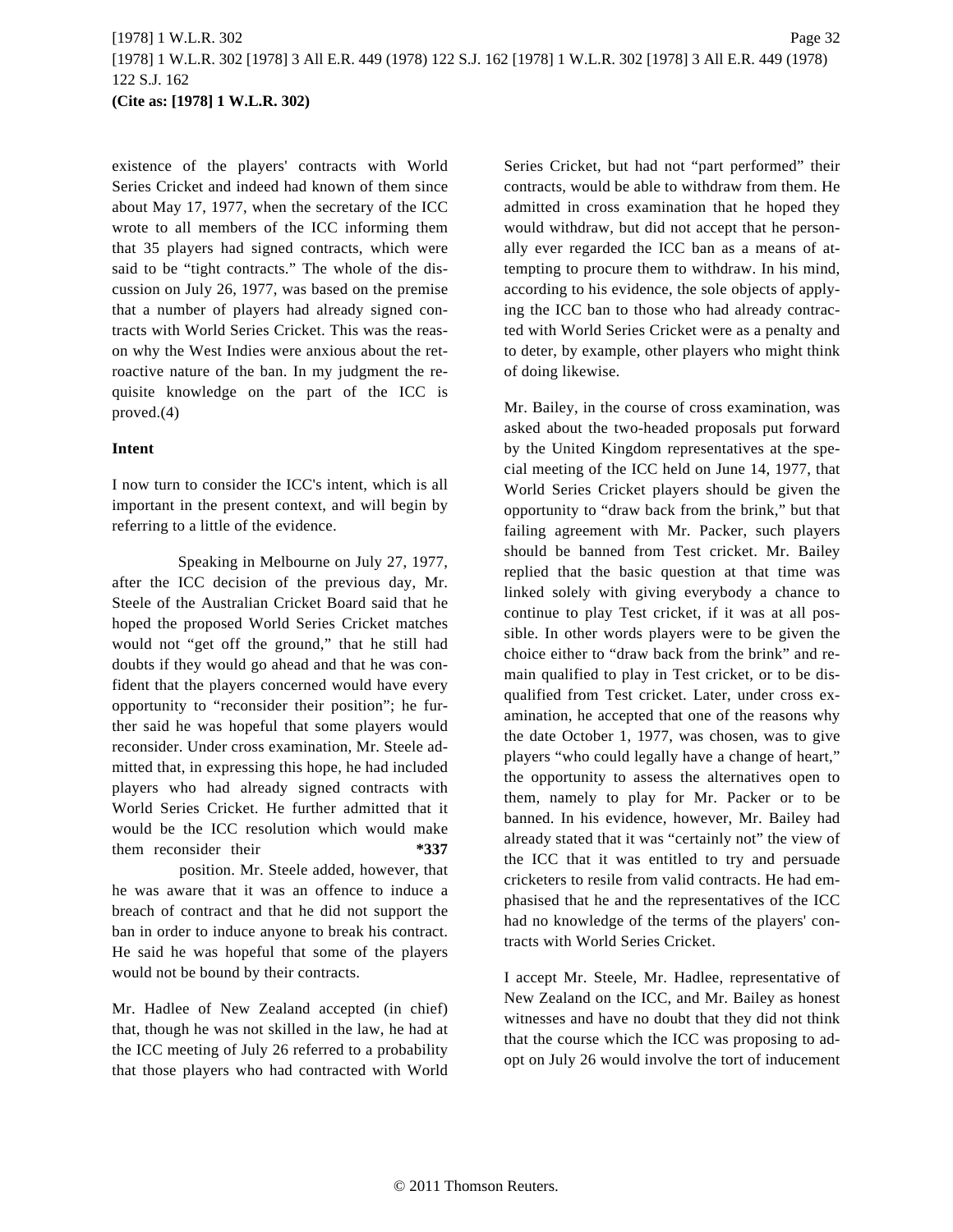of breach of contract or any infringement of the legal rights of World Series Cricket. I am satisfied that they were acting in good faith and, on the available evidence, have no reason to suppose that the other delegates present at the ICC meeting of July 26 were not acting similarly.

As has already been pointed out, however, good faith as such in the present context has no legal relevance. There were some 26 delegates of the various Test-playing countries present when the relevant ICC resolutions of July 26, 1977, were passed, the majority of whom have not given evidence and many of whom are not reported as having said anything relevant for the present purposes at the meeting. In these circumstances any attempt subjectively to assess the innermost minds of all the representatives present would not only in my judgment be legally incorrect, but would be impossible to carry out. In my judgment, the intentions of the ICC as at July 26, 1977, can only be judged by what it did that day and subsequently said to the outside world in its press statement of that day. As Lord Halsbury L.C. said in

# [South Wales Miners' Federation v](http://www.westlaw.com/Find/Default.wl?rs=dfa1.0&vr=2.0&DB=999&FindType=Y&SerialNum=1905035267). [Glamorgan Coal Co. Ltd.](http://www.westlaw.com/Find/Default.wl?rs=dfa1.0&vr=2.0&DB=999&FindType=Y&SerialNum=1905035267)

#### [\[1905\] A.C. 239](http://www.westlaw.com/Find/Default.wl?rs=dfa1.0&vr=2.0&DB=999&FindType=Y&SerialNum=1905035267) , 244, it is a

principle of the law that "people are presumed to intend the reasonable consequences of their acts." The same principle must in my judgment apply a fortiori when judging the intentions of a large unincorporated association.

Applying this objective test, how then are the intentions of the ICC as at July 26 in imposing and announcing to the world the Test Match ban, but deferring the date of its operation until October 1 to be assessed? In my judgment there can be only one answer to the question. This is that the ICC, by imposing and announcing the ban in this form, intended to apply pressure or persuasion to all players who had entered into contracts with World Series Cricket and were otherwise eligible for Test cricket to withdraw from their contracts by October 1. In my judgment it is no answer for the ICC to plead that in truth it only intended to apply pressure or persuasion to those players, if any, who might have lawful rights of withdrawal. Nothing in the terms of its resolutions or of its press statement or of any other communication made by it to players gave any indication of such limitations on its intentions or drew any distinction between those players who might be fully legally committed to World Series Cricket and those who might have lawful rights of withdrawal. The pressure was, on the face of things, being applied by it as much to players who had fully binding contracts, as to those who had not; and this, I think, is how the ICC's intentions must be judged.

On this basis, I find as a fact that the ICC, in passing its resolution of July 26 intended to apply pressure or persuasion to all players, who had contracts with World Series Cricket and were otherwise eligible for Test cricket, to withdraw from such contracts, whether or not they had lawful rights to withdraw. In the case of a number of persons present at the meeting, such intention was motivated by a belief that most of the players' contracts probably were not legally enforceable. The requisite intention to constitute the tort being present, however, the belief which motivated it, and the good faith of the persons who held such belief, in my judgment have no legal relevance.

I should, perhaps, add that I appear to be by no means alone in interpreting the ICC's intentions in this manner. A number of the persons who spoke at the ICC meeting of July 26 spoke in terms which showed that they contemplated that the proposed ban might have the general effect of causing a number of players to withdraw from their contracts with World Series Cricket, without drawing any distinction between those players who might have a right so to withdraw and those who might not. On August 22 the Board of Control for Cricket in Pakistan wrote to a Pakistan player, Mr. Iqbal, saying, inter alia:

"The BCCP [the board of control] has also decided to abide by the decision taken alt the last ICC meet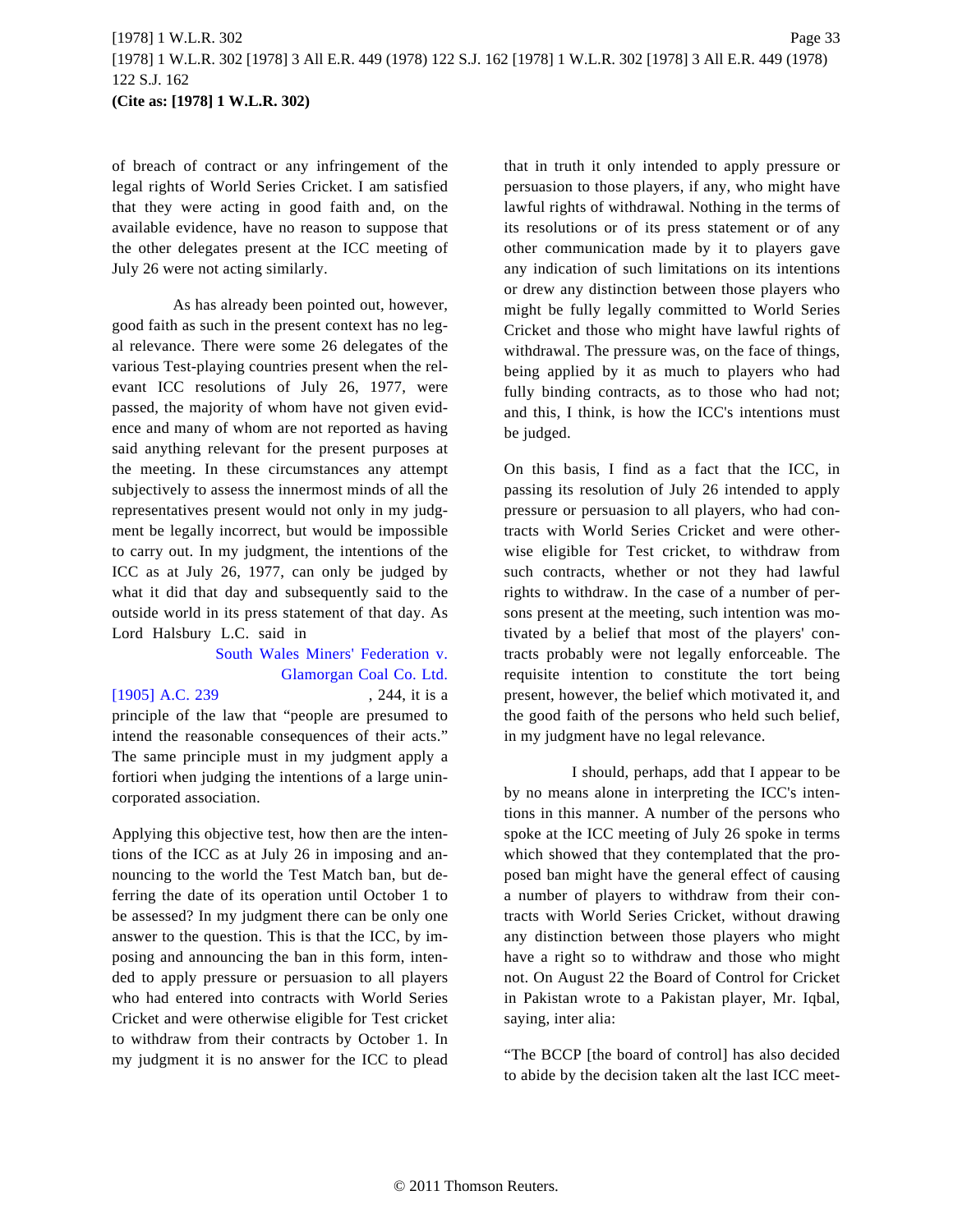ing regarding the Packer series of matches. According to this decision, players who have made a contract with Packer are required to rescind such contracts by October 1, 1977, failing which such players will render themselves ineligible to play in the Test matches."

Finally, Mr. Chidambaram who gave evidence on behalf of the Board of Control for Cricket in India was asked under cross examination, "Are we agreed on this? The only purpose of a retroactive ban was to try to persuade those who had already signed not to play for World Series Cricket?" To which he replied, simply, "Yes, I agree."**\*339** (5)

#### **Damage**

World Series Cricket, as has been indicated, must show that, as at August 3 there was the likelihood that it would suffer more than nominal damage if the ICC resolutions of July 26 were successful in procuring breaches of one or more of the players' contracts with World Series Cricket. There were two principal submissions put forward on behalf of the defendants in this context.

First, it was said, the players who had contracted with World Series Cricket had all done so in the knowledge that this course would probably result in the imposition on them of a ban broadly on the lines of that actually imposed, in the event, by the ICC. Mr. Kempster referred to the evidence of a number of players, who acknowledged that they had foreseen the possibility of a ban of this nature. He referred also to a press release from Mr. Kerry Packer's office dated July 27, 1977, in which it was said:

"It is regrettable, though predictable, that the ICC have taken this stand. All of the players signed for the super-tests were aware of the possibility of such an eventuality, but were prepared to sign on for the series."

It was submitted on behalf of the defendants that such evidence showed that the ICC ban was not

likely in the event to have the effect of persuading any players to break their contracts with World Series Cricket and correspondingly that World Series Cricket was never likely to suffer any damage as a result of the intervention of the ICC. In my judgment, however, this submission has no substance; as has already been stated, it is not open to a person who deliberately attempts to procure the breach of a contract between two other parties to plead that his attempts are unlikely to succeed. It is enough for the plaintiff in such a case as this to show the likelihood of more than nominal damage resulting if the attempt is successful.

Secondly, Mr. Kempster pointed out the immense complexity of the company group structure of which, according to the evidence, World Series Cricket forms a part. He pointed out, correctly, that there is no clear evidence that World Series Cricket will itself be in a position to exploit or will be exploiting the benefit of its contracts with its players. Indeed, the rather inconclusive evidence adduced by the plaintiffs as to the manner in which the contracts are going to be exploited, suggests that they are likely to be exploited by other companies within the group, such as Television Corporation Ltd., to which World Series Cricket says it has sold the television rights during the period since the issue of the writs. For these reasons, the defendants submitted, it has not been proved that as at August 3, 1977, World Series Cricket was likely to suffer any damage, even if any attempts to induce players to break their contracts succeeded. I do not feel able to accept this submission. Apart from any other consideration, the simple fact seems to me to be that, as at August 3 World Series Cricket was the owner of contracts which entitled it to the benefit of the services of about 50 of the best cricketers in the world. It has not been suggested that such contracts would not have had potential value if and when they were exploited. May be World Series Cricket (which had a small nominal capital) as at August 3 would not have been in a financial position to exploit those contracts itself. Nevertheless the contracts (coupled with the television and merchand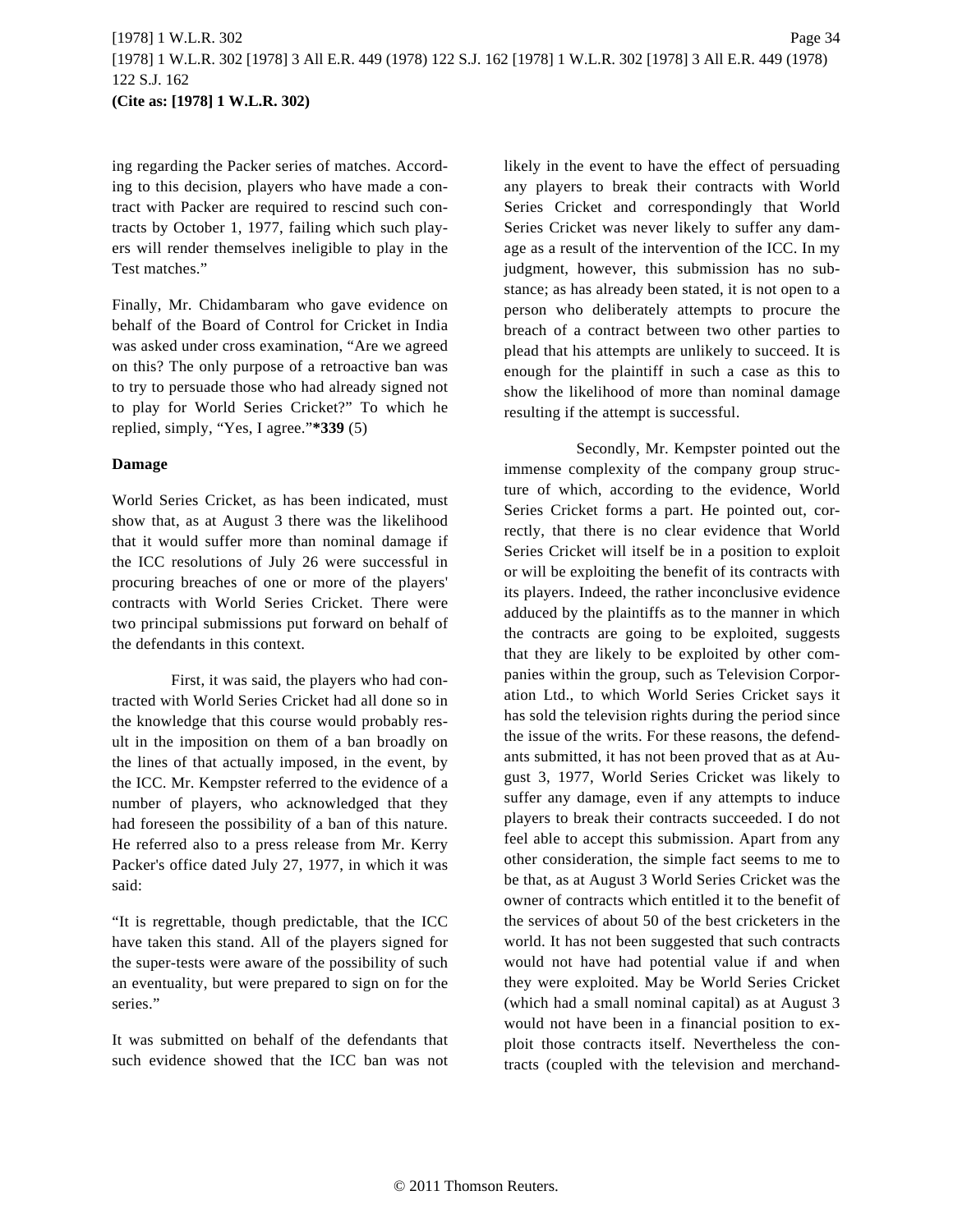ising rights attached thereto which were still vested in it) would still have constituted **\*340**

assets in its hands which were valuable assets, in the sense that it could reasonably have expected to be able to sell, lease or licence them to one or more companies, inside or outside its own group, which would be in a better financial position to exploit them. The contracts in question were fully assignable. If the defendants had succeeded in persuading merely one or two of the players to withdraw from their contracts, this could have cast doubts on the viability of the whole World Series Cricket project, with consequent risks of incalculable loss to the company which had entered into substantial commitments both with the players involved and to other persons in connection with the project.

In the circumstances World Series Cricket has, in my judgment, established the likelihood of more than nominal damage resulting to it, if the ICC's acts of interference with its contracts with players are successful.(6)

### **Justification**

I have already made it plain that good faith and absence of malice on the part of a defendant do not as such provide any defence to an action based on inducement of breach of contract. The authorities, however, show that, even if all the other ingredients of the tort are present in a given case, the defendant may still escape liability, if he can in the particular circumstances show sufficient "justification" in law for what he did.

Romer L.J. in [Glamorgan Coal](http://www.westlaw.com/Find/Default.wl?rs=dfa1.0&vr=2.0&DB=999&FindType=Y&SerialNum=1902032122) [Co. Ltd. v. South Wales Miners' Federation \[1903](http://www.westlaw.com/Find/Default.wl?rs=dfa1.0&vr=2.0&DB=999&FindType=Y&SerialNum=1902032122)] [2 K.B. 545](http://www.westlaw.com/Find/Default.wl?rs=dfa1.0&vr=2.0&DB=999&FindType=Y&SerialNum=1902032122) , 573, pointed out that it would be extremely difficult, even if it were possible, to give a complete and satisfactory definition of "sufficient justification" and that most attempts to do so would probably be mischievous. He agreed with what Bowen L.J. had said in Mogul Steamship Co. Ltd. v. McGregor, Gow & Co. (1889) 23 Q.B.D. 598 , 618, namely, that when difficulty might arise in deciding whether there was sufficient justification or not, "the good sense of the tribunal which had to decide would have to analyse the circumstances and to discover on which side of the line each case fell" Romer L.J. continued, at p. 574:

"I will only add that, in analysing or considering the circumstances, I think that regard might be had to the nature of the contract broken; the position of the parties to the contract; the grounds for the breach; the means employed to procure the breach; the relation of the person procuring the breach to the person who breaks the contract; and I think also to the object of the person in procuring the breach. But, though I deprecate the attempt to define justification, I think it right to express my opinion on certain points in connection with breaches of contract procured where the contract is one of master and servant. In my opinion, a defendant sued for knowingly procuring such a breach is not justified of necessity merely by his showing that he had no personal animus against the employer, or that it was to the advantage or interest of both the defendant and the workman that the contract should be broken. I take the following simple case to illustrate my view. If A wants to get a specially good workman, who is under contract with B, as A knows, and A gets the workman to break his contract to B's injury by giving him higher wages, it would not, in my opinion, afford A a defence to an action against him by B that he could establish he had no personal **\*341**

animus against B, and that it was both in the interest of himself and of the workman that the contract with B should be broken. I think that the principle involved in this simple case, taken by me by way of illustration, really governs the present case. For it is to be remembered that what A has to justify is his action, not as between him and the workman, but as regards the employer B."

Romer L.J., on the facts of that particular case went on to hold, at p. 576, that there was no sufficient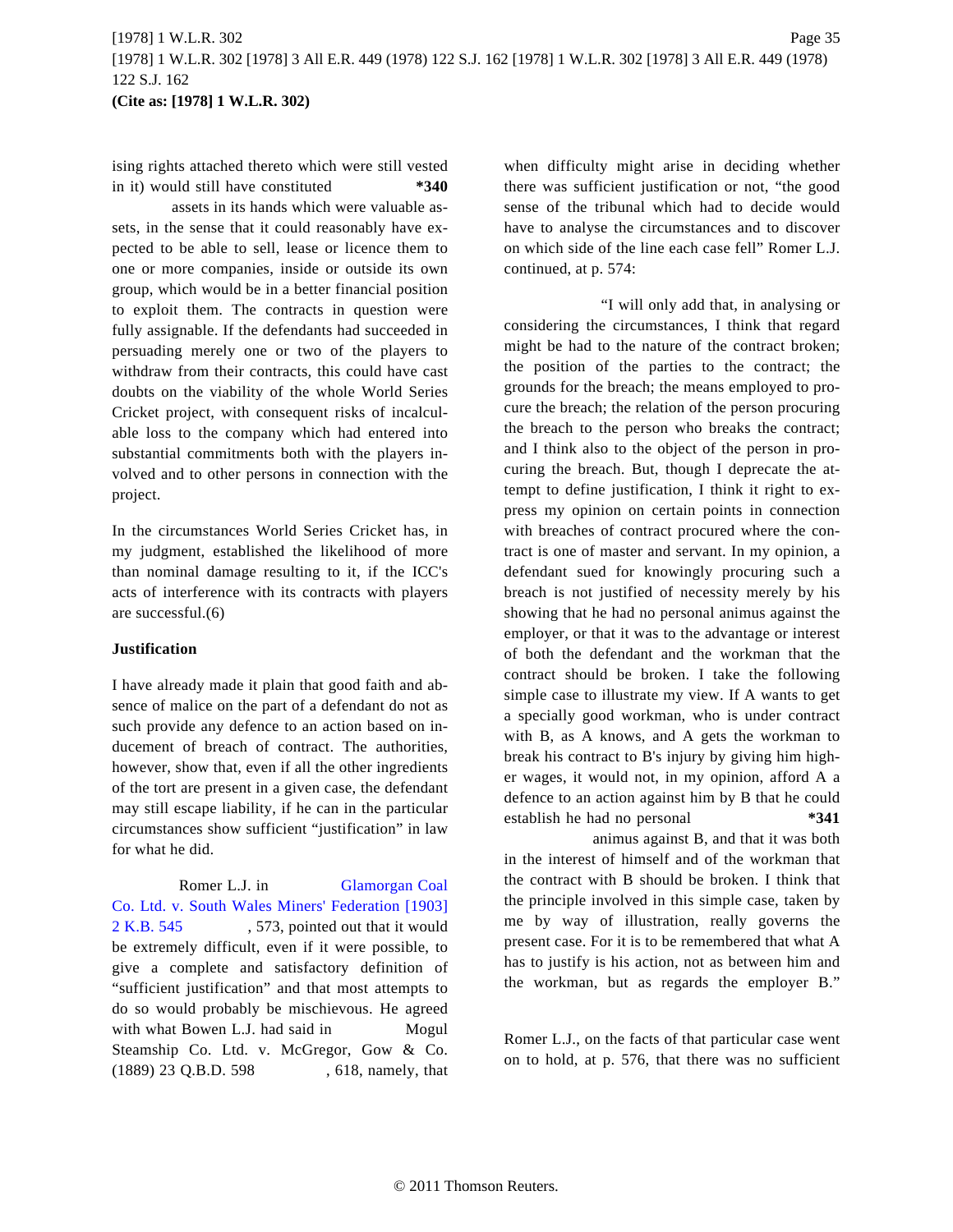justification for the acts of the defendant federation "as against the plaintiffs" and it was accordingly liable to them.

In my judgment, therefore, it is clear that the ICC has to justify as against World Series Cricket the actions which it took in regard to players with a view to inducing them to withdraw from their contracts with that company. For this reason, I do not regard a number of matters which are pleaded by the defendants as constituting justification, as affording any valid basis for the plea. They plead, for example, a large number of alleged facts relating to the terms of the contracts and the circumstances in which they were entered (such as secrecy and the failure to provide copies to the players). If the defendants had shown that all the contracts in question were void or voidable, I would have regarded this as highly material, not because this would have provided a defence of justification as such, but because I am prepared to assume that the tort is not committed if the alleged contract interfered with is shown to be voidable or void. The defendants, however, in my judgment have not proved either of these things. Accordingly, I think that the terms of the contracts and the circumstances in which they were concluded do not found a defence of justification.

In his closing speech on behalf of the defendants, Mr. Kempster emphasised the impersonal and disinterested motives of the ICC in doing what it did and referred me to the decision of Gale J. in the Ontario High Court, Posluns v. Toronto Stock Exchange and Gardiner (1965) 46 D.L.R. 210 , see particularly at p. 270. In my judgment, however, motives of this nature do not, as such, give rise to a defence of justification either generally under English law or on the particular facts of this case.

In the context of English county cricketers, Mr. Kempster mentioned that in accordance with the discipline sub-committee regulations of the rules of the TCCB (Appendix J, paragraph A), every registered county cricketer, before the beginning of each cricket season, is required to sign an undertaking with the TCCB to abide by its rules. All county players who have contracted with World Series Cricket would have signed such an undertaking before the start of the 1977 season. It was submitted that, by so signing, they had sufficiently agreed to submit to any proper exercise of their functions by the governing bodies of cricket, namely, the ICC and the TCCB, including changes of their qualification rules. This submission, however, even if correct, would, in my judgment, at most confer certain rights on the ICC and the TCCB as against the players concerned. It could afford no justification to either of those bodies for attempting to interfere with contracts concluded between players and third parties.

Much the same comment would, in my judgment, apply to the defendants' submission that the ICC or the TCCB was entitled to interfere with World Series Cricket contracts on the grounds that some of the players concerned, by entering into such contracts or alternatively by **\*342** 

playing in World Series matches, have been or will be in breach of contractual obligations previously entered into by them either with their county clubs (in the case of some English county cricketers) or with their national governing bodies for cricket (in the case of some other players). This could be a point which the county clubs or governing bodies would be entitled to take. In my judgment, however, it does not avail the ICC or the TCCB in the present proceedings, as against World Series Cricket.

I accept Mr. Kempster's submission that the plea of justification nowadays is a flexible one and should not be regarded as confined to narrow straitjackets. In general terms, however the weakness of the ICC's plea of justification as against World Series Cricket is, in my judgment, illustrated by the fact that, according to the evidence, neither it nor its legal advisers made any attempt to obtain from Mr. Packer or World Series Cricket copies of the relevant contracts, either at the meeting of June 23,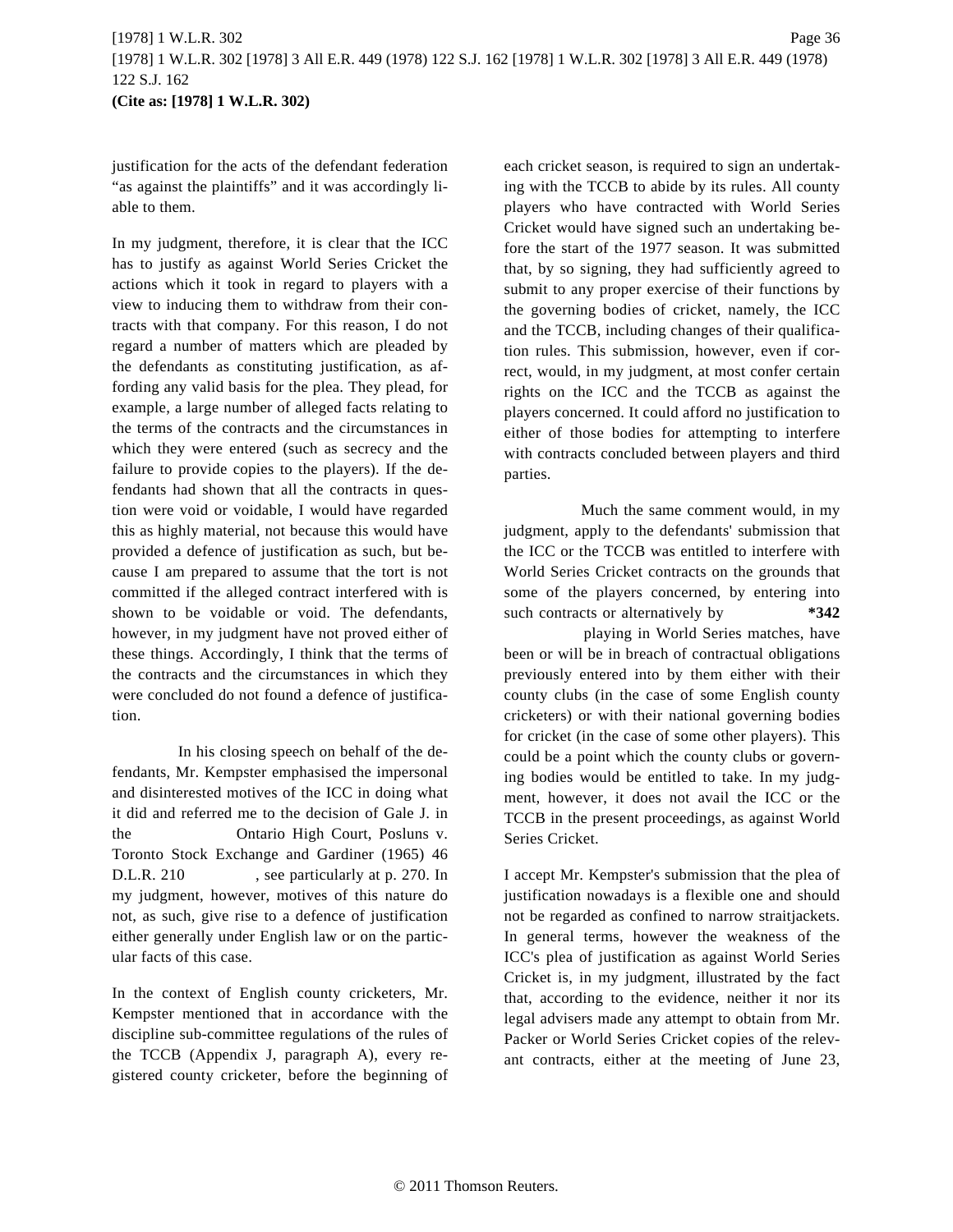1977, or subsequently. If there had been an active desire on the part of the ICC not to interfere with such contracts more than was justifiable, it might reasonably have been expected to ask for copies of the contracts from World Series Cricket or its solicitors, explaining why it required them. Its failure to do so provides a further indication that, prompted by an optimistic (but unsubstantiated) belief on the part of some of its members that the contracts were probably voidable, the ICC thought it unnecessary to give very much thought to the possibility that, in passing the proposed resolutions, it might be infringing the rights of World Series Cricket.

In my judgment the defence of justification fails. Accordingly, I answer question (B) above by finding that, subject to any statutory immunity which may be conferred on the ICC by the Trade Union and Labour Relations Act 1974 , World Series Cricket had as at August 3, 1977, and still has a good cause of action in tort against the ICC based on inducement of breach of contract.

XIII *The claim of World Series Cricket against the TCCB based on alleged inducement of breach of contract: question (C) above*

I shall now consider the claims of World Series Cricket against the TCCB based on alleged inducement of breach of contract. I need not repeat the basic principles of law applicable in this context, but will proceed straight away to the five ingredients of the tort. $(1)$ 

#### **"Direct interference"**

In my judgment there has been direct interference by the TCCB with the contracts of World Series Cricket and its players. Apart from the other earlier resolutions of that body, the very terms of the resolutions passed by it at its meeting of July 15, 1977, made it plain that in principle the TCCB contemplated and intended that (i) any player who did not withdraw from his contract with World Series Cricket before October 1, should be disqualified from Test cricket; (ii) any such player, who should be thus disqualified, should also be disqualified from county cricket as from the beginning of the 1979 season. The one year's moratorium attached to this proposed county ban was removed when the proposed change of rules of the TCCB took its final form in August 1977, but this is immaterial for present purposes.

Though these resolutions were not followed by an immediate press announcement, the TCCB could reasonably have assumed that many of **\*343** the players concerned would learn of them through the representatives of their counties. Furthermore, at the subsequent ICC meeting on July 26, the chairman of the TCCB himself

advocated the policy which had been formulated by

the TCCB.

These actions of the TCCB, by proposing (i) a Test Match ban on the players who had contracted with World Series Cricket, the operation of which was to be deferred until October 1, and (ii) a deferred ban at county level on players who should fall under the Test Match ban, were calculated to cause all and doubtless did cause at least some of those players who were otherwise eligible to play in Test cricket and/or county cricket to consider withdrawing from their contracts with World Series Cricket. In my judgment, the TCCB in passing the resolutions which it passed on July 15, and forwarding their implementation through the medium of their chairman at the ICC meeting on July 26, was applying pressure or persuasion to the minds of all cricketers who had contracted with World Series Cricket but wished to remain eligible to play official Test and/ or county cricket, to withdraw from their contracts. It faced and was calculated to face the players concerned with an acute dilemma, "Get out of your contracts by October 1, 1977, or be banned." This offer of an opportunity to the players to withdraw from their contracts, coupled with a sanction if they failed to do so, in my judgment, amounted to an attempted inducement to them to withdraw.

Direct interference with such contracts by the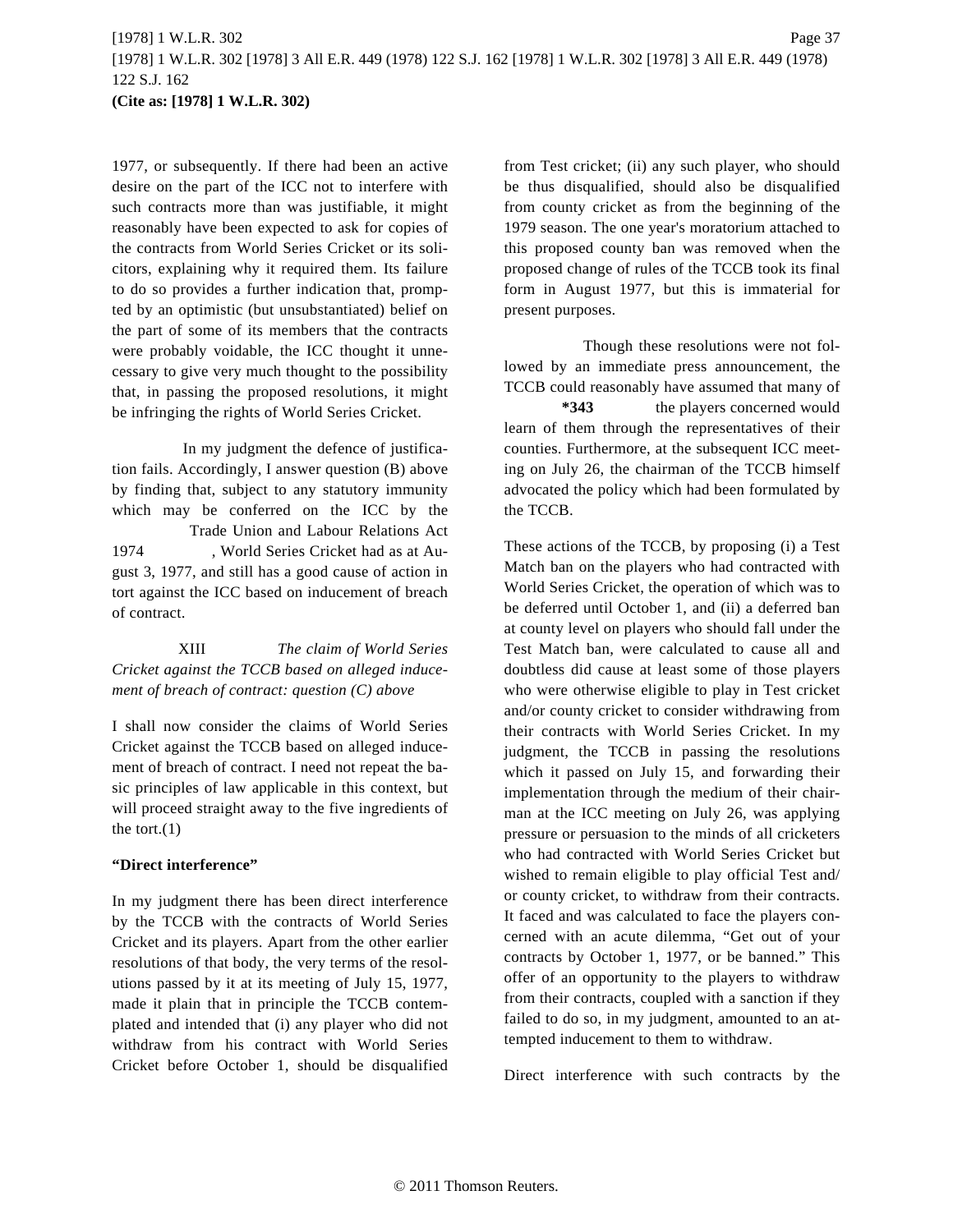TCCB as at August 3, has, I think, been proved. Furthermore in my judgment as at August 3 there was a clear threat of further direct interference by the TCCB at its impending meeting of August 5, when, it could reasonably have been assumed, it would, unless restrained by the court, actually implement its own proposal for a deferred ban at county level affecting World Series Cricket play $ers.(2)$ 

## **Knowledge**

The TCCB had acquired knowledge of the existence of at least three of the relevant contracts as early as May 12, 1977, after Mr. Insole, or Mr. Carr, had seen Mr. Greig, Mr. Knott and Mr. Underwood. By July 15, it knew of the existence of many more such contracts. Its ignorance of their precise terms does not alone suffice to show absence of intent to procure a breach. In my judgment, the requisite knowledge on the part of the TCCB is proved.(3)

### **Intent**

Mutatis mutandis, much the same comments and conclusions relating to intent apply to the TCCB as those which have been made concerning the ICC. Mr. Insole, who is clearly a powerful and respected figure at any meeting of the TCCB or of the ICC, which he attends, made it plain in his evidence that, in advocating deferred bans at Test and county level coupled with an opportunity to players to "withdraw from the brink," he never at any time contemplated that players under contract to World Series Cricket might thereby be induced to break such contracts or to act in any way in breach of the law; the most he contemplated and hoped was that the terms of the bans or proposed bans would give players an opportunity to withdraw from their contracts, if they found that they could lawfully do so.

I accept such evidence as an honest statement of Mr. Insole's frame **\*344**

of mind at the relevant times. I accept that he and Mr. Carr, who also gave full evidence in the

proceedings, did not contemplate that the course which they proposed that the ICC should adopt on July 26 and that the TCCB should adopt on August 5 would involve the tort of inducement of breach of contract or any infringement of the legal rights of World Series Cricket. I have no reason to suppose that any of the delegates present at the meeting of the TCCB on July 15 were not acting in good faith. They may well have been reassured by the terms of counsel's opinion written for the TCCB on July 5, copies of which were available to them. This opinion, as has already been mentioned, contained important caveats, but I suspect that their force was inadequately appreciated. Mr. Insole pointed out in evidence, and I accept, that a number of extracts from the minutes and transcribed notes indicate a concern on the part of persons present at the relevant TCCB meetings to act lawfully and obtain legal advice.

However that may be, honest misunderstanding of the legal position and good faith as such, are once again irrelevant. In my judgment the intention of the TCCB as at August 3 can only be judged by what it did and what it said, in particular on July 15.

Applying this objective test, I find as a fact that in passing the resolutions which it did pass on July 15, the TCCB intended to apply pressure or persuasion to all players who had entered into contracts with World Series Cricket and were otherwise eligible for Test or county cricket to withdraw from such contracts before October 1, whether or not they had lawful rights to withdraw. I find also as a fact that as at August 3, World Series Cricket had good grounds for apprehending that the TCCB intended to pass at its meeting of August 5, and subsequently publicise, further resolutions which would be calculated to apply further such pressure or persuasion. In my judgment it is no answer for the TCCB to submit that in truth it intended to apply such pressure or persuasion only to those players, if any, who might have lawful rights to withdraw from their contracts with World Series Cricket. Nothing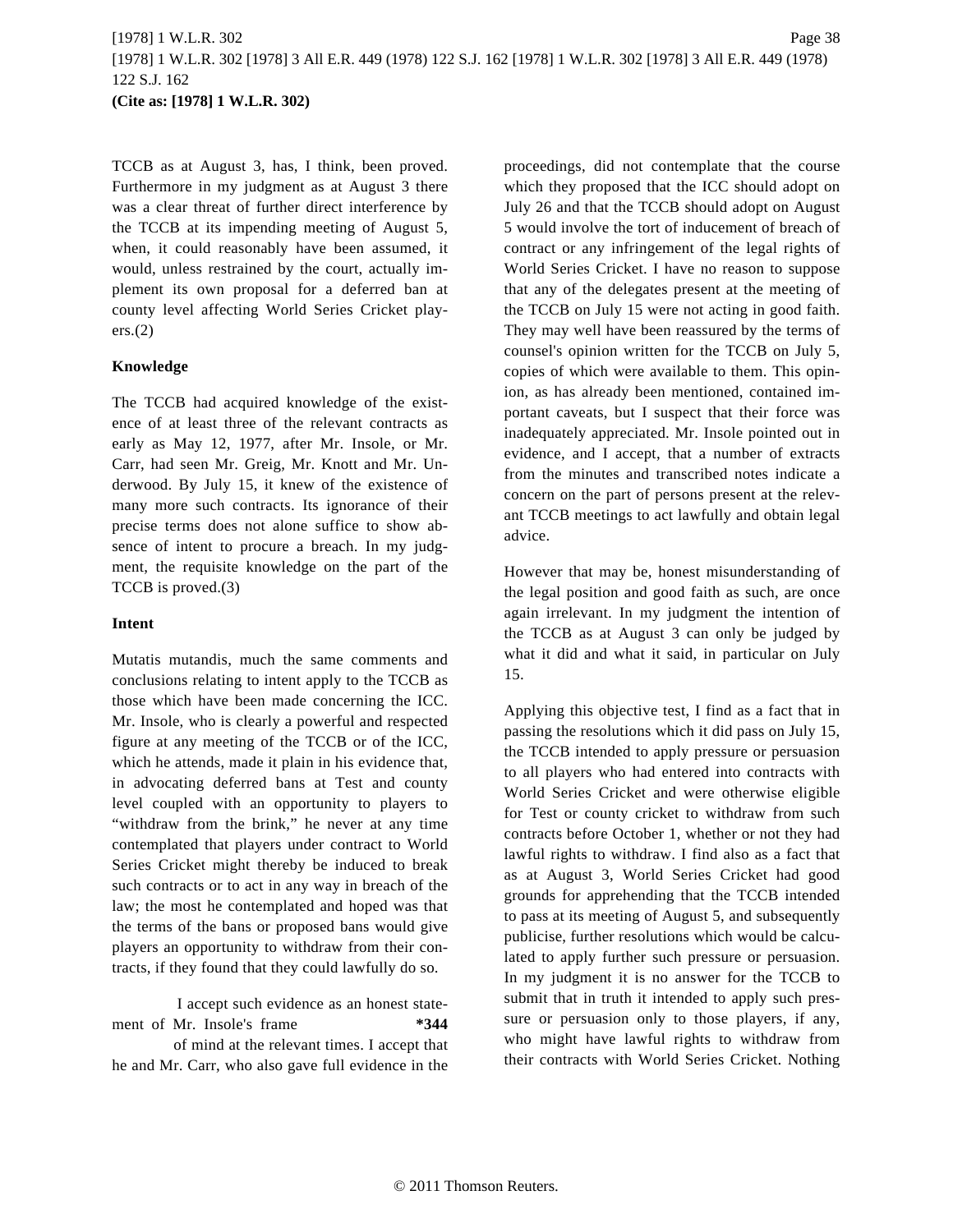in the terms of its resolutions or of any public announcement or communication to players made by it gave any indication of such limitation on its intentions; the players could reasonably have assumed that it was a matter of indifference to the TCCB whether or not they had such rights of withdrawal.

In my judgment the requisite intent on the part of the TCCB is proved. The course of the TCCB meetings of May 31, the course of the meeting of the chairman's advisory committee of July 5, the report of the chairman's advisory committee of the TCCB of July 8 and the course of the meeting of the TCCB of July 15, which I have already attempted to summarise, in my judgment provide ample corroboration for this conclusion.(4)

#### **Damage and justification**

In my judgment, for reasons already given in relation to the ICC, World Series Cricket has shown sufficient grounds for apprehending as at August 3 the likelihood of substantial damage, if the TCCB's acts of interference with World Series Cricket contracts were successful. In my judgment also, for reasons given in relation to the ICC, the defence of justification is not open to the TCCB in this context.

Accordingly I answer question (C) above by finding that, subject to any statutory immunity which may be conferred on the TCCB by the **\*345** Act of 1974, World Series Cricket had as at August 3 and still has a good cause of action in tort against the TCCB based on inducement of breach of conduct.

XIV *The new rule of the ICC and restraint of trade: question (D) above*(1)

#### **General principles relating to restraint of trade**

There can be no doubt that the changes of rules effected by the ICC and the changes of rules intended to be effected by the TCCB will, if implemented, substantially restrict the area in which it will be open to professional cricketers to earn their livings. It is common ground that the rules of an association, which seek substantially to restrict the area in which a person may earn his living in the capacity in which he is qualified to do so, are in restraint of trade. Likewise it is common ground that, subject to any statutory defence that may be open to the defendants, the new rules are prima facie void as being contrary to public policy, and can be justified as valid rules only if each of the restrictions which they respectively embody is, to quote the words of Lord Macnaghten in [Nordenfelt](http://www.westlaw.com/Find/Default.wl?rs=dfa1.0&vr=2.0&DB=999&FindType=Y&SerialNum=1894413527) [v. Maxim Nordenfelt Guns and Ammunition C](http://www.westlaw.com/Find/Default.wl?rs=dfa1.0&vr=2.0&DB=999&FindType=Y&SerialNum=1894413527)o. [Ltd. \[1894\] A.C. 535](http://www.westlaw.com/Find/Default.wl?rs=dfa1.0&vr=2.0&DB=999&FindType=Y&SerialNum=1894413527) , 565:

"… reasonable … in reference to the interests of the parties concerned and reasonable in reference to the interests of the public, so framed and so guarded as to afford adequate protection to the party in whose favour it is imposed, while at the same time it is in no way injurious to the public."(2)

## **Have the plaintiffs a locus standi to attack the new or proposed new rules?**

The three cricketers who are seeking declarations that the changes or proposed changes of rules of the ICC and the TCCB are invalid are not themselves in any contractual relationship with either body. In **[Eastham v. Newcastle](http://www.westlaw.com/Find/Default.wl?rs=dfa1.0&vr=2.0&DB=999&FindType=Y&SerialNum=1963016142)** [United Football Club Ltd. \[1964\] Ch. 413](http://www.westlaw.com/Find/Default.wl?rs=dfa1.0&vr=2.0&DB=999&FindType=Y&SerialNum=1963016142) to which I shall refer in greater detail hereafter, Wilberforce J. held that the court had jurisdiction to grant a declaratory judgment at the instance of an employee, not only against an employer who was in contractual relationship with him, but also against an association of employers, whose rules or regulations placed an unjustifiable restraint on his liberty of employment. In the light of this authority, Mr. Kempster, on behalf of the defendants accepted that, if the court were to hold that the new rules of the ICC and proposed new rules of the TCCB placed an unjustifiable restraint on the individual plaintiffs' liberty of employment, it would have jurisdiction to grant them a declaratory judgment in the first action. This, therefore, establishes the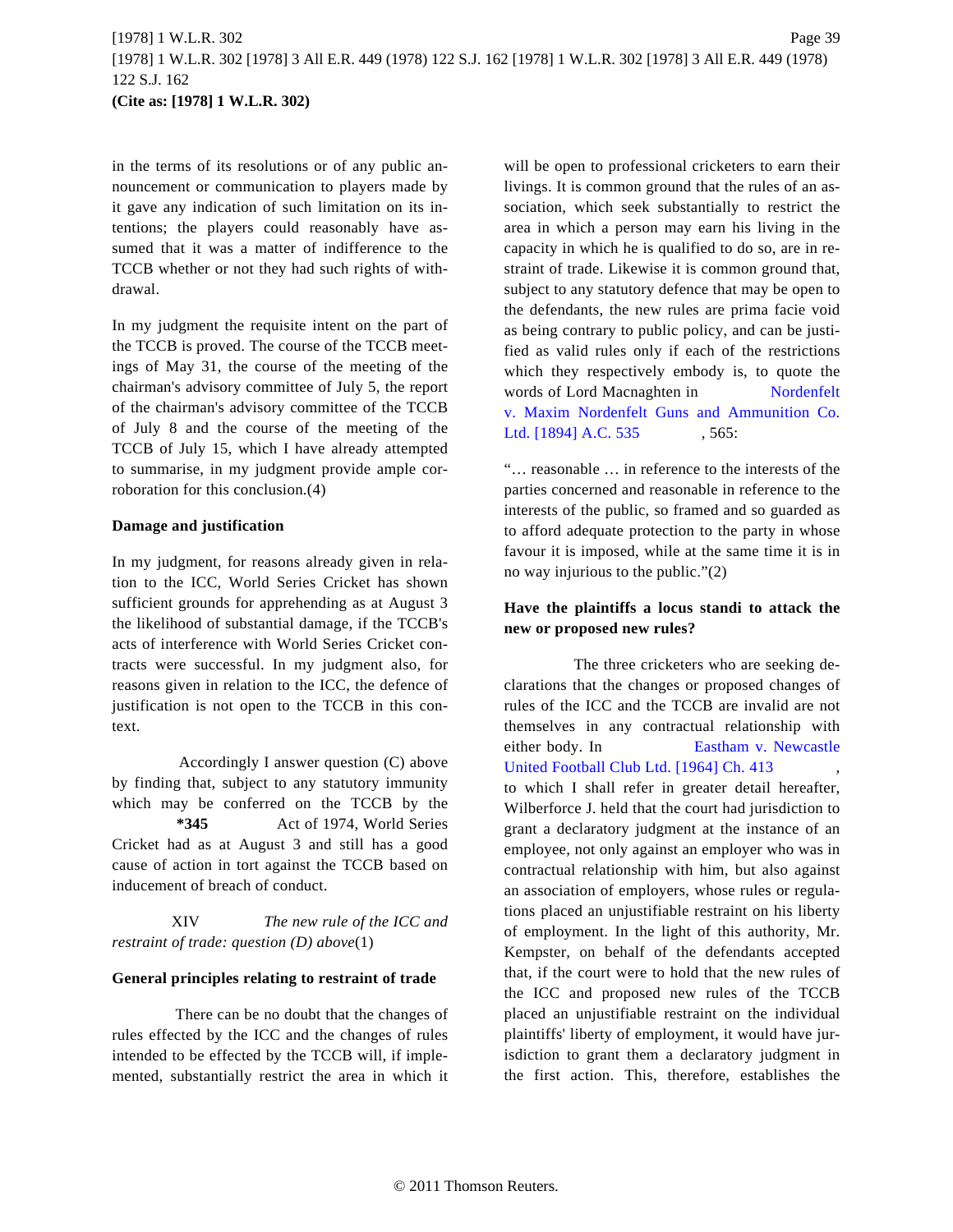locus standi of those plaintiffs to bring the first action. I should, however, mention that, while Mr. Kempster naturally accepted that World Series Cricket had a locus standi to put forward a claim based on inducement of breach of contract in the second action, he did not accept that it would have any locus standi to seek a declaration in regard to the validity or otherwise of the rules. I will revert to this point, so far as necessary, hereafter. (3)

## **What (if any) interests are the ICC and TCCB entitled to protect?**

Lord Macnaghten's formulation of the principles relating to restraint of trade and other similar judicial formulations all presuppose that, if **\*346** arrangements in restraint of trade are to be held valid, the party seeking to justify them must have an interest which he is entitled to have protected by the courts. There are certain categories of interest, such as goodwill, trade secrets and other confidential information, which are well recognised as constituting interests entitled to protection. On the other side of the line, there are a number of judicial dicta which suggest that the mere protection of an employer against competition would not be a legitimate subject for protection: see, for example, [Kores Manufacturing](http://www.westlaw.com/Find/Default.wl?rs=dfa1.0&vr=2.0&DB=999&FindType=Y&SerialNum=1958018056) [Co. Ltd. v. Kolok Manufacturing Co. Ltd \[19](http://www.westlaw.com/Find/Default.wl?rs=dfa1.0&vr=2.0&DB=999&FindType=Y&SerialNum=1958018056)59] [Ch. 108](http://www.westlaw.com/Find/Default.wl?rs=dfa1.0&vr=2.0&DB=999&FindType=Y&SerialNum=1958018056) , 125, per Jenkins L.J. and [Eastham v. New](http://www.westlaw.com/Find/Default.wl?rs=dfa1.0&vr=2.0&DB=999&FindType=Y&SerialNum=1963016142)[castle United Football Club Ltd. \[1964\] Ch.](http://www.westlaw.com/Find/Default.wl?rs=dfa1.0&vr=2.0&DB=999&FindType=Y&SerialNum=1963016142) 413 , 431, per Wilberforce J. I have not, however, been referred to any comprehensive judicial statement of the principles defining which interests are and which are not entitled to protection by the law.

I do not, however, propose to attempt to formulate any such statement, because I think it unnecessary for present purposes. In my judgment, the judgment of Wilberforce J. in the Eastham case provides sufficient authority for the proposition that both the ICC and the TCCB have legitimate interests, which are entitled to protection by appropriate restraints. In that case, the plaintiff

was a professional footballer registered with a league club, Newcastle United. He had asked to be transferred but his club had given him notice of retention and refused to release him. He refused to sign again with his club and sought, inter alia, declarations that the rules of the Football Association relating to the retention and transfer of football players, including the plaintiff, and the regulations of the Football League relating to retention and transfer were not binding on him, as being in unreasonable restraint of trade. He also claimed a declaration that the refusal of the directors of Newcastle United to release him from its retention list or alternatively to put him on its transfer list was unreasonable. Wilberforce J. held, among other things, first, that the retention provisions, which operated after the end of the employee's employment, substantially interfered with his right to seek employment and therefore operated in restraint of trade; secondly, that the transfer system and the retention system, when combined, were in restraint of trade and that, since the defendants had not discharged the onus of showing that the restraints were no more than was reasonable to protect their interests, they were in unjustifiable restraint of trade and ultra vires; thirdly, that the court could examine a contract between employers only and declare it void on grounds on which such a contract would be declared void, if it had been a contract between an employer and employee, and that it was open to an employee to bring an action for a declaration that such a contract was in restraint of trade, in as much as it threatened his liberty of action in seeking employment, which was a matter of public interest; and, fourthly, that it was a case in which the court could and should grant the plaintiff the declarations sought. Wilberforce J. in the course of his judgment specifically asked the question of principle, at p. 432:

"Is there, then, any interest for which protection can [l](http://www.westlaw.com/Find/Default.wl?rs=dfa1.0&vr=2.0&DB=999&FindType=Y&SerialNum=1963016142)egitimately be claimed if none of the categories of interest which have been defined in the leading cases on restraint of trade are found to exist?"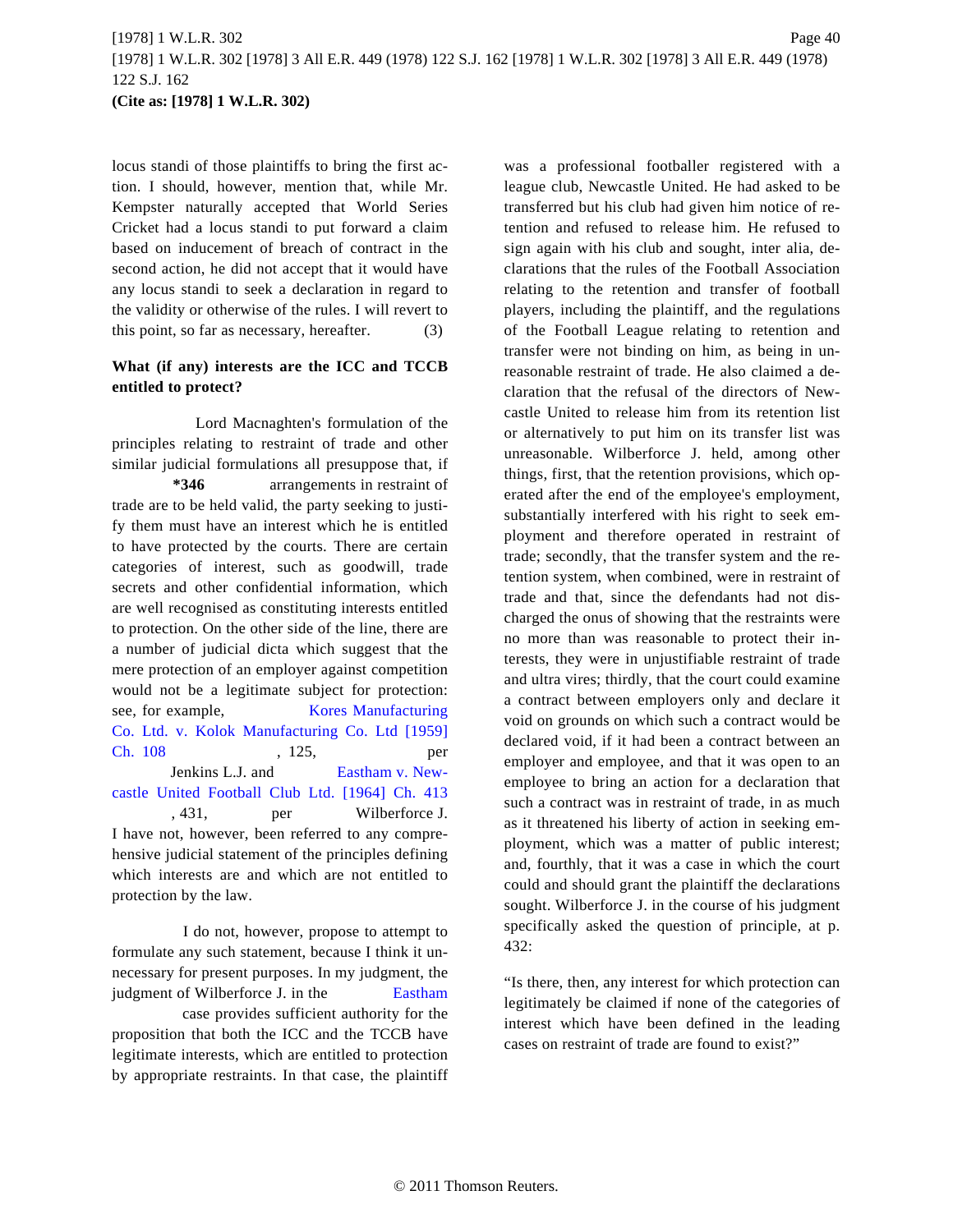## He continued:

"I think that it would be wrong to pass straight to the conclusion that no such interest and, therefore, no possible justification for the restraints — exists. Regard must be had to the special character of **\*347** the area in which the restraints operate — different from that of industrial employment — and to the special interests of those concerned with the organisation of professional football. These are essentially common to the employing clubs and the two organising bodies …."

Wilberforce J. did not in explicit terms answer the question of principle which he had asked. However, having examined the evidence relating to the retention system, he said, at p. 437:

"I reach the conclusion that the legitimate interests of the association, the league and the employing club cannot justify it in its present form."

I think that these passages from his judgment, together with subsequent passages, make it clear that Wilberforce J. regarded the Football Association and the Football League as having legitimate interests, which they were entitled to protect by proper means, such interests being the organisation of professional football.

The [Eastham decision \[1964\] Ch.](http://www.westlaw.com/Find/Default.wl?rs=dfa1.0&vr=2.0&DB=999&FindType=Y&SerialNum=1963016142) [413](http://www.westlaw.com/Find/Default.wl?rs=dfa1.0&vr=2.0&DB=999&FindType=Y&SerialNum=1963016142) was applied by the High Court of Australia in Buckley v. Tutty (1971) 125 C.L.R. 353 , but this was a case again dealing solely with professional football. Mr. Morritt, on behalf of the plaintiffs, submitted that, at least in relation to the ICC, these two cases were distinguishable from the present case, on the grounds that they dealt solely with professional sport. He pointed out that a number of the Testplaying countries have no professional cricket as such. He drew my attention to the judgment of North P. in Blackler v. New Zealand Rugby Football League (Incorporated) [1968] N.Z.L.R. 547 , 556, in which he expressly left open the question whether a body governing an amateur sport has any legitimate interest to protect.

In my judgment, however, on the facts of the present case, the distinction urged by Mr. Morritt is one without an essential difference. I take it that in Eastham's case, Wilberforce J. regarded the Football League and the Football Association as having interests which were entitled to protection, not because all the footballers with which those bodies were concerned were professional footballers, but because the two bodies were in a sense custodians of the public interest. I cannot see any rational grounds for holding that the ICC does not have the requisite interest, merely because some (but far from all) of the players from the various countries who participate in Test Matches expect and obtain no greater reward for doing so than their expenses. The public interest in my judgment no less requires that the game should be properly organised and administered.

For these reasons I conclude that both the ICC and a fortiori the TCCB, which is directly concerned more or less exclusively with professional cricketers, have legitimate interests which are entitled to protection for the purpose of the doctrine of restraint of trade. It is now necessary to consider whether, on the facts, their changes of rule are no more than is reasonably necessary for the protection of the organisation and administration of the game. Since both sides accept and contend that, subject to any applicability of a defence based on the

Trade Union and Labour Relations Act 1974 , the interests of both the ICC and the TCCB and of cricketers and of the public are relevant in this action, the floodgates have been opened to an enormous volume of evidence in regard to the organisation of first class cricket, the structure and finances of its organising bodies and the lives of its players in this country and **\*348**

many other countries. Little, if any, of the comprehensive evidence adduced can be said to have been positively irrelevant, though inevitably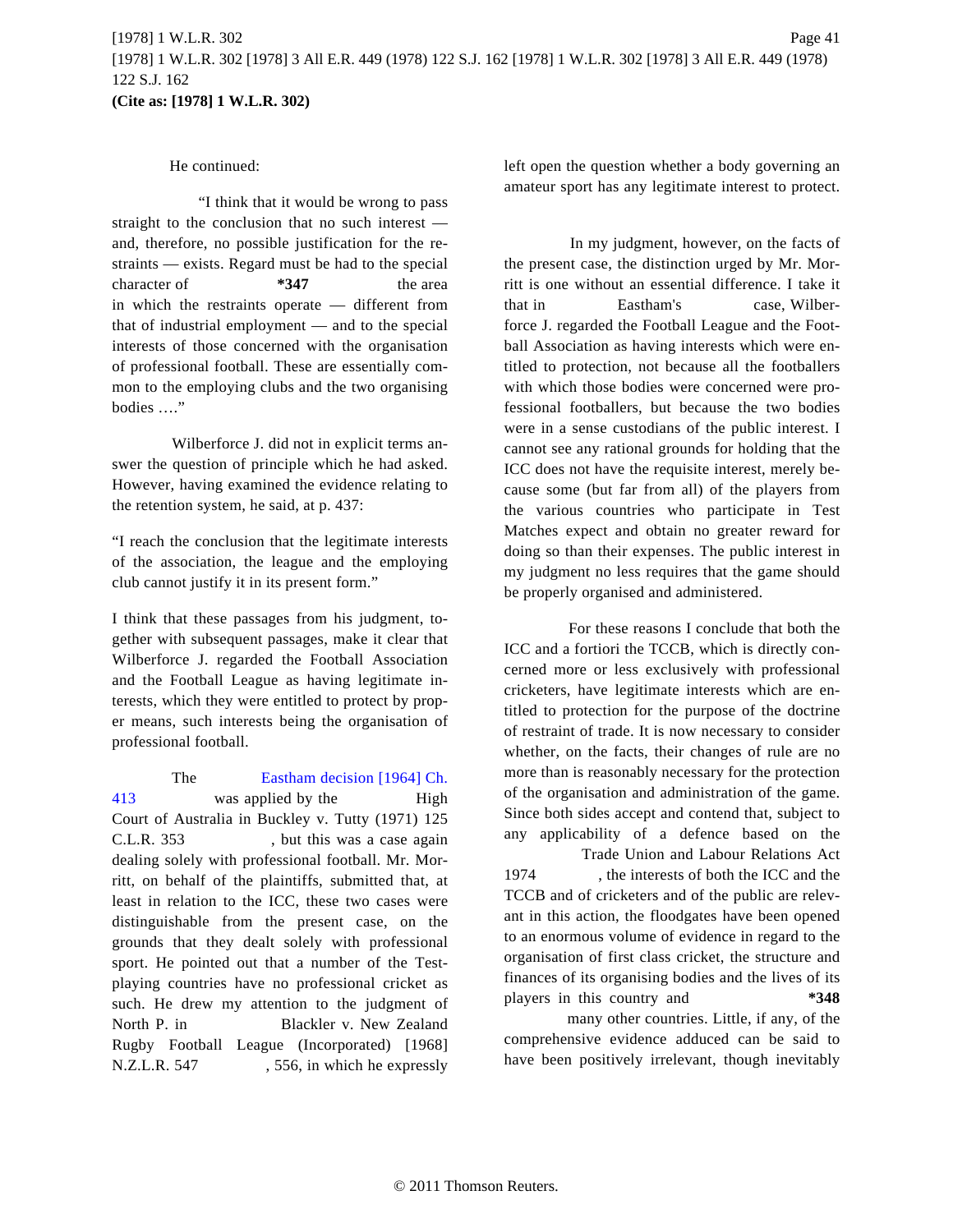from time to time issues have been ventilated which proved to have only the most marginal relevance. I shall now attempt to extract those matters which seem to me most material in the present context. (4)

#### **Some pleaded justifications for the ICC ban**

I shall first examine the reasonableness or otherwise of the ICC ban. The first premise on which Mr. Kempster founded his final submissions on this point on behalf of the defendants was that World Series Cricket constitutes a very grave threat to the economic viability of cricket throughout the world. Test Match cricket, he submitted, is essential to the successful continuance of the game economically at all levels. World Series Cricket, he submitted, will diminish the income from Test cricket and thus threaten the game as a whole. These points are well and succinctly put in one or two extracts from the further and better particulars of the defences in the two actions. There, it is alleged that the players' contracts with World Series Cricket are calculated to diminish the interest, prestige and attraction of touring and Test Matches in and between various countries, the income to be derived from their promotion and attendance and the benefit in terms of experience, fame and improvement of skills to be enjoyed by their participants. Diminution of income from touring and Test Matches, it is pleaded, will adversely affect the playing and provision of cricket at all levels.

In another passage, relating to cricket in the United Kingdom, the further and better particulars continue:

"Cricket at first class and Test level are linked and inter-dependent; … The maintenance of high standards in, and the welfare and prosperity of, first class cricket in the United Kingdom are substantially dependent upon the participation of those players, who are available to play and/or have played for their countries in touring and Test Matches and are therefore or in any event a popular attraction and in the training and/or development of whom counties have incurred substantial expense. Furthermore a substantial proportion of the cost of county cricket is met from income derived from touring and Test Matches. Diminution of such income is likely to affect the remuneration of cricketers, result in fewer cricketers being recruited and employed, and cause less money to be available for the coaching and development of young players …."

The further and better particulars of the defences repeat the particulars relating to the United Kingdom, which I have just read, so as to refer them to the other five Test-playing countries and state that in each such country: "… the money available for cricket generally is principally derived from Test Matches and otherwise from first class matches."

Mr. Bailey eloquently made much the same point, when, under cross examination, it was put to him that the sole reason why the bans at Test and county level were proposed was "as part of the opposition to Mr. Packer." He replied:

"I would say that possibly the opposition to Mr. Packer formed a part of their thinking; much wider than that were the inherent dangers of somebody like Mr. Packer promoting cricket, possibly for commercial gain — possibly even for philanthropy, but doing it in direct **\*349**

opposition to the heart of the finances of the game, in almost deliberate opposition, in fact deliberate opposition, with the players who had been nurtured by that game, with the players who had made their name through county cricket and Test cricket and who, by their opposition to established Test cricket, stood in very strong danger of destroying not only the game at Test level but the game which Test level provided the funds for, which was county cricket and beyond that, cricket in schools, cricket throughout the world at all levels."

I have considerable sympathy with this point of view. Under present circumstances, there is much force in Mr. Kempster's description of the World Series Cricket organisation as being "parasitic." For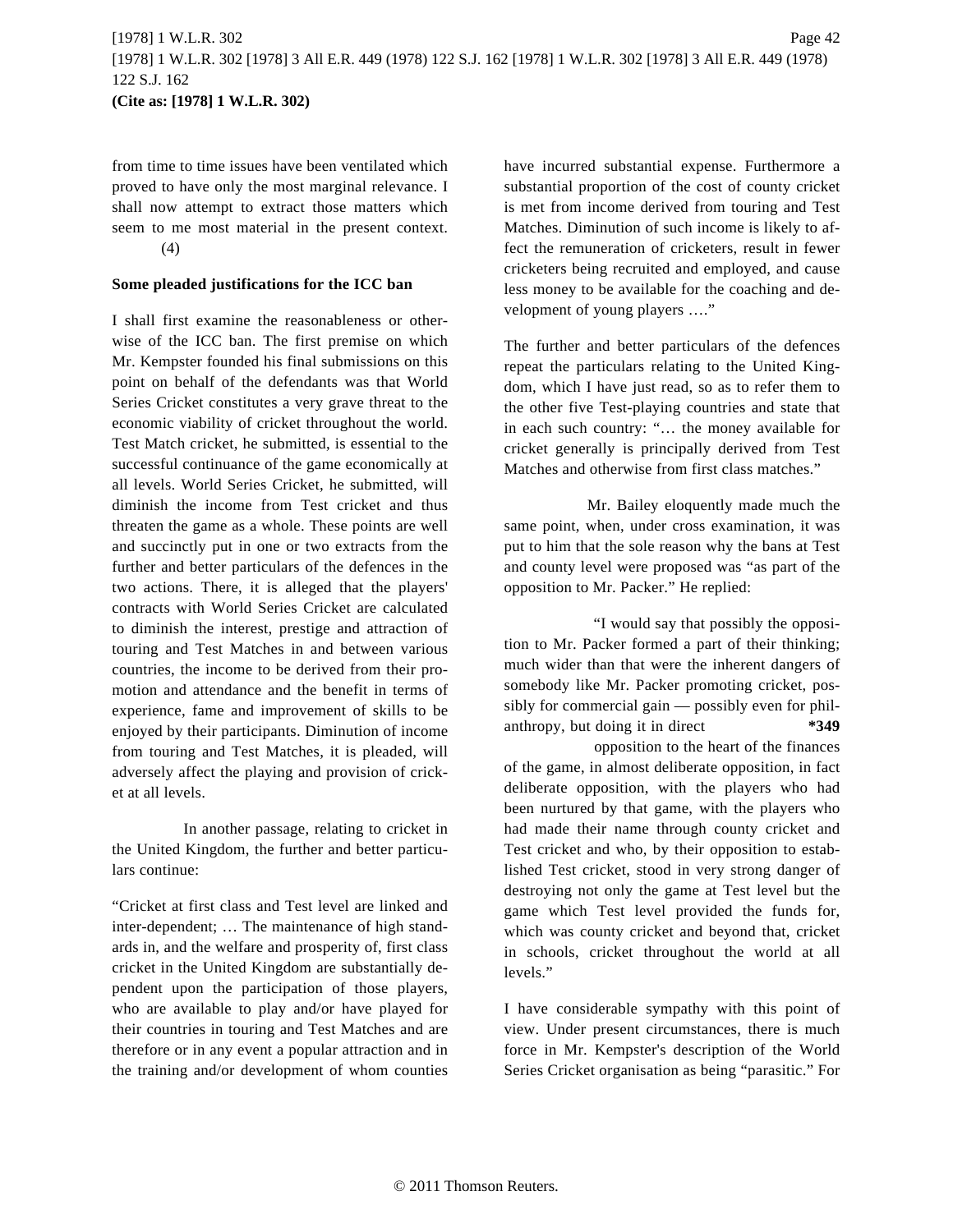it is creaming off from conventional first class cricket the star players whom it has itself incurred no expense in training and preparing for stardom, with a view to exploiting their talents for commercial profit.

Furthermore, as I have already made clear, I accept as a matter of fact that (i) conventional first class cricket in the United Kingdom at all levels depends for its financial viability considerably on the profits from Test Matches played in England against overseas teams from the other five Test-playing countries; (ii) cricket in Australia depends considerably on the profits from Test Matches played in Australia against the United Kingdom, West Indies and Pakistan; (iii) cricket in India depends considerably on the profits from Test Matches played in India against the other Test-playing countries; (iv) cricket in New Zealand depends considerably on the profits made by it from Test Matches played both in New Zealand and on overseas tours; (v) cricket in the West Indies depends considerably on the profits made by it from Test Matches played in England or the West Indies against the United Kingdom or Australia.

On the evidence, I also accept in general terms Mr. Bailey's thesis that in most or all of the Testplaying countries some of the profits from Test Matches find their way directly or indirectly to levels of the game lower than first class level, for example, by providing coaching facilities for persons at schools or universities. Consequently I further accept his and the defendants' thesis that anything likely substantially to diminish the income from Test Match cricket would be likely to present a substantial threat to the financial viability of conventional cricket as at present organised throughout the world.(5)

# **The extent of the immediate threat of World Series Cricket to the Test-playing countries.**

At this point, however, it will be convenient io consider how far the World Series Cricket project, as it appeared at July 26, 1977, did in truth present a substantial immediate threat in this sense to the finances of the respective Test-playing countries who were members of the ICC. In this context, it is necessary to refer to the international cricket tours of the Test-playing countries which have been arranged over the next three years, being the proposed duration of the World Series Cricket project. In stating the dates of those tours involving visits to the West Indies, I shall state them as beginning in mid-February, because Mr. Short indicated that the West Indies usually try to get their Shell Shield competition fixtures completed before entertaining a visiting team. The approximate dates of the 13 international tours so arranged, according to the evidence, are (i) October 1977 to February 1978: India to Australia. (ii) November 1977 to March 1978: United Kingdom to Pakistan **\*350**

and New Zealand. (iii) Mid-February 1978 to May 1978: Australia to West Indies. (iv) April 1978 to July 1978: Pakistan to United Kingdom. (v) June to September 1978: New Zealand to United Kingdom. (vi) September to October 1978: New Zealand to Pakistan and India. (vii) October 1978 to January 1979: West Indies to India. (viii) November 1978 to January 1979: United Kingdom to Australia. (ix) Mid-February to March 1979: India to West Indies. (x) June to September 1979: India to United Kingdom. (xi) October 1979 to January 1980: Australia to India and Pakistan. (xii) October 1979 to January 1980: West Indies to Pakistan and New Zealand. (xiii) May 1980 to September 1980: West Indies to United Kingdom.

Mr. Packer at the ICC meeting of June 23, 1977, had stated his intention that World Series Cricket should be played from the end of November until the middle of February and his sincerity in making this statement has not been challenged. Accordingly when it met on July 26, the ICC could reasonably have anticipated that clashes would occur between World Series Cricket matches and only six of the 13 official tours that had been arranged, namely, numbers (i), (ii), (vii), (viii), (xi) and (xii). As regards tour (i), however, India never reckons to make profits out of its tours to Australia; nor does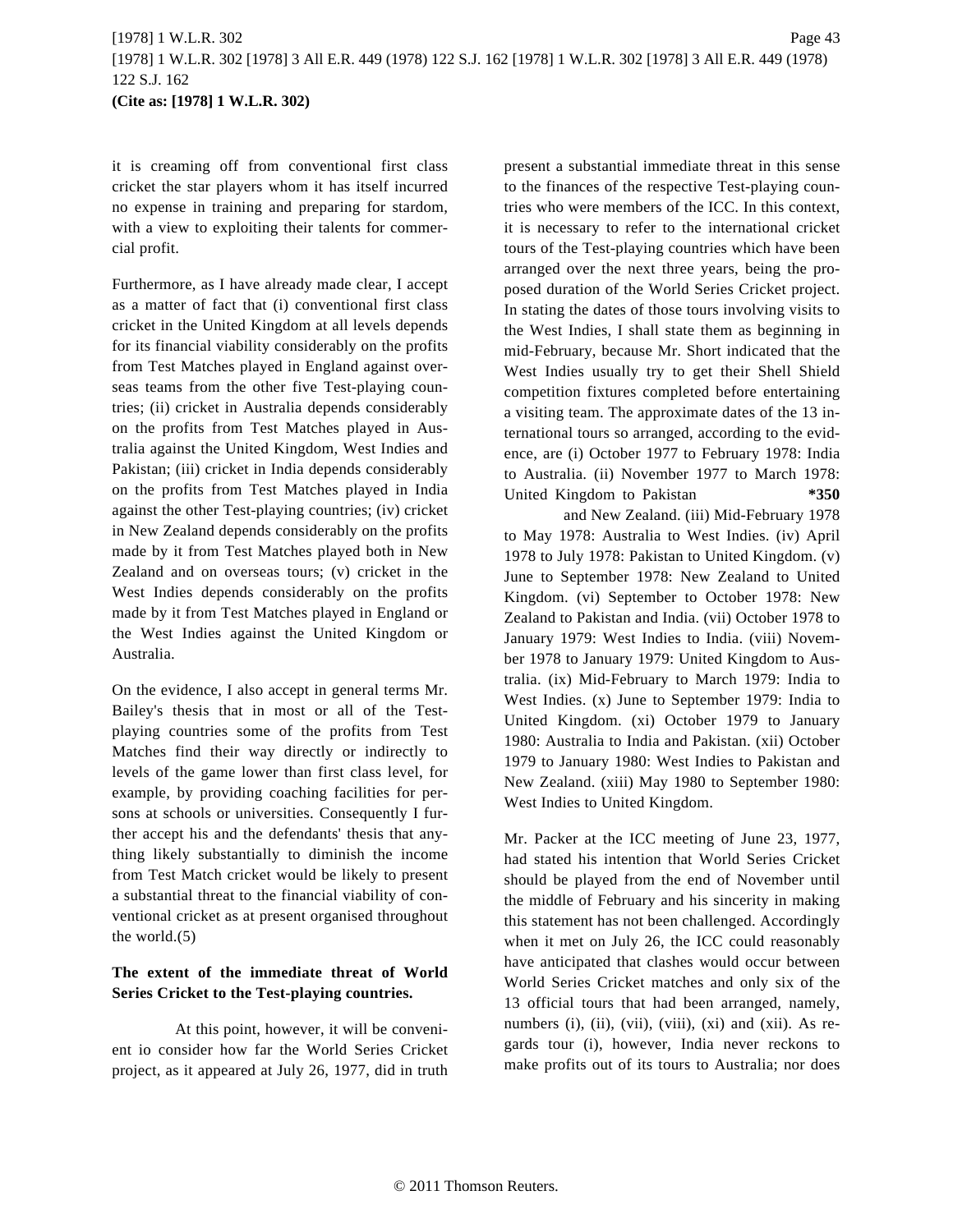Australia reckon to make profits from such tours. As regards tour (ii), the United Kingdom never reckons to make profits out of its tours to Pakistan and New Zealand. As regards tour (vii), the West Indies never reckon to make profits out of their tours to India. As regards tour (viii), the United Kingdom never reckons to make profits out of its tours to Australia. As regards tour (xi), Australia never reckons to make profits out of its tours to India and Pakistan. As regards tour (xii), the West Indies never reckon to make profits out of their tours to Pakistan and New Zealand.

No New Zealand or Indian players are involved in the World Series project. Accordingly, I conclude that the immediate threat to the Testplaying countries as at July 1977 really amounted to this, namely that, because of competition from World Series Cricket, (a) greater losses might be incurred by Australia on the visit from India in 1977–78 than would otherwise have been incurred by it because World Series Cricket matches would be being played in Australia at the same time and because of the unavailability of most of the present star Australian players; (b) New Zealand and Pakistan might make smaller profits from the visits of the United Kingdom in 1977–78 than they would otherwise have done because of the unavailability of perhaps four or five of the present star United Kingdom players and (in the case of Pakistan) because of the unavailability of perhaps four of its present star players; (c) India might make smaller profits than it would otherwise have done from the visit of the West Indies in 1978–79 because of the unavailability of many of the present star West Indian players; (d) Australia might make smaller profits than it would otherwise have done from the visit of the United Kingdom in 1978–79 both because World Series Cricket matches would be being played in Australia at the same time and because of the unavailability of most of the present star Australian players and four of five of the present star United Kingdom players; (e) India and Pakistan might make smaller profits that they would otherwise have done from the visit of Australia in 1979 — so because of the unavailability of most of the present star Australian players and (in the case of Pakistan) of perhaps four of the present star Pakistan players; (f) New Zealand and Pakistan might make smaller profits than they would otherwise have done from  $*351$  the visit of the West Indies in 1979–80 because of the unavailability of many of the present star West Indies players and (in the case of Pakistan) perhaps four of its own players.

I cannot, however, on the evidence attach a great deal of weight to any of these risks, except those run by Australia. There is no evidence from any representative from Pakistan. As to India, Mr. Chidambaram expressed apprehensions that the absence of star players might affect gates when visiting teams come here. Under cross-examination, however, he accepted that in general in India there has been tremendous enthusiasm for the visit of any international team and the evidence is the same in relation to Pakistan. Since no players from India itself have joined World Series Cricket, I do not think it would be right to assume that it poses any serious immediate threat to the finances of Indian cricket over the next three years provided that no Indian players join it. As regards New Zealand, though Mr. Hadlee expressed apprehensions that the absences of star players might affect gates in New Zealand when visiting teams come there, the evidence suggests that United Kingdom touring teams have in the past seldom included all the current leading English players. By the time that the West Indies visit New Zealand in 1979–80, other attractive West Indies players will no doubt have emerged. New Zealand itself has no players under contract to World Series Cricket. In all the circumstances I am not convinced that World Series Cricket presents any serious immediate threat to the finances of New Zealand cricket. The same observation applies a fortiori to the West Indies and the United Kingdom, neither of whom are due to take part in any official Test series during the next three years which is both likely to be substantially profitable to them and also to clash with World Series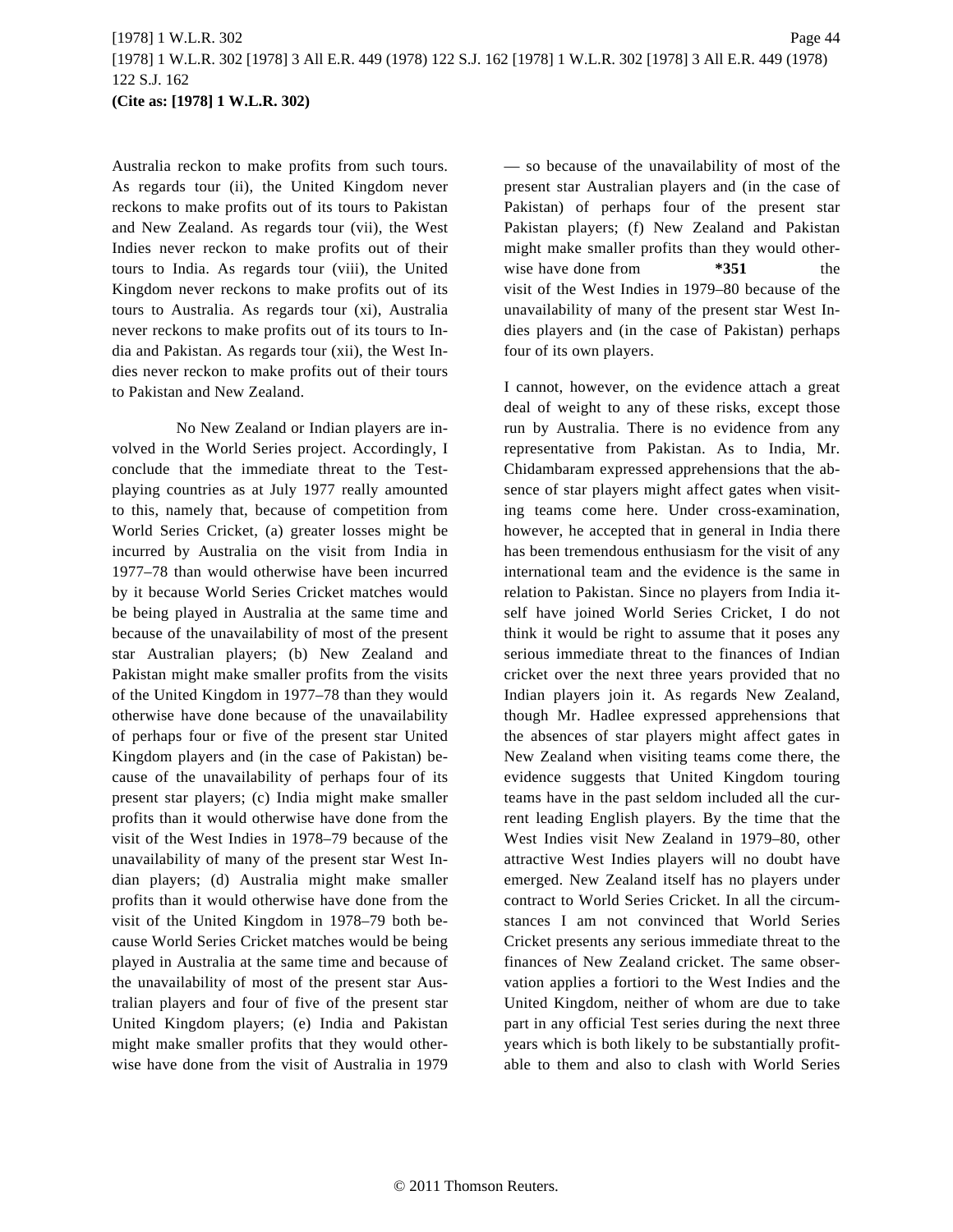#### matches.

It is theoretically possible that World Series Cricket could have some indirect effect on the guarantees which touring teams were able to arrange when visiting another country, but I am not satisfied that this factor at present poses any real threat to any of the Test-playing countries.

In all the circumstances, on a close analysis of the situation, I regard Australia as being the only Test-playing country whose finances are effectively presented with any real and immediate threat by World Series Cricket. Australia is in a special position, not only because about 20 of its best players are under contract to World Series Cricket, hut also because, as at present anticipated, all the World Series Cricket matches will be played on its soil. I think, however, that the extent of the threat to it is somewhat imponderable. Mr. Ross Edwards expressed the view in evidence that, on balance, the impact of World Series Cricket on Australia might be a financially beneficial one. He thought, for example, that in the immediately impending official Test series, the Indian team would not be a very strong side and that the fielding of an Australian team comprising younger, less experienced players might well produce more exciting matches that would attract greater public interest and be more likely to run their full five-day schedule, to the advantage of the gate receipts. He considered that the World Series Cricket project could operate to stimulate greater general interest in cricket; and of course, such increased interest can bring financial benefits to the game in the form of more sponsorship and so forth. Nevertheless, there are many factors on the other side. Not only are so many of Australia's own star players involved and thus likely to be unavailable, both for the visit from India now in progress and for the tour by the United Kingdom in 1978–79 but a number of the wellknown United Kingdom players are also likely to

**\*352** be unavailable for the latter tour. Furthermore, both these two Test series will be being played at a time when World Series Cricket matches, involving Australian and United Kingdom players, will be taking place on Australian soil and being televised by Channel Nine. The evidence shows that at present it is not the intention that any World Series Cricket matches will be played in the same state as official Test Matches. Nevertheless, the strong possibility must exist that the counterattraction of World Series matches may result in a number of people choosing to watch these matches on their television sets (on Channel Nine) rather than going in person to see official Test Matches. Accordingly, I accept that World Series Cricket, both by removing star players and by providing a competing attraction, is on the balance of probabilities likely to diminish the receipts of the Australian Cricket Board from the two Test series mentioned and thus to be detrimental to the financial interests of official Australian cricket as at present organised.  $(6)$ 

#### **The reasonableness or otherwise of the ICC ban**

I thus arrive at the conclusion that as at July 26, 1977, World Series Cricket, taking into account the 50 or so players who were then under contract to it, presented an immediate threat to the finances of Australian cricket, but no serious immediate threat to the other Test-playing countries. In the longer term, it did present further serious threats to all the Test-playing countries in three ways, first because other players might thereafter join World Series Cricket, secondly because it was theoretically possible that its programme might be extended beyond the projected three years and thirdly because other private promoters might conceivably be encouraged to follow Mr. Packer's example. These three threats, however, could have been adequately met by merely imposing a prospective disqualification from Test cricket on all players who should

*thereafter* contract with or play for World Series Cricket or other unapproved private promoters. I do not say that a merely prospective ban of this nature would necessarily have been valid. However, being narrower than the ban, both prospective and retrospective, which was in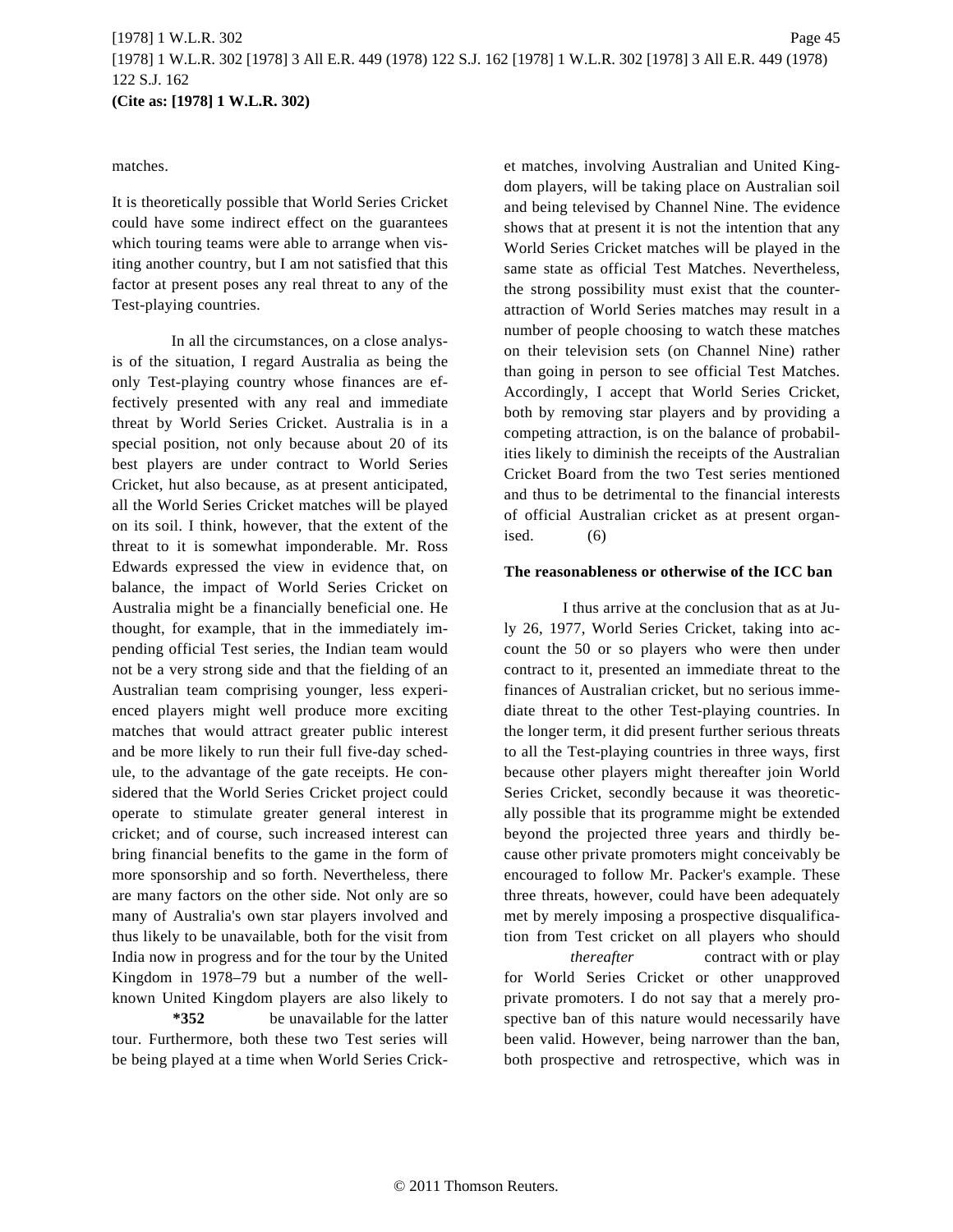fact imposed, it would clearly have been more easy to justify. In general terms I see the force of the proposition that official Test-players should not for the future be permitted to make themselves available to official Test cricket and to privately promoted international cricket in turn and from time to time, as and when they please. There would, I think, have been much to be said for the reasonableness and thus for the validity of a resolution passed on July 26, 1977, of which the effect had been merely to inform cricketers in clear terms that any of them who thereafter contracted with and elected to play cricket for a private promoter, such as World Series Cricket, could not subsequently expect to be engaged to play in official Test Matches by any of the cricketing authorities of the Testplaying countries.

Despite the representations of the West Indies, however, this was not the form of the resolution which the ICC chose to adopt on July 26. The resolutions which, in fact, have to be justified are ones which applied indiscriminately both to those who had contracted with World Series Cricket before July 26 and those who might thereafter contract with it. When the position is carefully analysed, I find it impossible to see how resolutions in this extended and wider form can be adequately justified on any rational and objective grounds.**\*353**

As a matter of fact, according to my findings, one principal reason why the resolutions took this extended form was because the ICC hoped that this would induce players to withdraw from their contracts with World Series Cricket. I have, however, already held that such attempted inducement constituted a tort as against that company. This cannot therefore, in my judgment, and indeed is not, urged as a justification for the resolutions taking the extended form which they took. Another consideration which, on the evidence, I do not doubt influenced the minds of a number of those representatives who were parties to the resolutions was that they thought that the players who had contracted with World Series Cricket deserved the ban. I have, however, already expressed the view that such players had committed no wrong of which the law can take account and, in any event, this again was not a consideration relied on in argument. I have also no doubt on the evidence that a perhaps understandable desire generally to make things as difficult as possible for Mr. Packer actuated the minds of a number of the representatives at the ICC meeting on July 26. Once again, however, this is not a factor on which the defendants are entitled to rely or have relied in argument in the present context.

Faced with this dilemma, Mr. Kempster sought to justify the imposition of the ICC ban on this extended, retrospective basis on what, I think, were logically the only substantially arguable grounds. He submitted that the imposition of the ban alike both on players who had contracted and might contract thereafter with World Series Cricket was necessary in order to provide the essential effective deterrent against further recruitment to World Series Cricket. He reminded me of the evidence of a number of his witnesses in the context. Mr. Hadlee, for example, under cross-examination said that the purpose of applying the ban to those who had already signed was both to penalise them and afford an example to those who might consider signing in the future. Mr. Chidambaram, under cross-examination, said that a ban on persons who might in future sign for World Series Cricket would be "better and more forceful" as a deterrent, if it included persons who had already signed. Mr. Short, making much the same point, said, under crossexamination, that if the ban had been applied merely to those who might sign in the future and had not been extended retroactively to persons who had already signed, this would not have been equitable in that "those who had signed too quickly, as it were, would get off scot-free." Likewise, Mr Bailey said under cross-examination:

"I think that the problem here was that retroactive action was felt to be the only possible course, for the reason that those who had already signed would otherwise have been in a more advantageous posi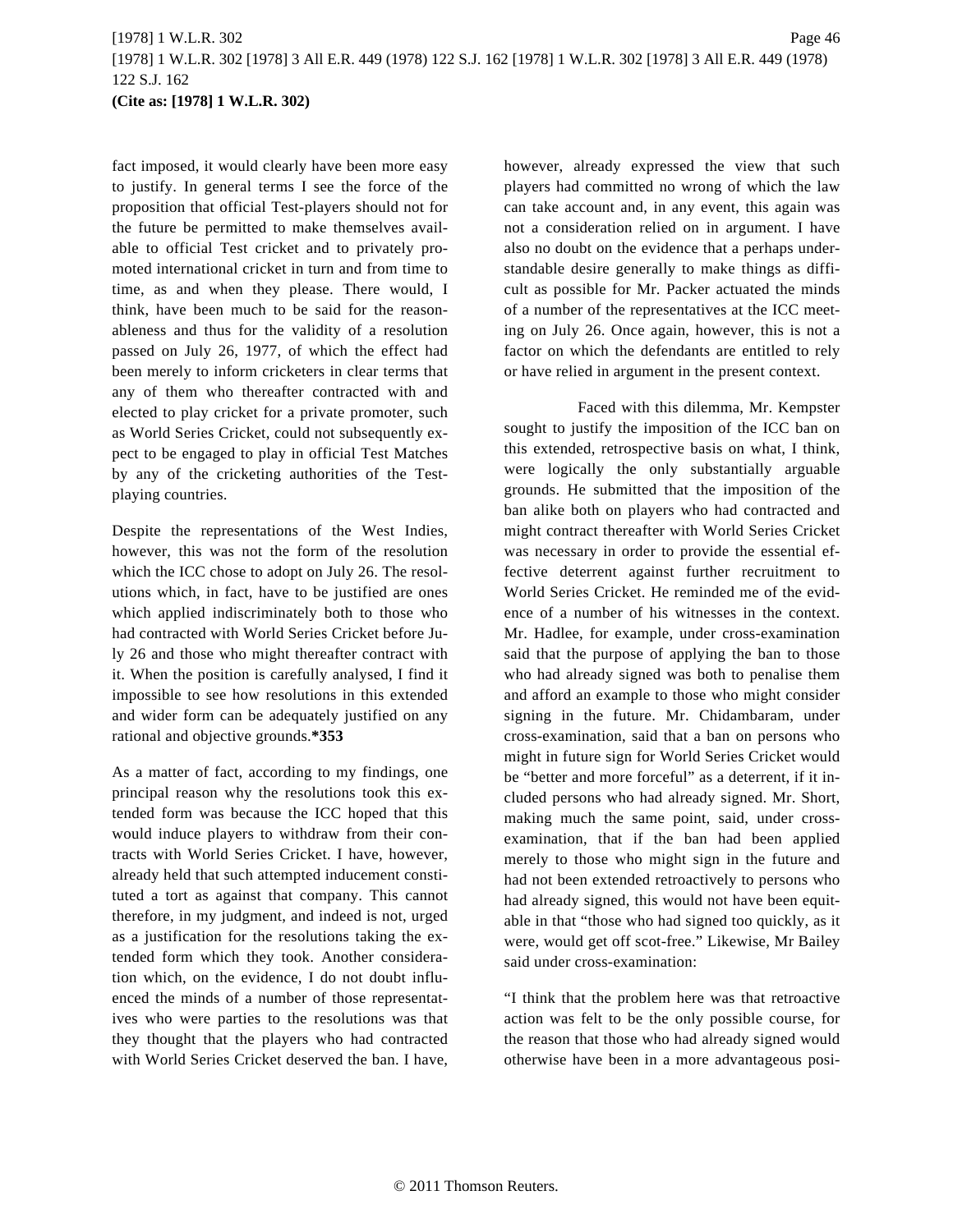tion than those who had not and would thus have been able to play county cricket, whereas those who had not yet signed would not have been. I think I said that this could create in the close-knit world of cricket — which is essentially a game where you have to play as a team and live together — a reasonably certain amount of friction which could not at all be in the best interests of either county or test cricket, had there not been a retroactive ban."

I appreciate the force of the point that if the ICC ban was to be introduced at all, it might have been thought desirable to make it retrospective, in the sense already indicated, in order to lend credibility to the deterrent afforded by it and to make that deterrent appear equitable as between the players involved. However, this particular possible **\*354** advantage of introducing a ban in retrospective form had to be set against what are, in my judgment, an overwhelming number of factors going the other way.

First and foremost, to deprive, by a form of retrospective legislation, a professional cricketer of the opportunity of making his living in a very important field of his professional life, is in my judgment prima facie both a serious and unjust step to take. Though many persons on the defendants' side have taken a contrary view, I have already indicated the reasons why I do not think that, on any fair and objective basis, players who had already contracted with World Series Cricket can be said to have deserved the sanction that was imposed against them, and if they did not deserve it, it is no answer to say that many of them may have expected it.

Secondly, the public will be deprived of a great deal of pleasure, if it is to be deprived of the opportunity of watching these talented cricketers play in those many official Test Matches which do not clash with World Series Cricket matches, and for which they would otherwise be available. Of the 13 Test series planned for the next three years, it is probable that seven will not clash with World Series Cricket matches at all, so that World Series cricketers will be available to play in them. The ICC ban by disqualifying them from playing even in these matches would be aggravating any deprivation that World Series Cricket might already be causing the public in the various Test-playing countries.

Thirdly, if, as is implicity alleged in the defendants' pleadings, the absence of such players from official Test and other first class matches will affect gate receipts, a rigid rule preventing the selectors of a particular country from selecting a particular player who is available to play in a Test Match, merely because he has played for World Series Cricket, is likely to result in an actual diminution of the receipts of such Test Matches. The plaintiffs' counsel expressly recognised that Test selectors, in exercise of their discretionary functions, will always be entitled to prefer a player who has not elected to play for a private promoter to one who has. No one suggested that a cricketer's involvement with World Series Cricket would be an improper factor for such selectors to take into account. This, however, is a very different matter from placing the selectors under inflexible restrictions in regard to their field of selection. Mr. Short of the West Indies, a frank and excellent witness, agreed under cross-examination that the West Indies would be making a "considerable sacrifice" in denying themselves the opportunity of playing World Series Cricket players, when they were available. All the other Testplaying countries would be making a similar sacrifice. Mr. Short said, in effect, that it was necessary to make that sacrifice to safeguard the present and long term interests of international cricket. With all respect to him and the other witnesses called on behalf of the defendants who said much the same thing, I do not think that they had given sufficient thought to the specific positive benefits, if any, to be derived from a ban. In my judgment the positive benefits that might follow from a retrospective ban of the nature introduced by the ICC at its meeting of July 26, 1977, are, at most, speculative and not nearly sufficient to outweigh the certain injustices to the players involved and the certain detriment to the world public interested in cricket, which would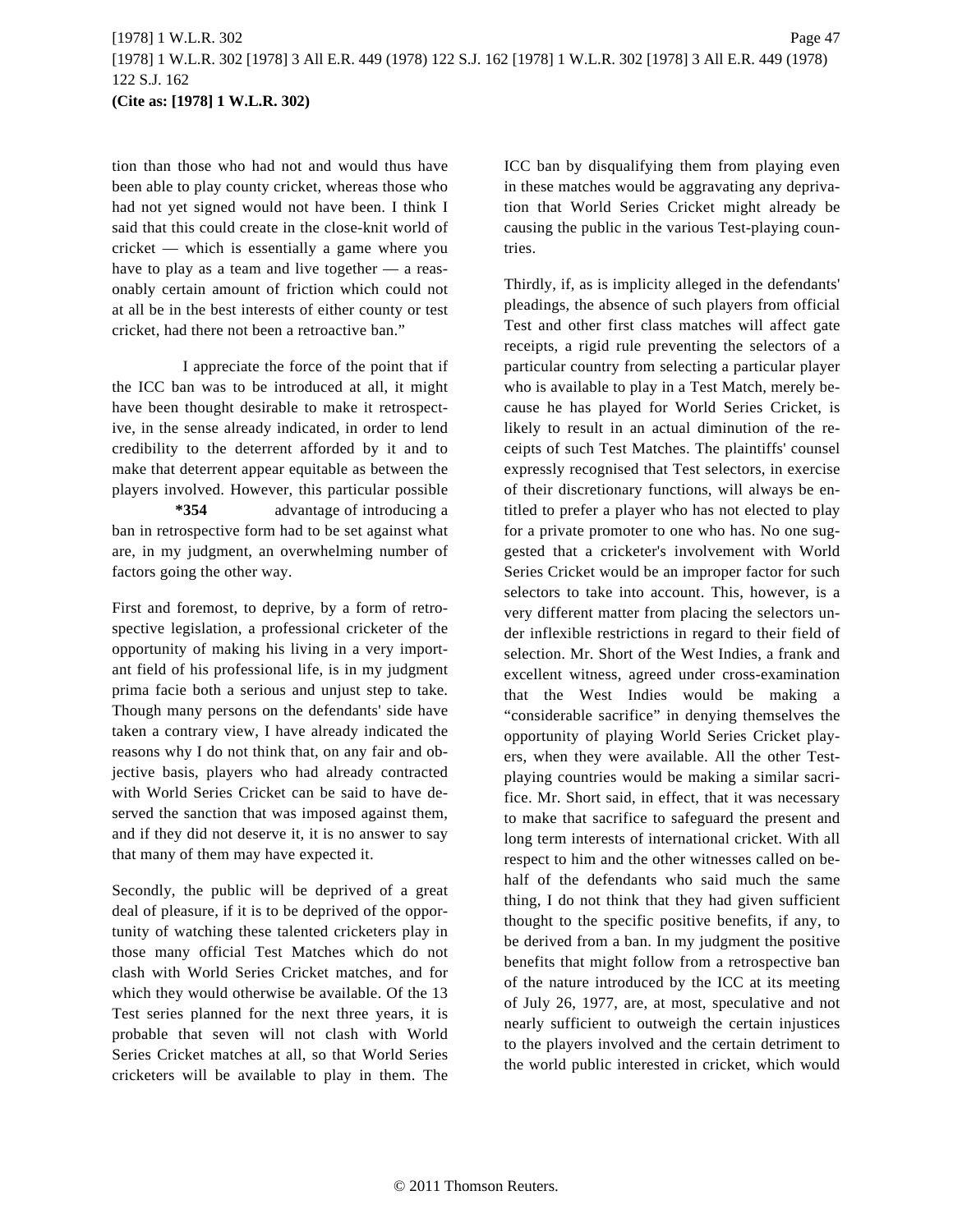# [1978] 1 W.L.R. 302 Page 48 [1978] 1 W.L.R. 302 [1978] 3 All E.R. 449 (1978) 122 S.J. 162 [1978] 1 W.L.R. 302 [1978] 3 All E.R. 449 (1978) 122 S.J. 162 **(Cite as: [1978] 1 W.L.R. 302)**

result from the ban.

In my judgment, therefore, the ICC has not discharged the onus which falls upon it of showing that the ban is reasonable and justifiable. Accordingly I answer question (D) above by holding that subject to the provisions  $*355$  of the Act of 1974 the new rules of the ICC are ultra vires and void as being in unreasonable restraint of trade.

XV *The proposed new rules of the TCCB and restraint of trade: question (E) above*

Mr. Kempster, on behalf of the defendants, accepted that any finding that the relevant ICC rules are in unreasonable restraint of trade would inevitably involve, a fortiori, a conclusion that the relevant proposed new rules of the TCCB would be void for similar reasons. This, I think, must follow, but I should perhaps state the principal reasons why I regard the proposed TCCB rules as representing an a fortiori case.

First, while Test cricket presents a valuable opportunity to cricketers who are eligible and sufficiently talented to supplement their income from time to time by playing in Test Matches and going on official tours, county cricket offers an opportunity, indeed the only opportunity, available to those who are qualified to earn their living by playing full time cricket throughout the English summer. The denial of the opportunity to play in English county cricket is therefore a much more serious deprivation to players such as the three plaintiff cricketers who wish to play it than the deprivation of more speculative opportunities of playing Test cricket in the future.

Secondly, in the case of players such as Mr. Snow and Mr. Procter, who are in any event out of the running for official Test cricket, the proposed TCCB rules would effectively prevent them from playing any first class cricket whatever for the period of its duration. Since its duration, in the case of Mr. Snow, would be at least three years and in the case of Mr. Procter at least five years, it would, in view of their ages, probably have the effect of driving these two cricketers permanently out of first class cricket. Mr. Procter's evidence was that he had never conceived the possibility of such a drastic restriction when he contracted with World Series Cricket.

Thirdly, to drive talented players such as Mr. Greig, Mr. Snow and Mr. Procter out of first class cricket, either temporarily or permanently, is bound to deprive the cricket-going public in the United Kingdom counties concerned of a great deal of pleasure to be derived from watching star players whom it is accustomed to watch and thus is liable, in at least one sense, to do positive injury to cricket in this country by reducing gate receipts.

Fourthly, the principal threat of World Series Cricket was aimed not at the United Kingdom but at Australia. While a feeling of loyalty to or solidarity with Australia may well have been one factor which influenced the United Kingdom representatives to support the ban at Test level at the ICC meeting of July 26, 1977, no such feeling could reasonably have actuated the TCCB. It is true that on July 26 the ICC had recommended member countries to implement the Test Match ban at domestic level. The first originator of this recommendation, however, as of the first proposals for the bans at two levels, had been the TCCB itself. So far as the evidence reveals, the Australian Cricket Board itself has not yet taken any effective step to implement the ban at state level, though some individual states in Australia are electing to do so themselves. I understand that the Australian Cricket Board is deferring its own decision until after judgment in these present proceedings. In relation to the arrangement of its affairs, however, the TCCB in my judgment was entitled and indeed **\*356**

bound under its constitution to look more or less exclusively to the interests of United Kingdom cricket.

I accept that, as a number of the defendants' wit-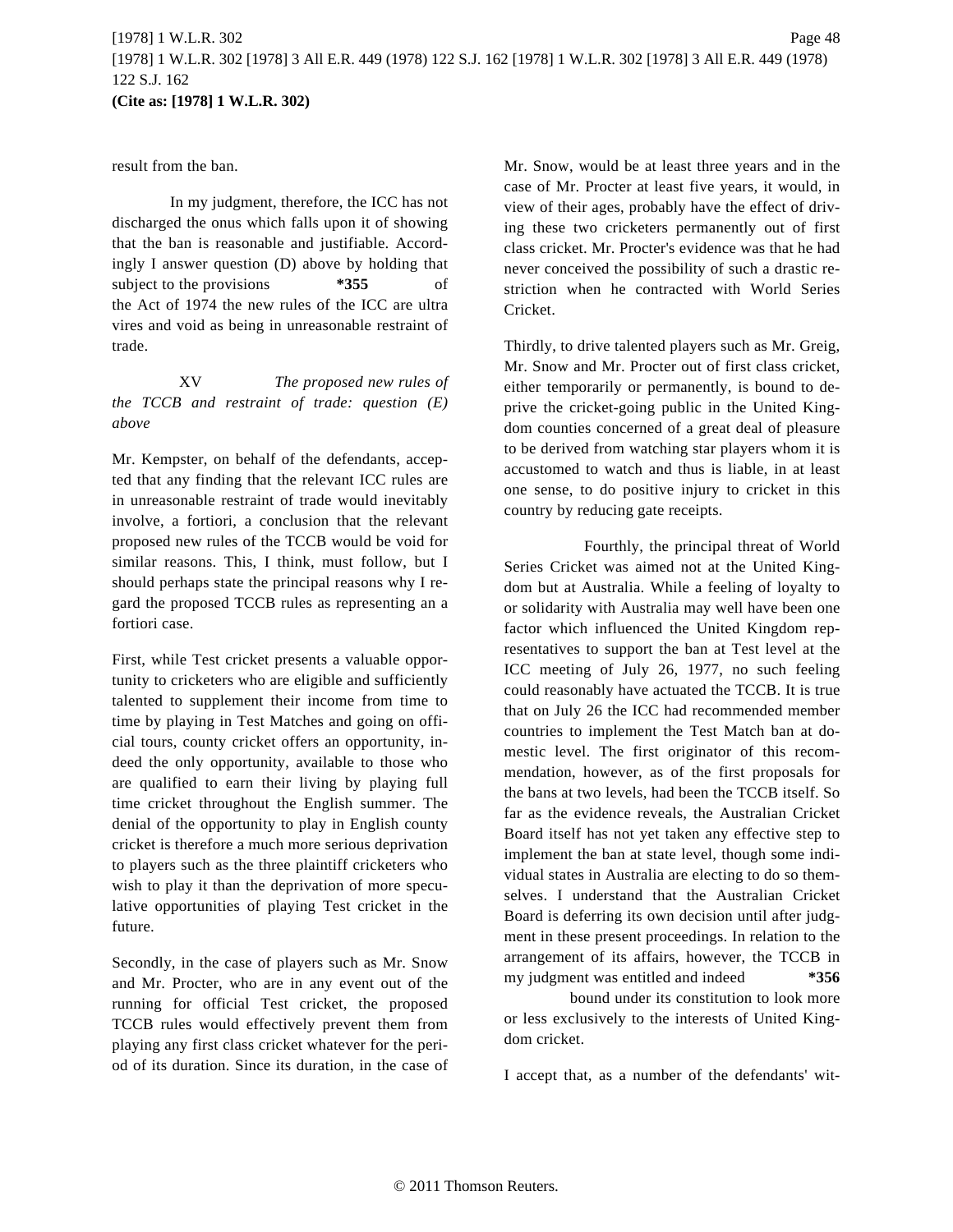nesses have pointed out, the presence of some World Series Cricket players could, in the case of some county clubs, cause dissension among the teams and even, perhaps, the loss of financial support from some subscribers to the club. As Mr. Boycott and other witnesses for the defendants observed, it could cause real difficulties if and when World Series Cricket players from time to time returned to conventional cricket and sought to regain their places. It will, however, be a matter for each club to decide for itself whether or not it wishes hereafter to re-engage players who have engaged themselves to Mr. Packer. It will then be open to them to take into account, among other things, the possible difficulties referred to by Mr. Boycott. Significantly, however, there is no evidence before me that any of the clubs concerned actually wish to cease employing such players. The evidence of all the plaintiff cricketers was that, so far as they were aware, their respective county clubs would wish to re-employ them in 1978, unless they were prevented from so doing by the TCCB ban. I can see no sufficient reason or justification for imposing on them an arbitrary rule which prevents them from so doing, whether they wish to do so or not.

Accordingly I answer question (E) above by holding that, subject to the provisions of the Act of 1974, the proposed new rules of the TCCB are or would be ultra vires and void as being in unreasonable restraint of trade.

XVI *Is the ICC an "employers' association"? Question (F) above*

I now turn to consider whether the ICC is an "employers' association" within the meaning of the Trade Union and Labour Relations Act 1974 . This first necessitates looking at its constitution and referring to the relevant provisions of the Act.

Rule 4 of the Rules of the ICC sets out its functions in the following terms:

"4.Functions. The conference shall be responsible

for:(i)The status of official Test Matches, which are defined as matches played between teams selected by foundation and full members as representative of their countries. Each such member country shall regard itself as responsible for maintaining the official Test Match status at the highest possible level having regard to the standard of cricket in its country at the particular time.(ii)The confirmation of tours in the programme for visits of official teams between foundation and full member countries. The conditions for any tour shall be a matter for direct negotiation between the members concerned, and failure to reach agreement leading to the cancellation of an approved official tour shall be reported to the conference.(iii)The qualification rules for cricketers for Test Matches. (Appendix 1).(iv)Rules of general application, including the appointment of umpires, in Test Matches. (Appendix II and III).(v)Discussion of matters of common interest to all members.(vi)Alteration of and addition to the rules of the conference as may be necessary from time to time.(vii)The allocation to foundation and full members of their 'spheres of assistance' with a view to the extention, encouragement and improvement of cricket throughout the world and the organisation of minor tours."**\*357**

Section 28 (2) of the Act of 1974 contains the statutory definition of an "employers' association." Omitting those words which can have no possible materiality for present purposes, it reads:

"(2)In this Act, except so far as the context otherwise requires, 'employers' association' means an organisation (whether permanent or temporary) which either  $-$ (a)consists wholly or mainly of employers … of one or more descriptions and is an organisation whose principal purposes include the regulation of relations between employers of that description or those descriptions and workers … or(b)consists wholly or mainly of  $-(i)$ constituent or affiliated organisations which fulfil the conditions specified in paragraph ( *a* ) above (or them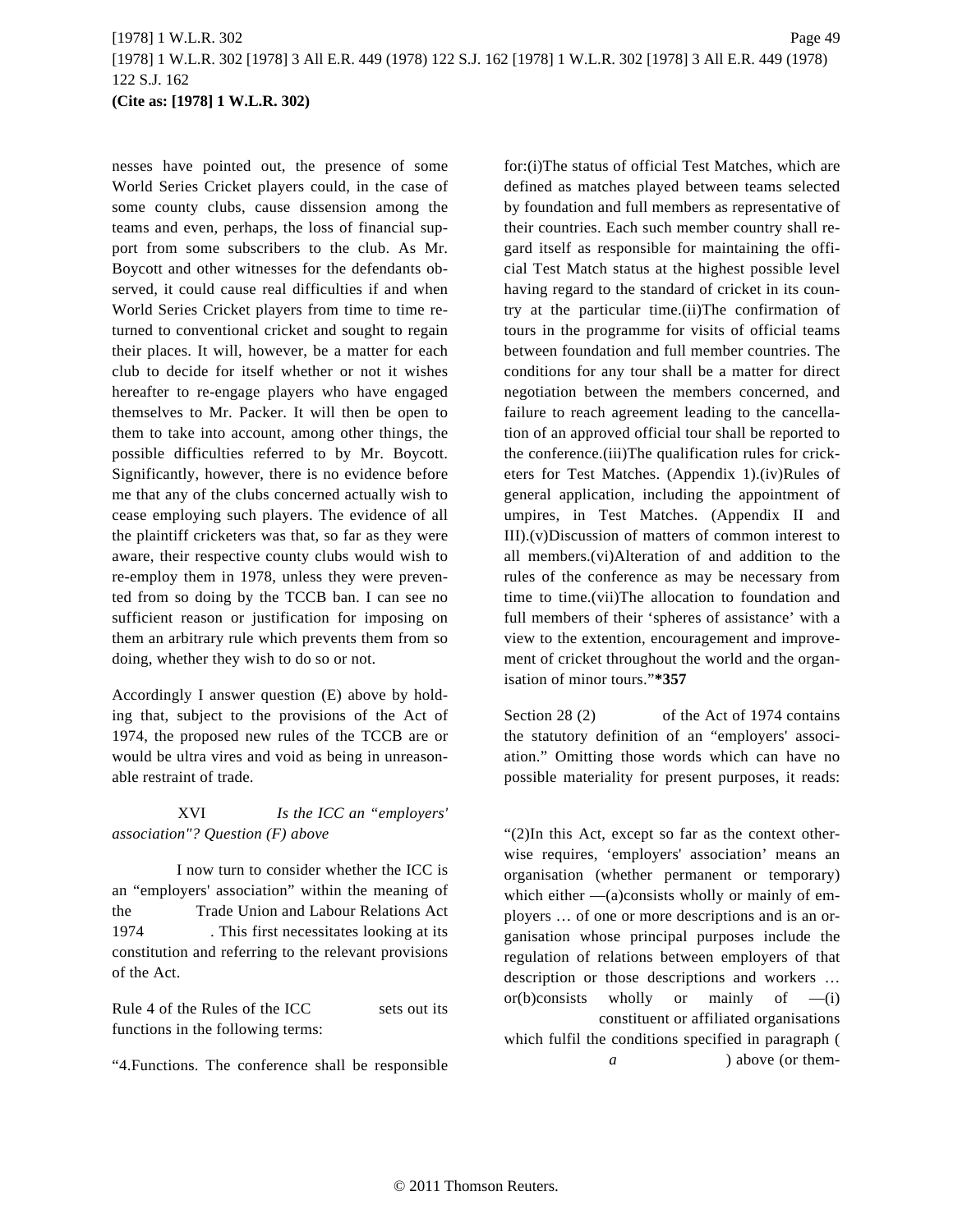selves consist wholly or mainly of constituent or affiliated organisations which fulfil those conditions), or (ii)representatives of such constituent or affiliated organisations; and in either case is an organisation whose principal purposes include the regulation of relations between employers and workers … or include the regulation of relations between its constitutent or affiliated organisations."

Section 30 (1) of the Act contains a definition of "worker" which omitting words that are immaterial for present purposes, reads as follows:

"'Worker' (subject to the following provisions of this section) means an individual regarded in whichever (if any) of the following capacities is applicable to him, that is to say, as a person who works or normally works or seeks to work —(a)under a contract of employment; or(b)under any other contract (whether express or implied, and, if express, whether oral or in writing) whereby he undertakes to do or perform personally any work or services for another party to the contract who is not a professional client of his; …"

Section 30 (6) provides:

"For the purposes of this Act it is immaterial whether the law which (apart from this Act) governs any persons' employment is the law of the United Kingdom, or of a part of the United Kingdom, or not."

The ICC claims that it is an "employers' association" within limb ( a ) of the statutory definition contained in section 28 (2) . It does not rely on limb ( *b* ). It follows that if the ICC is to prove that it is an "employers' association" within the statutory definition, it must surmount two hurdles. First, it must show that it is an organisation which "consists wholly or mainly of employers … of one or more descriptions." Secondly, it must show that it is an "organisation whose principal purposes include the regulation of

relations between employers of that description or those descriptions and workers."

In relation to this first hurdle, the ICC was requested to give further and better particulars of its allegation that it is an "employers' association," by stating whether it was alleged that its membership consists wholly or mainly of employers and if so identifying such members and giving full particulars of the employees of each such member. Its answer to this request took the following form:

"It is so alleged, the employers who are members being: The Australian Cricket Board, The New Zealand Cricket Council, The Board of Control for Cricket for Pakistan, Indian Cricket Board, West Indies Cricket Board of Control. Their employees are those **\*358** who, having satisfied the conditions for eligibility aforesaid, are selected to play in Test or touring matches."

There are, in my judgment, at least two reasons why this plea cannot on any footing succeed. First, under the rules of the ICC, the five bodies to which I have just referred are not themselves even members of the ICC. I need only refer to a few of these rules to demonstrate that throughout the rules, the member countries themselves, rather than their governing bodies for cricket, are treated as being the members. Thus, for example, rule 1 reads: "1.

# **Constitution**

"Chairman — The president of M.C.C. for the time being or his nominee. Foundation Members — United Kingdom and Australia. Full Members — India, New Zealand, West Indies and Pakistan. Associate Members — Argentina, Bermuda, Canada, Denmark, East Africa, Fiji, Gibraltar, Holland, Hongkong, Israel, Malaysia, Papua New Guinea, Singapore, Sri Lanka, United States of America and West Africa. Secretary — The secretary of M.C.C."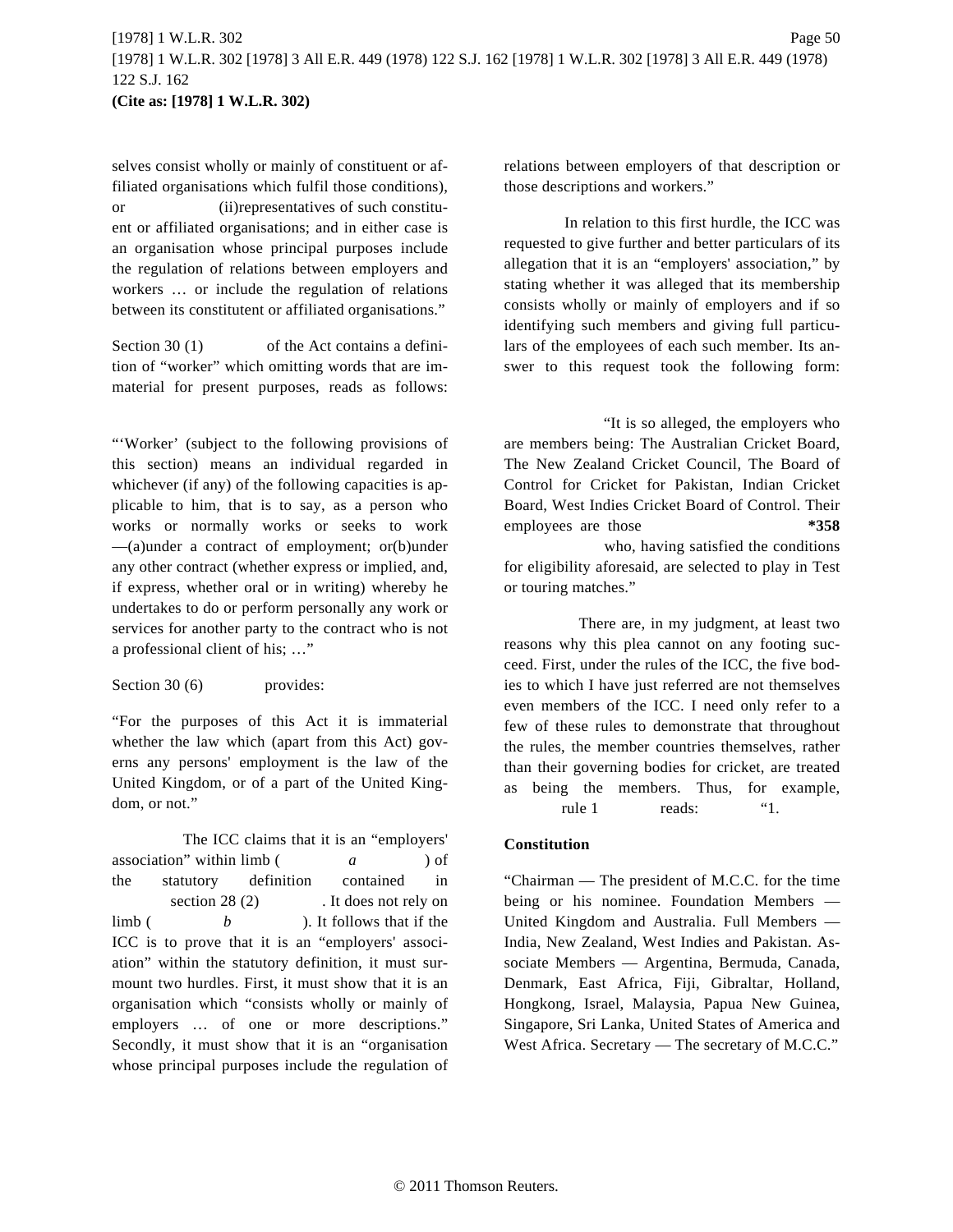Rules 2 (a) and 2 (b) relating to membership read: "2.

## **Membership**

"(a)General. The following shall be eligible for election: —(i)Full members. A country, or countries associated for cricket purposes, with a governing body for cricket recognised by the conference of which the representative teams are accepted as qualified to play official Test Matches:(ii)Associate members. A country or countries associated for cricket purposes with a governing body for cricket recognised by the conference not qualifying as full members, but where cricket is firmly established and organised.

"(b)Up-grading or election. A proposal for the upgrading of an associate member or the election of a new full member or associate member shall be made and seconded in writing by foundation or full members only and included on the agenda for a meeting of the conference. No up-grading or election shall be made except by a majority vote of those foundation and full members present and voting, which must include the supporting votes of foundation members. In the event of a foundation member country not being represented at the conference, no resolution shall be effective unless confirmed in writing by the controlling body of such foundation member country."

Rule 3 (b) , dealing with representation at meetings, reads:

"(b)Representation. The governing bodies of cricket recognised by the conference in all member countries shall nominate representatives as follows: —(i)Foundation and full members — not more than two representatives.(ii)Associate members — not more than one representative. Members will notify the secretary at least 14 days in advance of the meeting of the names of their appointed representatives. In the event of a nominated representative being unable to attend, a substitute may be allowed."

The final sentence of rule 7 , dealing with the amendment of rules, reads:

"In the event of a foundation member country not being represented at the conference, no resolution shall be effective unless confirmed in writing by the controlling body of such foundation member country."**\*359**

Mr. Kempster submitted that, to give meaning and efficacy to the rules, the only way they can properly be construed is by treating the respective governing bodies for cricket, rather than the countries themselves, as the members. In this context he referred me to the preamble to the rules which includes the following sentences:

"The Board of Control for Cricket in Ceylon (now Sri Lanka), Fiji Cricket Association and United States Cricket Association were elected associate members on July 15, 1965. The Bermuda Cricket Board of Control, Danish Cricket Association, East African Cricket Conference and Royal Dutch Cricket Association were elected associate members on July 14, 1966. The Malaysian Cricket Association was elected an associate member on July 12, 1967. The Canadian Cricket Association was elected an associate member on July 10, 1968. The Gibraltar and Hongkong Cricket Associations were elected associate members on June 10, 1969. The Papua New Guinea Cricket Board of Control was elected an associate member on July 24, 1973. The Argentine, Israel and Singapore Cricket Associations were elected associate members on July 23, 1974. The West Africa Cricket Association was elected an associate member on July 20, 1976."

I accept that the wording of this preamble indicates some possible confusion of thought on the part of the draftsman. The inconsistency in the language used by him is illustrated by an earlier sentence in the very same preamble to the rules which reads: "South Africa [sic] ceased to be a member of the conference on leaving the British Commonwealth in May 1961." I also accept that for practical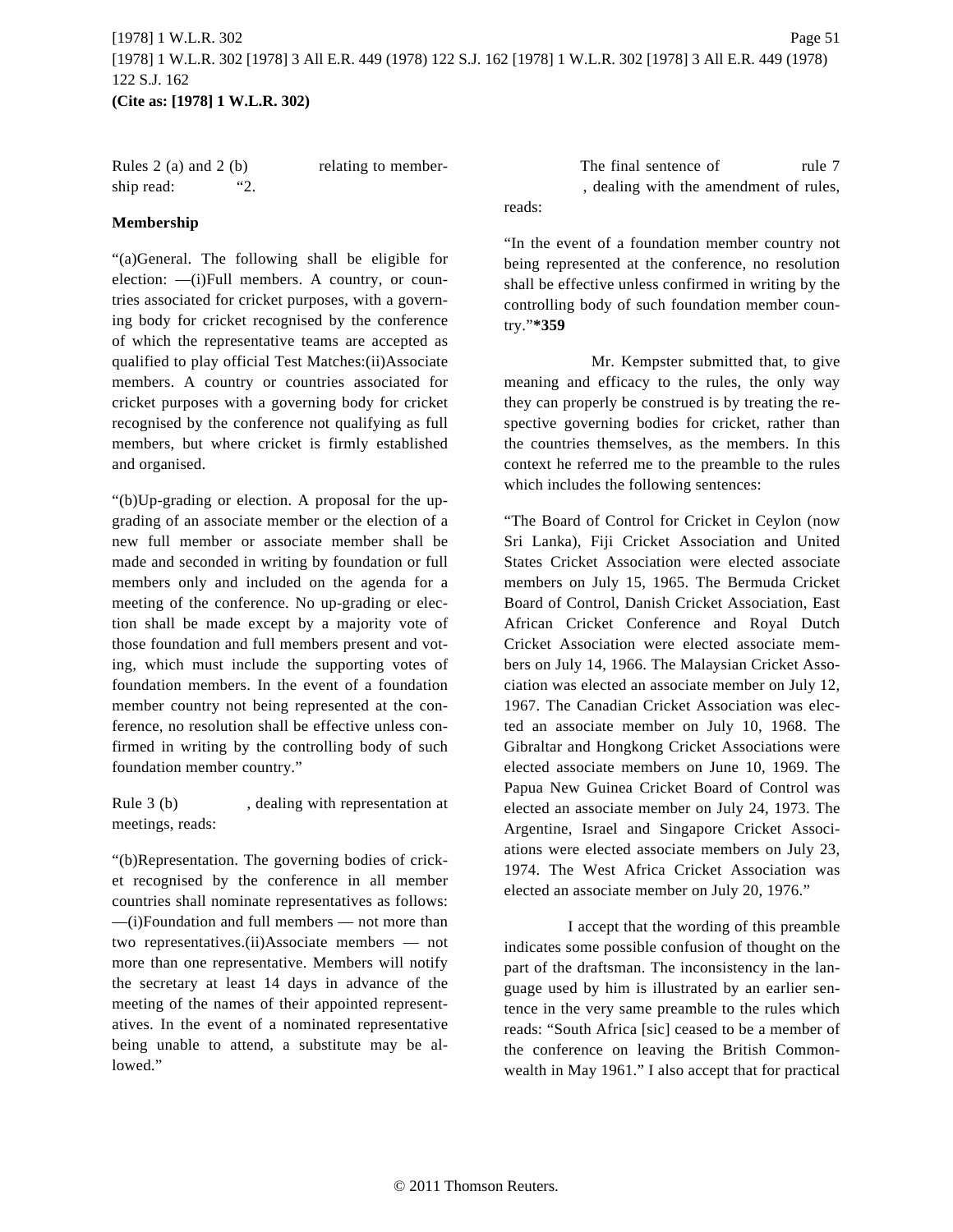purposes the governing bodies for cricket may well be regarded by those concerned with the ICC as the "members," particularly since rule 3

gives those bodies the power to nominate representatives to the ICC. Nevertheless, the wording of the body of the rules seems to me to be quite clear. Under the rules it is the country and not its governing body for cricket, which is the member. The wording of rules  $2(a)$ ,  $(b)$ ,  $3(b)$  and  $7$ , for example, draws a clear distinction between a country and such governing body. In these circumstances I do not think that the court, in construing the rules, would be justified in doing violence to the clear language which the ICC has chosen to adopt, particularly if the purpose and result of so doing is merely to enable the ICC to take advantage of the very far-reaching immunity given to "employers' association" by the Act of 1974. If the ICC wishes to seek to take advantage of such immunity, it must first, at least, amend its rules so as to make it plain that its members are in truth the relevant "employer" bodies; and I do not say that, even then, there will not be many further obstacles in its path.

However, even if, contrary to my view, by some very strained construction of the ICC rules, it were possible to treat the five governing bodies for cricket mentioned in the further and better particulars of the ICC's amended defences as being members of the ICC, the ICC still has to show that it is an organisation consisting "wholly or mainly" of employers.

The ICC, however, consists not of five but of 22 members, all of whom have voting rights, though in the case of "associate members," such voting rights are not exercisable in relation to one or two specified matters, such as the "up-grading" of an associate member or the amendment of the rules. Of the remaining 17 members, it is not alleged that the Cricket Council, which is the governing body for cricket in the United Kingdom, **\*360** is an "employer"; and there is no evidence whatever as to the organisation or structure of cricket in the 16 countries which are expressed to be "associate members." For all that the evidence shows, none of the respective governing bodies for cricket in these countries may be "employers."

For these reasons, in answer to question (F) above, the ICC in my judgment fails to surmount the first of the two hurdles which it must surmount if it is to show that it is an "employers' association" within section 28 (2) (a) of the Act of 1974. For it has not shown that it is an organisation which consists "wholly or mainly of employers." In these circumstances it is

unnecessary to consider whether it could show that it is "an organisation whose principal purposes include the regulation of relations between employers … and workers."

XVII *Is the TCCB an "employers' association"? Question (G) above*

The TCCB, like the ICC, now claims that it is an "employers' association" within the definition contained in section 28 (2) (a) of the Act of 1974. It does not rely on section 28 (2) (b) . Like the ICC, therefore, it has to show, first, that it is an organisation which "consists wholly or mainly of employers of one or more descriptions" and, secondly, that it is "an organisation whose principal purposes include the regulation of relations between employers of that description or those descriptions and workers."

Rule 1 of the Rules of the TCCB provides as follows: "1.

#### **Constitution**

"Chairman — To be appointed annually by the board. Members — M.C.C. Each of the 17 first class counties. The Minor Counties Cricket Association. Secretary — To be appointed by the board."

In the context of these rules, the expression "the 17 first class counties" in my judgment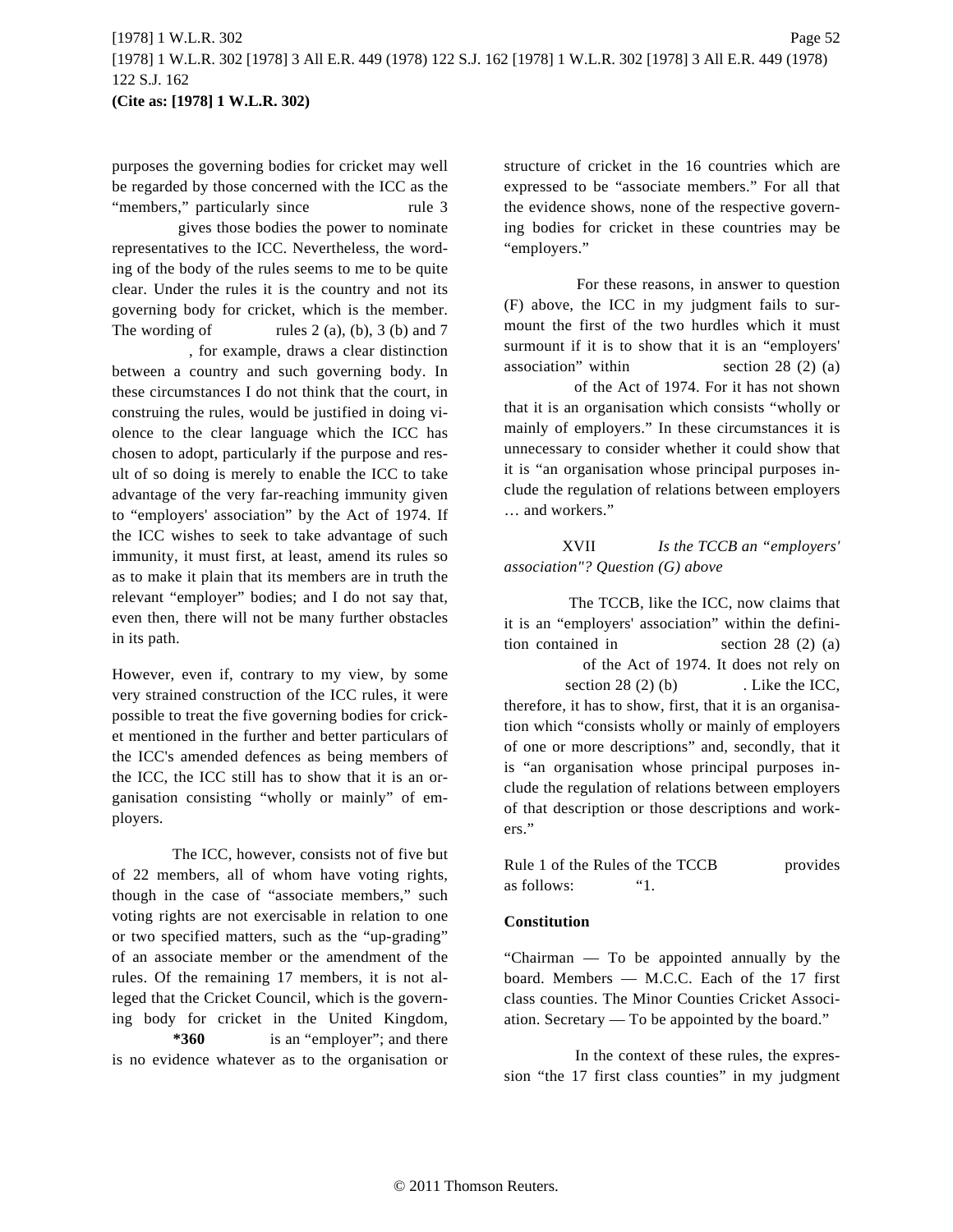clearly means "the 17 first class county clubs," since in this instance there is nothing in the wording of the subsequent rules to prevent such a construction. The 17 first class county clubs are "employers" within a definition contained in section 30 (1) of the Act of 1974. Accordingly the TCCB has in my judgment shown that it is an "organisation … which … consists wholly or mainly of employers … of one or more descriptions." It thus surmounts the first hurdle which it must surmount if it is to show that it is an "employers' association," within the statutory definition.

Turning to the second hurdle, however, it is faced with far greater difficulties. Rule 2 of its rules which sets out its functions provides as follows: "2.

#### **Functions**

"The board shall be responsible to the Cricket Council for:(a)The organisation and administration of all Test and trial matches in the United Kingdom.(b)The organisation and administration of M.C.C. overseas tours.(c)The negotiation of financial and playing conditions with the overseas governing body concerned for tours to and from the United Kingdom.(d)The receipt, as agent for the various bodies detailed in Appendix 'A,' of moneys derived directly or indirectly from Test Matches at home, from overseas tours and from any other matches or competitions organised by the board and for the payment of the relevant expenses and for the distribution of the net receipts, in accordance with Appendix 'A.'(e) The administration **\*361** and promotion of the first class county championship and any other competition concerning the first class counties. (f)The rules governing the registration and qualification of cricketers in county cricket (Appendix 'B')."

Mr. Kempster, by a careful analysis of the subsequent rules of the TCCB and the appendices to those rules, and of the evidence relating to what it actually does in practice, has sought to show that its "principal purposes include the regulation of relations between employers … and workers." I think, however, that there is at least one fatal flaw in this proposition.

In my judgment, the wording of the statutory definition of an "employers' association" contained in section  $28(2)(a)$  of the Act of 1974 in its context clearly shows that, if an organisation is to fall within this definition, it must comprise a number of employers, who by virtue of their common characteristic as employers of a certain description or descriptions, have associated themselves for purposes among the most important of which is included the regulation of relations between employers of such description or descriptions and workers. In my judgment it follows from this that the very wording of the definition contemplates that, if an organisation is to fall within the statutory definition, it must be responsible to the members who have associated themselves for such purposes . If, under the terms of its constitution, it were made responsible for the exercise of its functions not to its members but to other persons, this would in my judgment be quite inconsistent with its being an "employers' association." For on this footing its members would not have the full right collectively to supervise and control the activities of the association, which they could have been expected to demand if they had joined together in the association for a principal purpose, albeit among other principal purposes, of regulating their relations as employers with their workers.

Under the express terms of rule 2 of the Rules of the TCCB , it is made responsible in the exercise of its functions not to its members but to the Cricket Council. Furthermore that this is no accident of drafting and that the Cricket Council indeed has the ultimate control over the activities of the TCCB is illustrated by two further provisions of the TCCB rules. Under rule 3 (d) , which relates to meet-

ings of the TCCB, a straight majority is expressed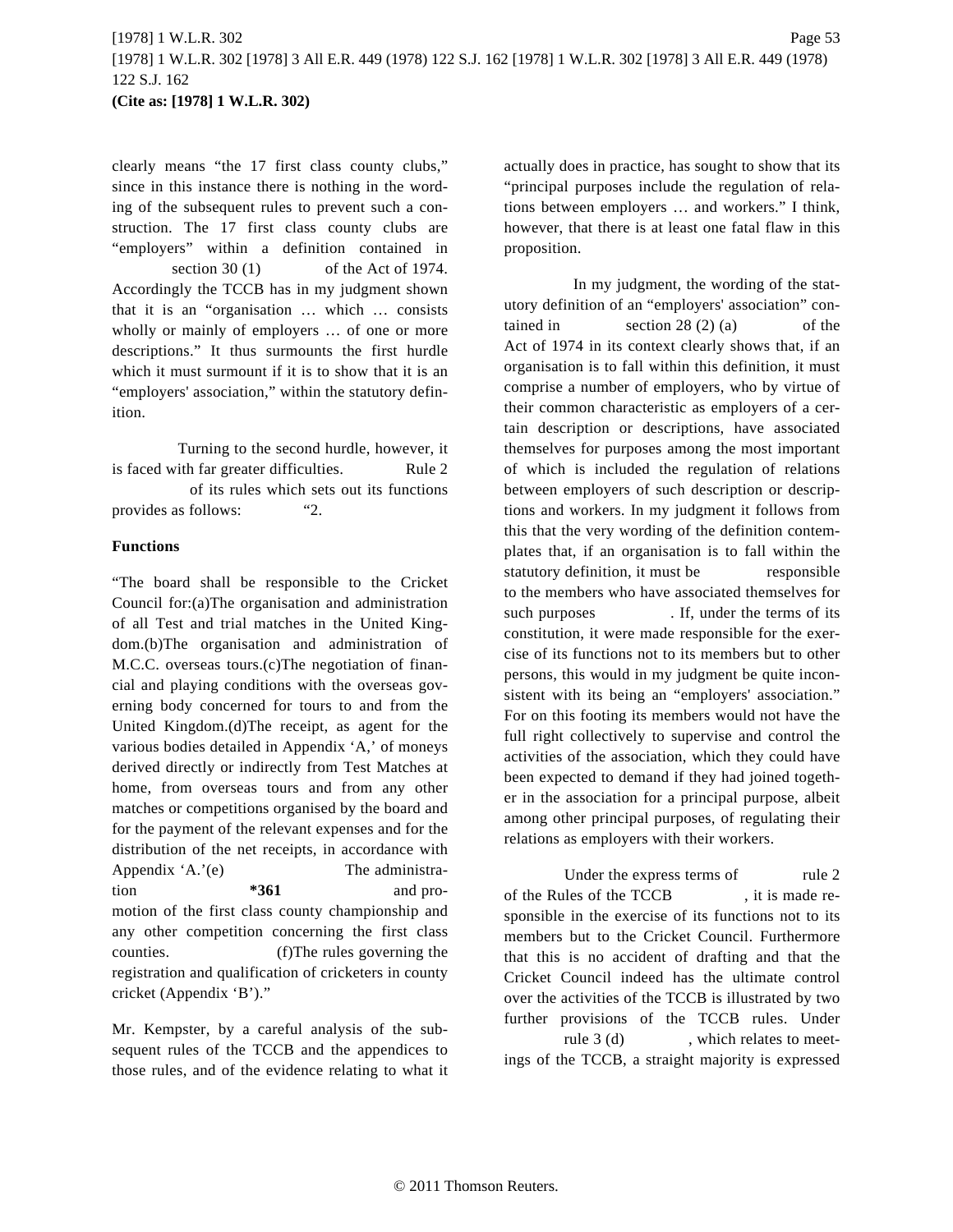to suffice to carry a resolution but "subject to confirmation by the Cricket Council." Under rule 7 , any appeal from a decision from a number of specified sub-committees of the TCCB has to be referred not to the TCCB but "to the Cricket Council." The realisation of the TCCB that it is indeed responsible to the Cricket Council in the exercise of its functions is well illustrated by the fact that the important decisions of policy taken by it at its meeting of July 15, 1977, were all made subject to the Cricket Council's supporting the TCCB's recommendations. If the Cricket Council had reversed the recommendations, the TCCB would have had no authority whatever to act on them, save by the unanimous consent of all its members.

In these circumstances, in answer to question (G) above, I hold that the TCCB is not an "employers' association" within the statutory definition on the narrow, but to my mind conclusive, ground that, in exercising its functions, it is responsible not to its members but to an entirely different body, the Cricket Council. It has not been submitted, **\*362** and I think could not be submitted on the facts, that the Cricket Council is itself an "employers' association."

#### XVIII " *The right to work": question (H) above*

The grounds on which I have decided that neither of the defendant bodies is an "employers' association" within the meaning of the Act of 1974 have made it unnecessary to deal with a number of broader questions that were canvassed in argument in relation to that Act. One very important such question is whether it can be properly claimed that the "principal purposes of an organisation" include the "regulation of relations between employers … and workers" for the purpose of section 28 (2) (a) , merely because one of its principal purposes includes the ordaining of rules setting out the qualifications which a person must possess if he is to enter or remain in a specified field of employment. The defendants have submitted that the answer to this question is in the affirmative and in this context pointed to the definition of a "worker" in

section 30 (1) of the Act of 1974 as including a person who works "or seeks to work" as therein mentioned.

If this construction of the Act of 1974 be correct, it would appear to have the most far reaching consequences. On this interpretation, it would seem, it would be open to a number of employers deliberately to associate themselves for the purpose of agreeing that specified persons or categories of persons should be disqualified from seeking or remaining in employment with any of them. The association having been founded, it would seem that they could then claim that it constituted an "employers' association," and that, being such, it enjoyed the immunities conferred by sections 3 and 14 of the Act of 1974, so that its rules, however unreasonable, could not be attacked as being in restraint of trade and it would enjoy general immunity from liability in tort.

There are at least two possible answers to this, at least to me, rather unattractive submission on the part of the defendants. First, it may be that, as the plaintiffs submit, the phrase "regulation of relations between employers … and workers" in the context of section  $28(2)(a)$  is apt only to include the regulation of relations during the subsistence of the period of employment and thus cannot extend to rules which are designed to prevent employment from ever arising.

Secondly, it is possible that, even if a hypothetical association formed for the purposes to which I have referred constituted an "employers' association" within the statutory definition, its rules could still be successfully attacked, not so much on the grounds that they were in "restraint of trade," as on the broader grounds that they were contrary to public policy as preventing persons' right to work. A number of dicta of members of the

Court of Appeal in Nagle v. Feilden [1966] 2 Q.B.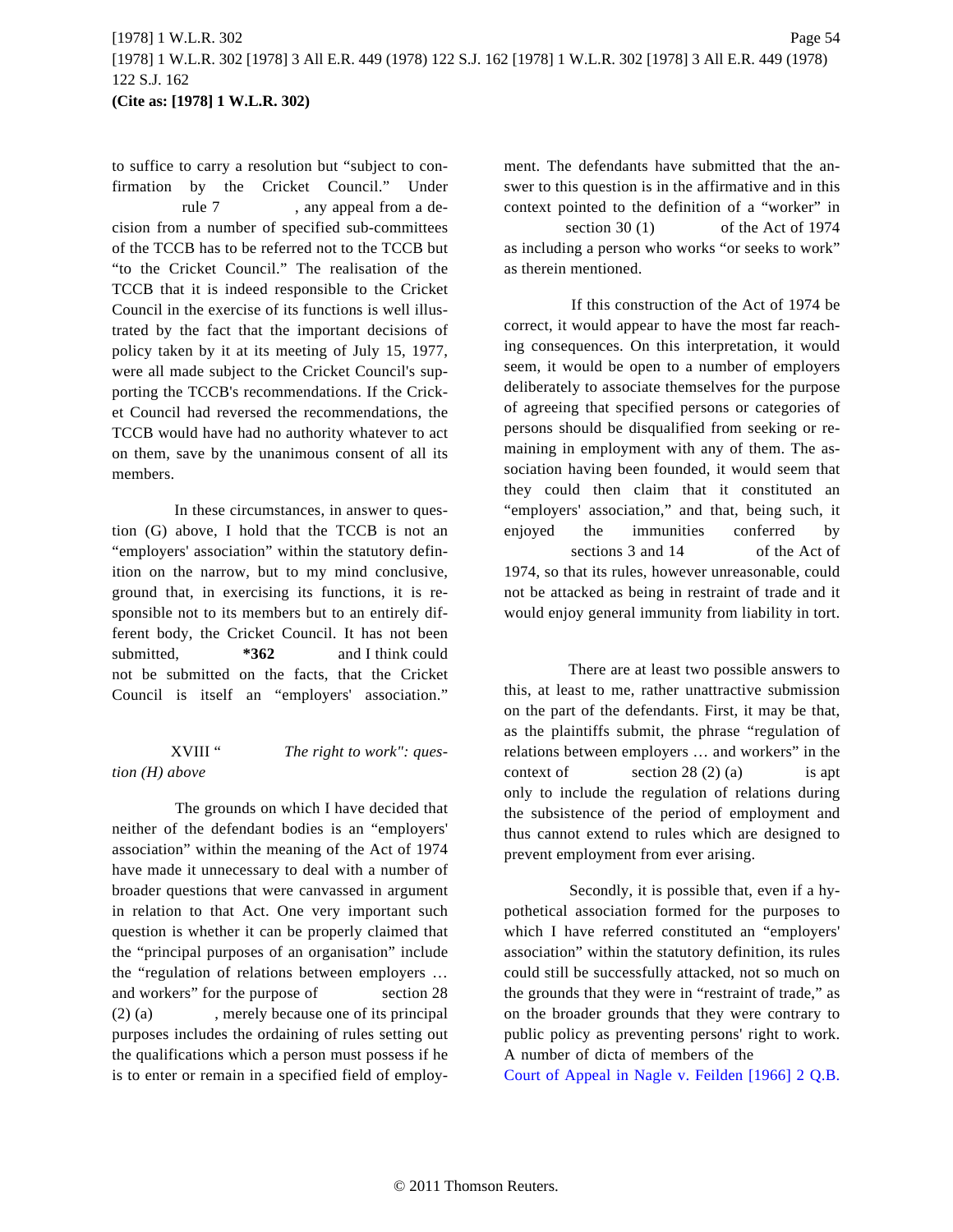[633](http://www.westlaw.com/Find/Default.wl?rs=dfa1.0&vr=2.0&DB=999&FindType=Y&SerialNum=1966015840) suggest that, where an association exercises a virtual monopoly in an important field of human professional activity and seeks to exclude classes of men or women from such activity, the courts may intervene on broad grounds of public policy if the power is abused, without relying on the narrower doctrine of restraint of trade: see, for example, per Lord Denning M.R., at p. 644, and per Danckwerts L.J., at p. 650. As Danckwerts L.J. said:

"… the courts have the right to protect the right of a person to work when it is being prevented by the dictatorial exercise of powers by a body which holds a monopoly."**\*363**

Though section 3 (5) of the Act provides a defence to a claim that rules of an "employers' association" are void "by reason only that they are in restraint of trade," it may well be that the subsection would provide no defence to a claim that they were void on the broader ground of general public policy. The broader the construction which the court felt compelled to place on the statutory definition of "employers' association," surely the narrower would be the construction which it would incline to place on the phrase "restraint of trade" in the context of section 3 (5) . I need, however, express no conclusion on these points. In the event question (H) above does not arise for decision.

XIX *The relief to be granted: question (I) above*

In the light of my foregoing decisions, it is now necessary to consider the relief that should appropriately be granted. Only one outstanding question of law falls to be decided in this context — that is, whether World Series Cricket is entitled to a declaration in the second action relating to the invalidity of the rules or proposed rules on the grounds of unreasonable restraint of trade. I can deal with this very shortly. Lord Denning M.R. in Boulting v. Association of Cinematograph,

[Television and Allied Technicians \[1963\] 2 Q](http://www.westlaw.com/Find/Default.wl?rs=dfa1.0&vr=2.0&DB=999&FindType=Y&SerialNum=1963016750).B. [606](http://www.westlaw.com/Find/Default.wl?rs=dfa1.0&vr=2.0&DB=999&FindType=Y&SerialNum=1963016750) , 629, referred to "the power of the court in its discretion to make a declaration of right whenever the interest of the plaintiff is sufficient to justify it." Following this and other judicial dicta, Wilberforce J. in [Eastham v. Newcastle](http://www.westlaw.com/Find/Default.wl?rs=dfa1.0&vr=2.0&DB=999&FindType=Y&SerialNum=1963016142) [United Football Club Ltd. \[1964\] Ch. 413](http://www.westlaw.com/Find/Default.wl?rs=dfa1.0&vr=2.0&DB=999&FindType=Y&SerialNum=1963016142) 446, held that the court had jurisdiction to grant to the employee a declaratory judgment not only against the employer who was in contractual relationship with the employee, but also against the Football Association and the Football League whose rules or regulations placed an unjustifiable restraint on his liberty of employment. Wilberforce J. in due course in exercise of his discretion further proceeded to grant appropriate declarations. I feel no doubt that in accordance with the principles applied in that decision, the court has jurisdiction to grant declarations relating to the invalidity of the relevant rules not only in favour of the individual plaintiff cricketers, but also to World Series Cricket. For these rules, according to my findings of fact, are specifically directed against that company, in the sense that one of their principal objects is to persuade cricketers not to perform their existing contracts with it and to prevent others from contracting with it in the future; indeed, the resolution of "disapproval" passed by the ICC specifically named it. In these circumstances, appropriate declarations can and should in my judgment be granted both to the individual plaintiffs and to World Series Cricket.

Mr. Kempster, on behalf of the defendants, indicated that, subject to any appeal, they would abide by any declaration which the court saw fit to make in either action. I know of no reason to doubt that they will faithfully do so and correspondingly think that no grant of any immediate injunction is called for.

In the result, subject to any discussion as to the precise form of the order, I propose in the first action to grant to the three plaintiffs (i) a declaration that all the changes of the rules of the ICC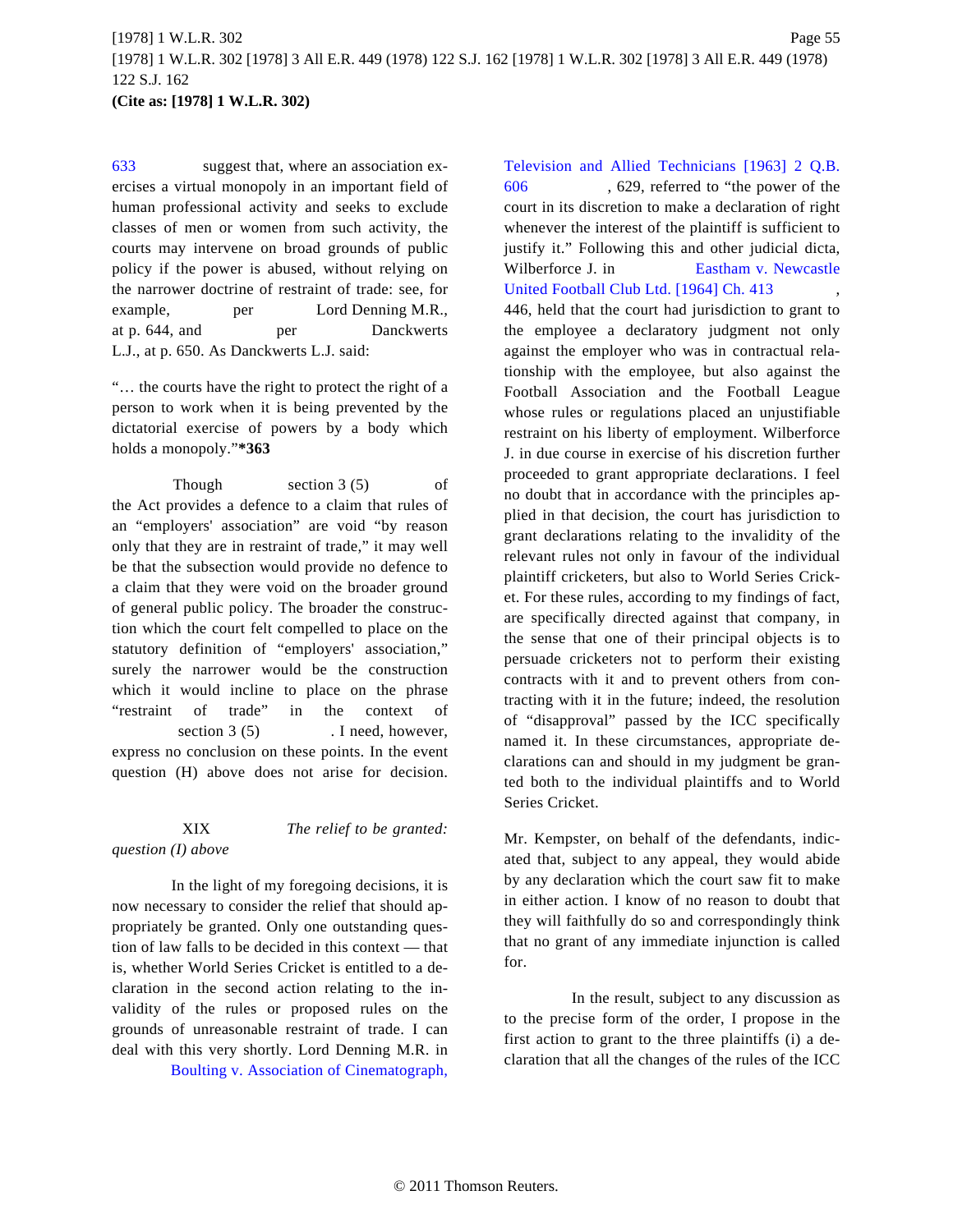and all the resolutions of the ICC respectively referred to and set out in the press statement of the ICC issued on July 26, 1977, are ultra vires and void as being in unreasonable restraint of trade; and (ii) a declaration that the new or proposed new rule 1 (e) and (f) of the rules of the TCCB governing the qualification and registration of cricketers in Test and **\*364** competitive and county cricket and the new or proposed new rule 2 (c) (i) of the said rules are or would be ultra vires

and void as being in unreasonable restraint of trade.

Subject as aforesaid, I propose to grant to the plaintiff company in the second action. (i) a declaration that all the changes of the rules of the ICC and all the resolutions of the ICC respectively referred to and set out in the press statement of the ICC issued on July 26, 1977, are (a) ultra vires and void as being in unreasonable restraint of trade and (b) an unlawful inducement to the cricketers referred to in the statement of claim in this action to break their contracts with the plaintiff company referred to in the said statement of claim; (ii) a declaration that the new or proposed new rule 1 (e) and (f) of the rules of the TCCB governing the qualification and registration of cricketers in Test and competitive and county cricket and the new or proposed new rule 2 (e) (i) of the said rules are or would be (a) ultra vires and void as being in unreasonable restraint of trade; and (b) an unlawful inducement to the said cricketers to break their said contracts.

I also propose to grant the plaintiffs in each action liberty to apply for an injunction.

I make these observations in conclusion. Mr. Kempster, in his opening speech for the defendants, generously but correctly, acknowledged five positive beneficial effects which, on the evidence, have already been produced by the emergence of World Series Cricket as a promoter of cricket. First, as he said, it has offered the promise of much greater rewards for star cricketers. Indeed, it has gone further than this; it has offered secure, regular remunerative employment in cricket to more than 50 cricketers, in most cases for three English winter seasons, at a time when most of them would otherwise have had no guarantee of regular employment in the game. Secondly, it has already stimulated new sponsors for traditional cricket. Thirdly, it has brought back to the game in Australia several talented players. Fourthly, it, or the group of companies of which it forms part, has initiated a useful coaching scheme for young players in New South Wales. Fifthly, it has increased public interest in the game.

For all these acknowledged benefits, the defendants have held the strong opinion that the effective monopoly of the ICC in the promotion of first class cricket at international level has been good for the game and that the emergence of World Series Cricket into the promotion field is bad for it. However, whether or not this opinion is correct has not been the question for this court. The question for decision has been whether the particular steps which the ICC and the TCCB took to combat what they regarded as the threat from World Series Cricket were legally justified. This long investigation has satisfied me that the positive demonstrable benefits that might be achieved by introducing the ICC and TCCB bans and applying them to players who had already committed themselves to contracts with World Series Cricket were at best somewhat speculative. On the other hand there were, as has been mentioned, a number of demonstrable disadvantages if the bans were to be applied in this way. They would preclude the players concerned from entry into important fields of professional livelihood. They would subject them to the hardships and injustice of essentially retrospective legislation. They would deprive the public of any opportunity of seeing the players concerned playing in conventional cricket, either at Test or at English county level, for at least a number of years.**\*365**

By so depriving the public, they would carry with them an appreciable risk of diminishing both public